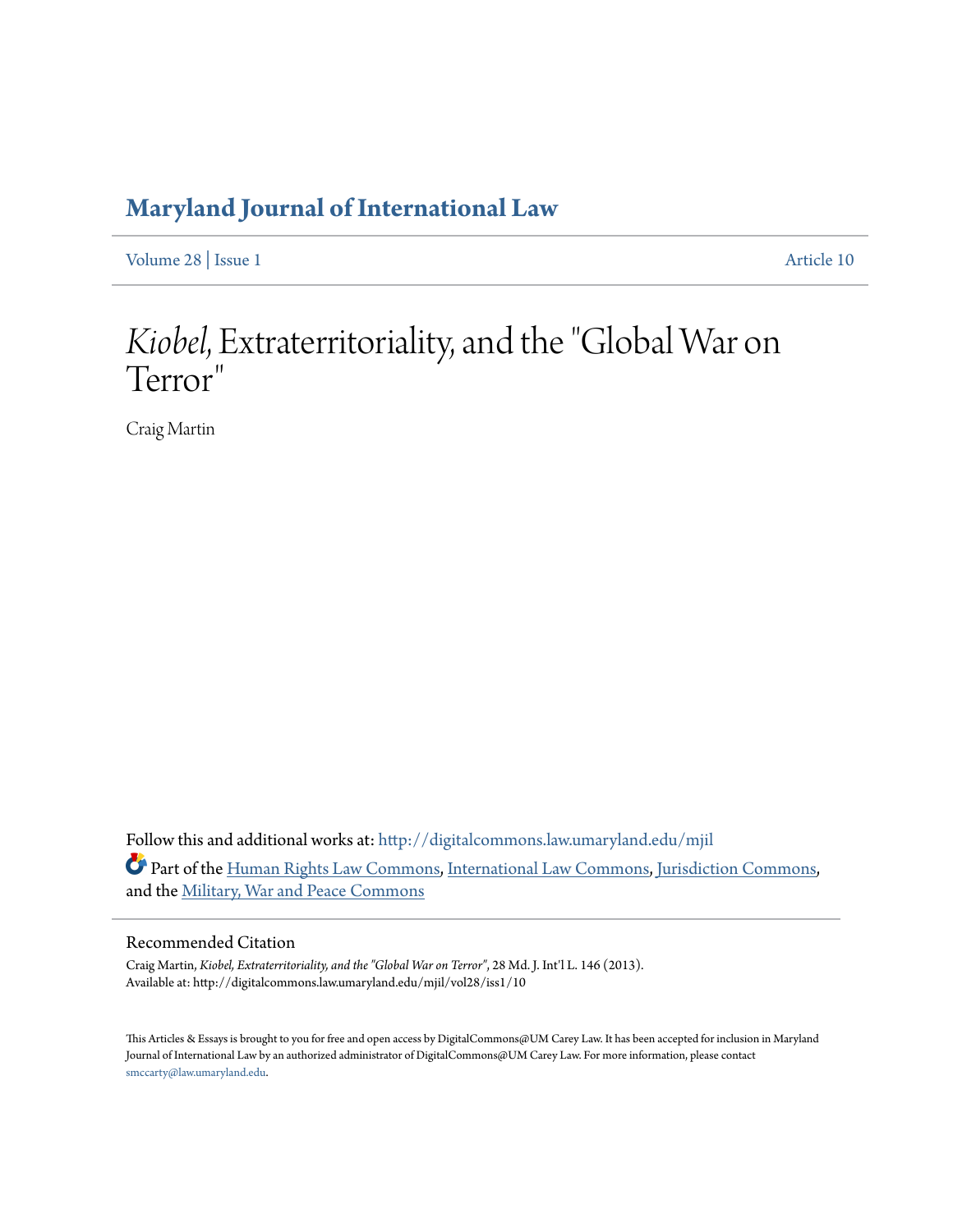#### **ARTICLE**

# Kiobel, Extraterritoriality, and the "Global War on Terror"

#### CRAIG MARTIN<sup>†</sup>

#### **ABSTRACT**

*For the purpose of exploring the issues of extraterritoriality raised in* Kiobel v. Royal Dutch Petroleum Co.*, this project sought to examine how the federal courts have considered extraterritoriality in cases arising in the so-called "global war on terror" (GWOT). The inquiry leads to some new and arguably important observations about extraterritoriality in the GWOT policies and related jurisprudence.*

*The plaintiffs in* Kiobel *claimed, under the Alien Tort Statute (ATS), that the defendant corporations were liable for complicity in Nigeria"s conduct of indefinite detention, torture, and extrajudicial killing. The U.S. Supreme Court departed from the issue of corporate liability under international law to question whether the ATS, when invoked in cases involving foreign litigants for conduct abroad (socalled "foreign-cubed" cases), was an extraterritorial exercise of jurisdiction, in violation of domestic presumptions or international law principles on jurisdiction. The move was surprising because the application of the ATS is arguably a permissible exercise of adjudicative jurisdiction, rather than an impermissible exercise of prescriptive or enforcement jurisdiction.* 

<sup>†</sup> Associate Professor, Washburn University School of Law, B.A. (R.M.C.), J.D. (University of Toronto), LL.M. (Osaka University), S.J.D. (University of Pennsylvania). I would like to thank Peter Danchin, Michael Van Alstine, and the Board of the *Maryland Journal of International Law* for the invitation to participate in the symposium on "Extraterritoriality" Post-*Kiobel*." I would also like to thank, for their thoughts and comments as I developed my argument, and feedback on early drafts of this Article: Andrea Boyack, Bill Burke-White, Lois Chiang, Benson Cowan, Vivian Curran, Noura Erakat, Jean Galbraith, Alex Glashausser, David Kapanadze, Ali Khan, Bill Rich, David Rubenstein, and Freddie Sourgens. I also would like to thank my research assistants, Norah Avellan, Kait Marsh-Blake, and Megan Williams for their help with the research. I of course remain responsible for any errors, and for the arguments made.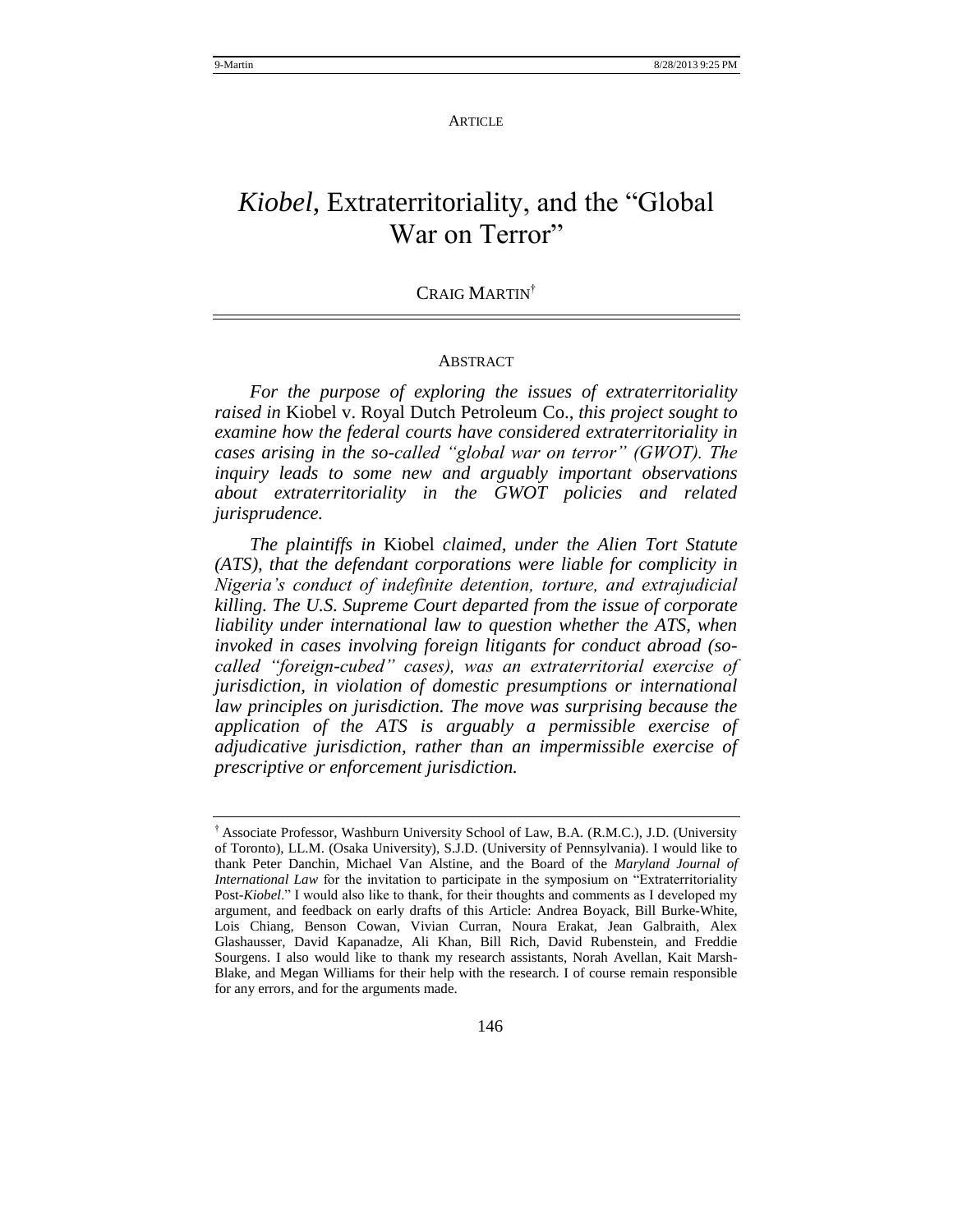*In exploring this move in* Kiobel *this Article set out to examine how the federal courts have approached issues of extraterritoriality in claims of indefinite detention, torture, and extrajudicial killing arising in response to the GWOT. This inquiry suggests that the government conduct giving rise to these GWOT cases itself constituted the extraterritorial exercise of U.S. prescriptive and enforcement jurisdiction in foreign territory. Moreover, in many instances the conduct was arguably undertaken without clear congressionial approval or other legal authority, and was thus likely in violation of both the international law principles limiting the exercise of domestic jurisdiction abroad, and the domestic presumption against extraterritoriality.* 

*The second observation arising from the inquiry is that the courts, the relevant bar, and the academy have not acknowledged or sufficiently examined the extent to which this government conduct was an extraterritorial application of U.S. law and policy. Rather, all the focus, by both the courts and the academy, is on whether U.S. rights can apply extraterritorially to protect the foreign claimants in these cases. Strictly limiting the extraterritorial application of U.S. legal rights, the courts have not questioned the application of U.S. law and policy that gave rise to those rights claims in the first place.* 

*There is also a stark contrast between the manner in which the courts apply standards, canons of statutory construction, and various doctrines, in legitimizing the government conduct and immunizing U.S. defendants from claims on the one hand, and in limiting the availability of U.S. legal rights, and operation of the ATS itself, on the other hand. Moreover, with respect to the key issue of nexus, which is core to the decision in* Kiobel*, the courts seem to apply very different standards.* 

*The Article explores some of the arguments for why the U.S. conduct in these GWOT cases is not impermissibly extraterritorial, and thus why the courts ought not be concerned. But even if in the specifics of each case the doctrinal treatment is correct, given the contrast between the approach of the Court to extraterritoriality in*  Kiobel *to that of the courts in the GWOT cases, it is argued that the issues nonetheless deserve more analysis and debate. While* Kiobel *may have left the ATS dead to claimants in foreign-cubed cases, it may lead to renewed inquiry into the legitimacy of the extraterritorial exercise of U.S. jurisdiction in the GWOT.*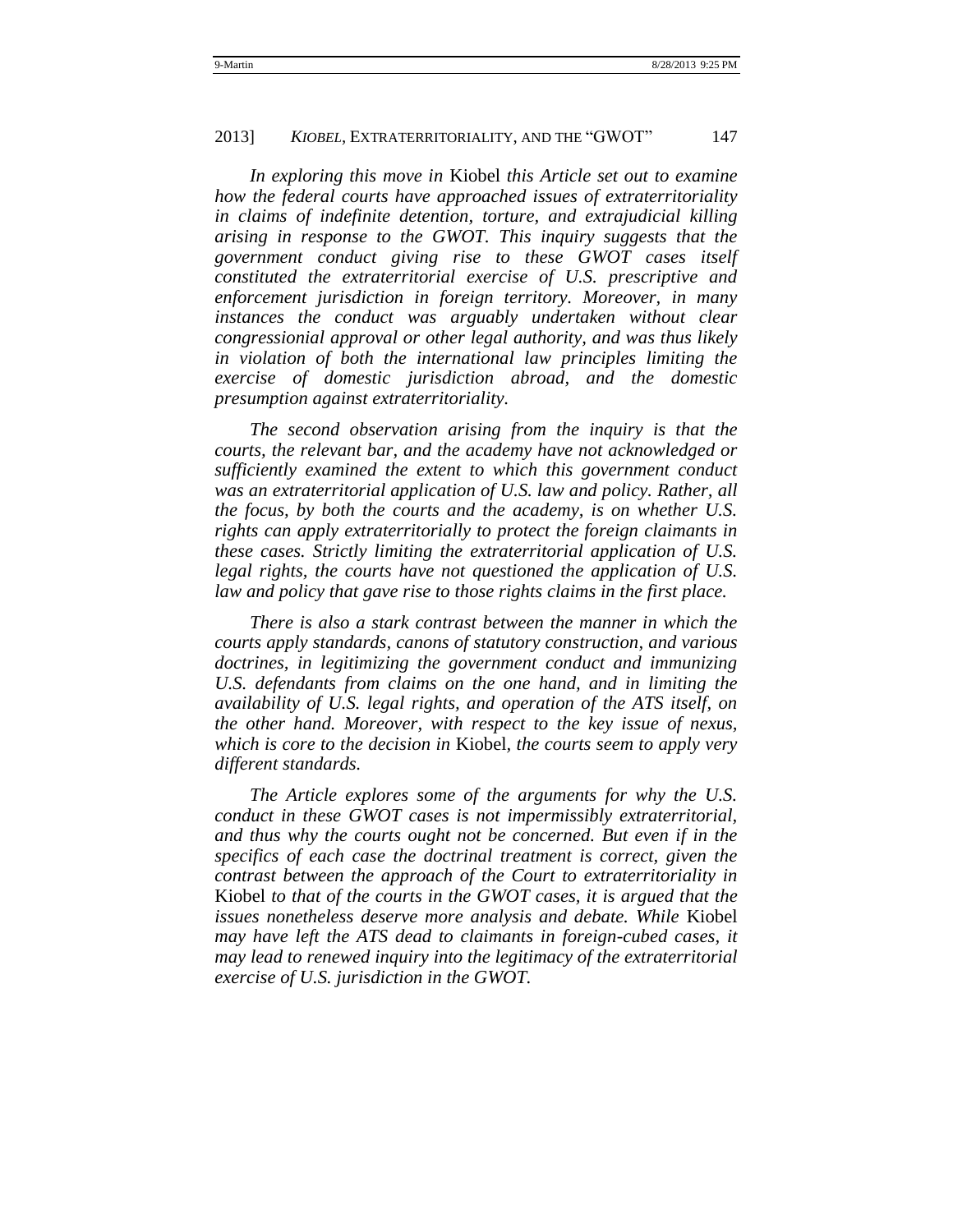| II. THE ATS AND EXTRATERRITORIALITY UNDER INTERNATIONAL   |                                                            |
|-----------------------------------------------------------|------------------------------------------------------------|
|                                                           |                                                            |
|                                                           | A. International Law Principles on Jurisdiction155         |
|                                                           |                                                            |
|                                                           |                                                            |
|                                                           | III. EXTRATERRITORIALITY IN THE "GLOBAL WAR ON TERROR" 163 |
|                                                           | A. Extraterritorial Application of Rights – A Misdirected  |
|                                                           |                                                            |
| $B_{\cdot}$                                               |                                                            |
|                                                           |                                                            |
|                                                           |                                                            |
|                                                           |                                                            |
|                                                           |                                                            |
|                                                           | B. Exceptions to International Law Principles on           |
|                                                           |                                                            |
|                                                           | C. Congressionial Authority and the Presumptions198        |
| V. CONCLUSIONS - KIOBEL AND THE "GLOBAL WAR ON TERROR"203 |                                                            |

#### <span id="page-3-0"></span>I. INTRODUCTION

Kiobel v. Royal Dutch Petroleum Co.<sup>1</sup> generated a great deal of interest even before it was argued in the U.S. Supreme Court, and much more will be written about it in the wake of the Court's rather surprising judgment. Much of the analysis will focus on whether anything remains of the Alien Tort Statute  $(ATS)$ , what impact the case will have on international human rights, and the extent to which the opinions in the judgment, and particularly their discussion of extraterritoriality, are consistent with prior ATS jurisprudence. This Article, written for a symposium on the case held after oral argument at the Supreme Court but prior to the judgment, $3$  began as an inquiry

<sup>1.</sup> 133 S. Ct. 1659 (2013).

<sup>2.</sup> 28 U.S.C. § 1350 (2006).

<sup>3.</sup> While this volume is being published after the judgment was rendered, and some revisions were permitted in light of the judgment, the symposium was held, and the bulk of the writing was done, before the case was decided.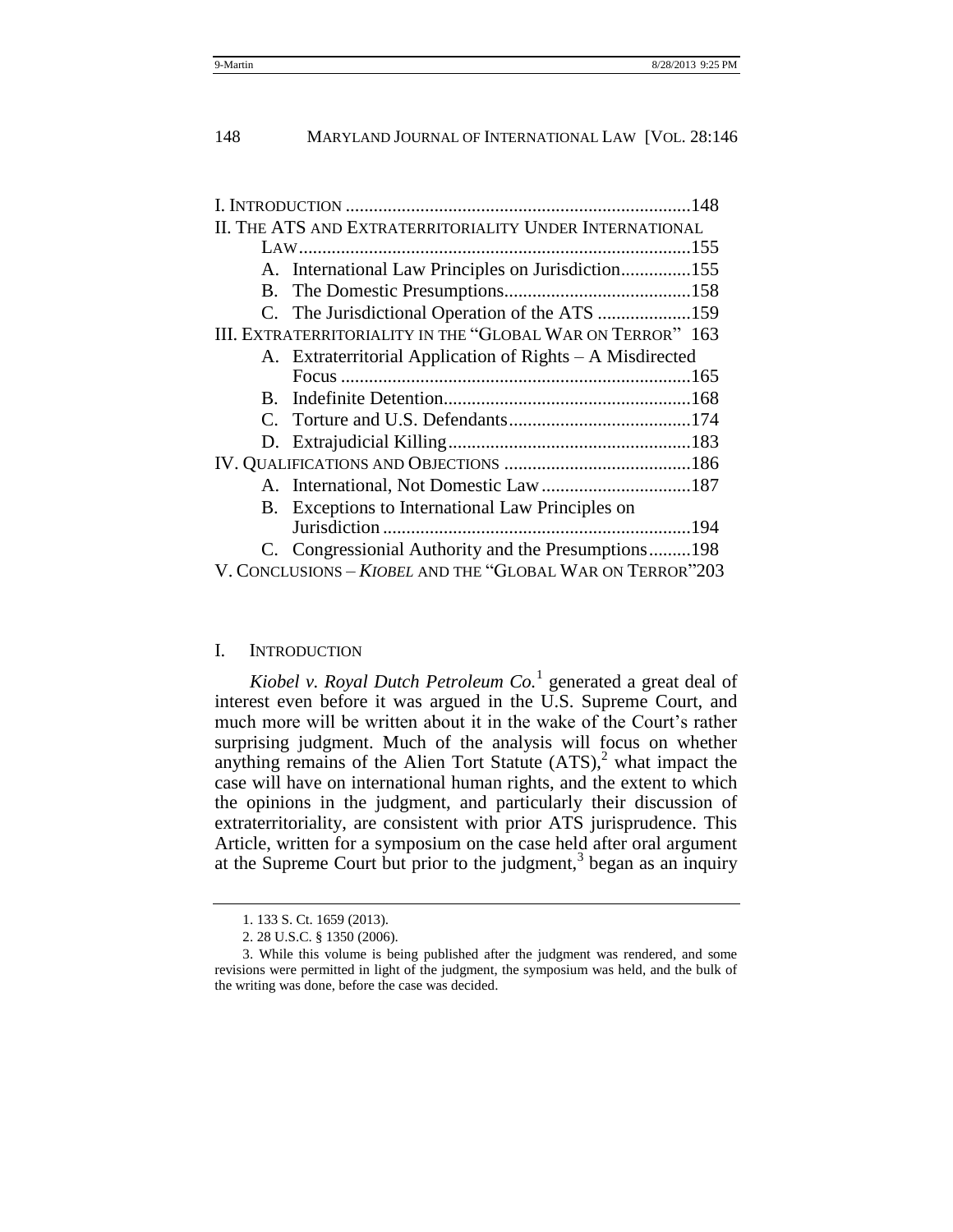into some of these questions, with a focus on the extraterritoriality issue. The Court's inquiry into that issue was surprising, because there are some good reasons to think that the ATS does not give rise to impermissibly extraterritorial exercises of U.S. jurisdiction. The research for this Article thus began by looking at how the federal courts have treated extraterritoriality in other cases involving the kinds of human rights violations raised in *Kiobel*, particularly in the context of the so-called "global war on terror" (GWOT). The idea was that such an examination might provide some insights into why and how the Court had focused on the issue of extraterritoriality in *Kiobel*. But in the end, the examination of those cases through the lens of the Court's treatment of extraterritoriality in *Kiobel* leads to some potentially new and important observations regarding how extraterritoriality is understood in the context of the GWOT.

In short, the first observation is that the U.S. conduct giving rise to the GWOT cases itself constitutes extraterritorial exercises of U.S. jurisdiction. In many cases this conduct lacks sufficiently clear congressionial or other relevant legal authority, which suggests that such conduct may violate domestic presumptions against extraterritoriality, and international law principles on jurisdiction. Yet, the courts, and the academy, have focused on whether U.S. legal rights and other protections can be applied extraterritorially to benefit such claimants, while apparently ignoring the fact that the policy against which they seek protection is itself an extraterritorial exercise of U.S. jurisdiction. Moreover, there is a stark contrast in how the courts have applied standards and relevant doctrine when considering the authority for U.S. conduct in the GWOT, as compared to the strict standards and doctrine applied in both *Kiobel* itself, and in the consideration of the rights claims of foreign claimants in the GWOT.

By way of background, *Kiobel* was an ATS class action in which the plaintiffs argued that the defendant corporations were liable for torture, crimes against humanity, extrajudicial killing, arbitrary detention, and other violations of international law committed by agents of the government of Nigeria.<sup>4</sup> The ATS provides federal courts with jurisdiction to adjudicate tort claims made by foreigners for the violation of a narrow range of well-established principles of international law.<sup>5</sup> While enacted as part of the Judiciary Act of 1789, the ATS was virtually unheard of until it was first employed to

<sup>4.</sup> *Kiobel*, 133 S. Ct. at 1662–63.

<sup>5.</sup> *See infra* text accompanying notes [41](#page-15-0)[–45.](#page-16-0)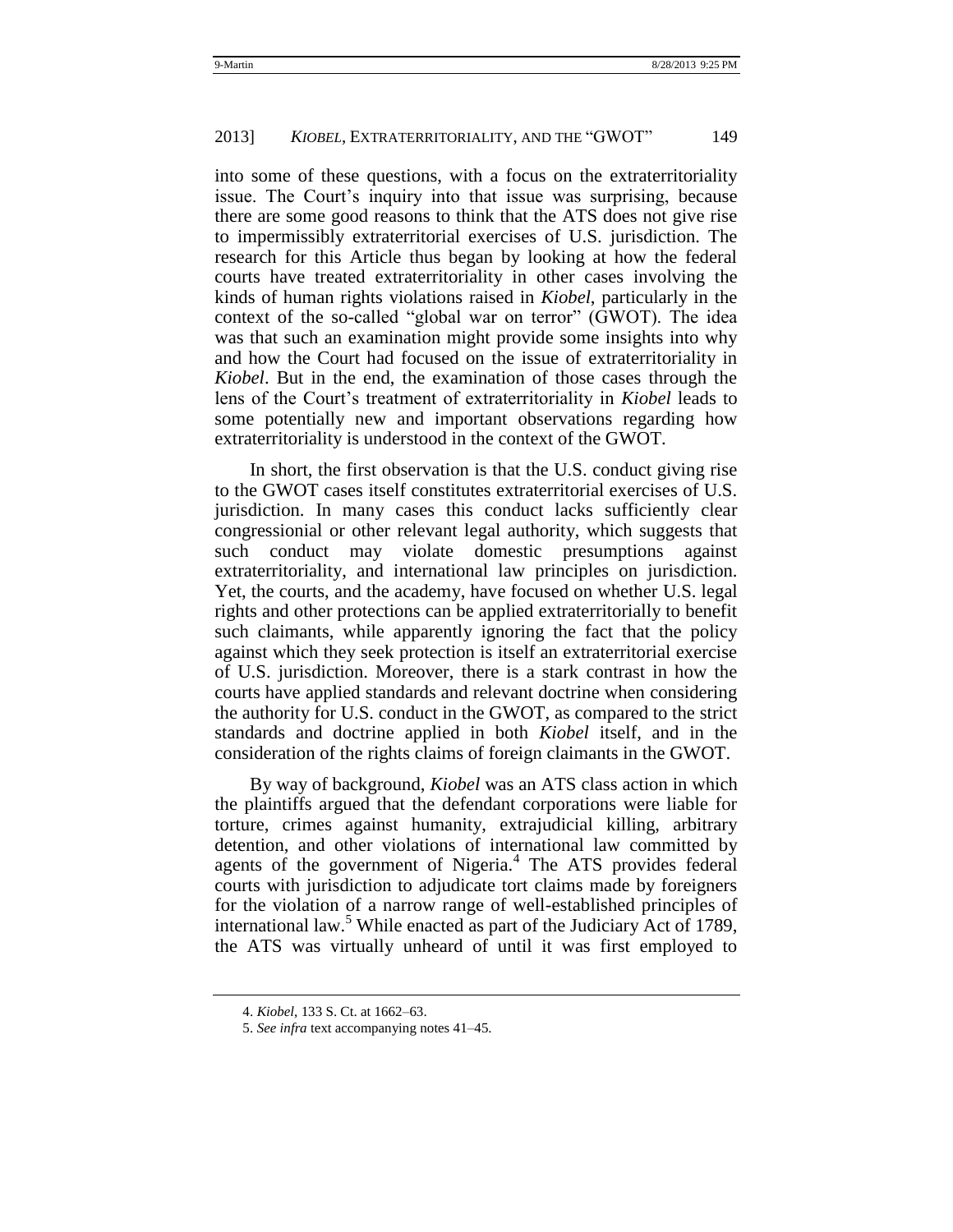advance human rights claims in *Filártiga v. Peña-Irala*. 6 In *Filártiga*, the family of a Paraguayan national, who had been tortured to death in Paraguay, won redress against the responsible former government agent for the tort arising from the violation of the international law prohibition against torture.<sup>7</sup>

<span id="page-5-0"></span>The narrow issue on appeal to the Supreme Court in *Kiobel* was whether corporations had sufficient legal personality under international law to be held liable for such violations. $8$  But in the course of oral argument the Court deviated from that narrow issue to delve more deeply into fundamental questions about the scope of the ATS, and whether its operation is an impermissible extraterritorial application of U.S. law. $\sigma$  The Court ordered a briefing of these new issues and reargument of the case several months later.<sup>10</sup> In particular, the Court questioned whether ATS claims made by foreigners for the conduct of other foreigners, perpetrated within foreign territory (so-called "foreign-cubed" cases), constituted an extraterritorial application of U.S. law in violation of the domestic presumption against extraterritoriality and the international law principles governing jurisdiction.<sup>11</sup> Thus, the central issue of corporate liability under international law was shunted to one side, and extraterritoriality under international law and the legitimate scope of the ATS became the focus of the case.<sup>12</sup> In the course of argument and reargument it became clear that the continued validity of a whole line of ATS cases involving the conduct of foreign actors abroad, stretching back to the seminal case of *Filártiga* itself, might be in jeopardy.

In the final result, in which the plaintiffs' claims were dismissed,

<sup>6.</sup> 630 F.2d 876 (2d Cir. 1980).

<sup>7.</sup> *Id.* at 878.

<sup>8.</sup> *Kiobel*, 133 S. Ct. at 1663.

<sup>9.</sup> *See* Transcript of Oral Argument, *Kiobel*, 133 S. Ct. 1659 (No. 10-1491) (argued February 28, 2012); Transcript of Oral Reargument, *Kiobel*, 133 S. Ct. 1659 (No. 10-1491) (argued October 1, 2012).

<sup>10.</sup> Kiobel v. Royal Dutch Petroleum Co., 132 S. Ct. 1738 (2012) (mem.).

<sup>11.</sup> *See infra* Parts II.A–B.

<sup>12.</sup> There is a certain irony in this. The Court did much the same thing, deviating from the issue on appeal and ordering reargument, in *Citizens United v. FEC*, 558 U.S. 310 (2010), in which of course the Court held that corporations enjoyed some of the same constitutional rights as natural persons. There would have been further irony had the Court in *Kiobel* held that corporations do not, however, enjoy sufficient legal personality to be held liable for violations of international law.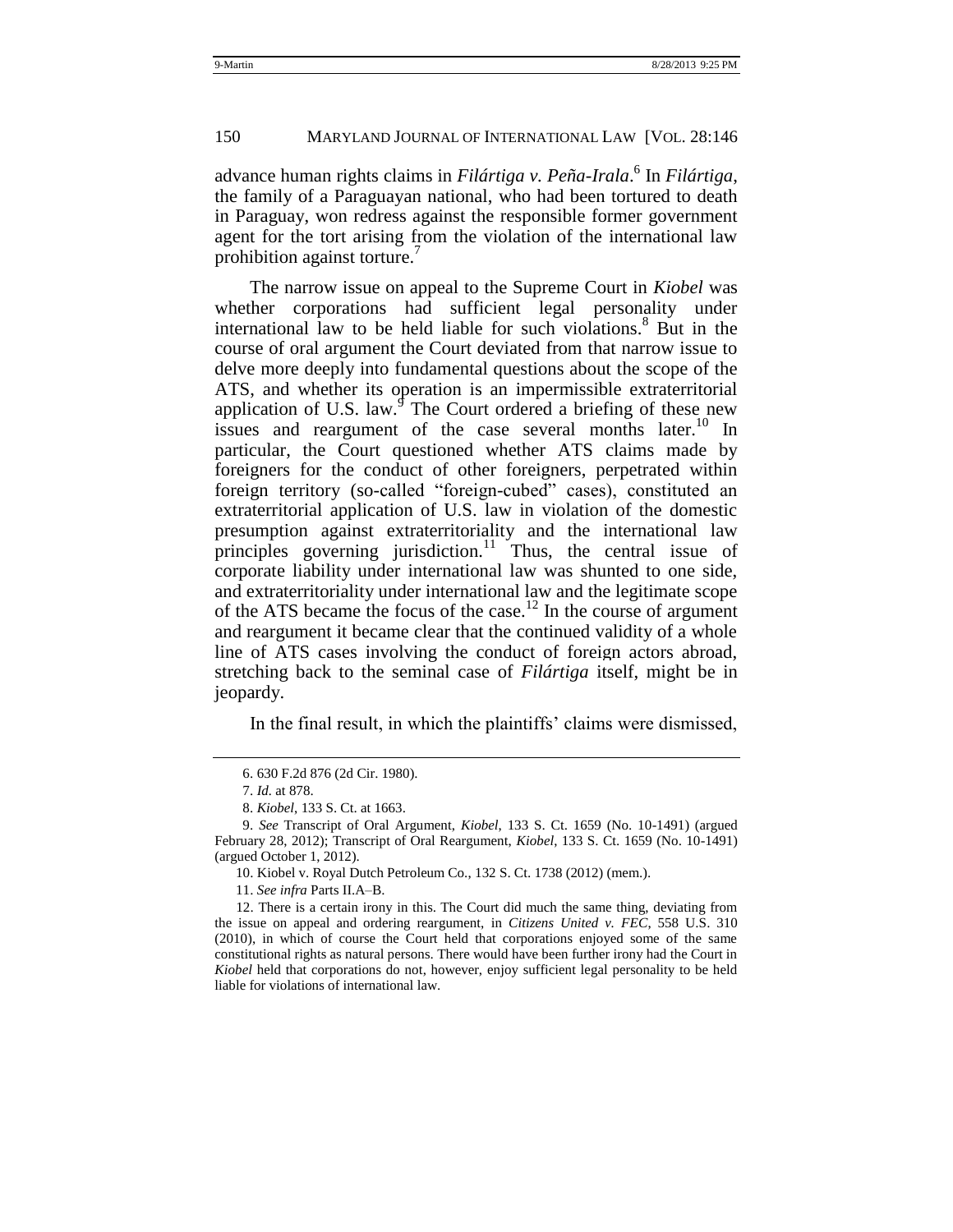the majority grounded its decision in the domestic law presumption against extraterritoriality, $13$  while the concurring minority focused on the international law principles on jurisdiction.<sup>14</sup> The domestic law presumption against extraterritoriality was itself founded on a respect for international law principles on jurisdiction, and thus, while differing in focus, the overall judgment was grounded in the relationship between the ATS and the international legal system. This apparent concern about extraterritoriality seems somewhat strange, in part because the application of the ATS in *Kiobel* is, arguably, entirely consistent with the Court's own interpretation of the relationship between the statute and international law in its seminal ATS decision *Sosa v. Alvarez-Machain.*<sup>15</sup> Moreover, the interpretation of that relationship in *Sosa* is itself consistent with international law principles on jurisdiction.

Reasonable people can and do disagree on this. There will continue to be much debate over the technical arguments regarding extraterritoriality, and the international law principles governing jurisdiction as they relate to this case. But given that there are reasonable arguments that the application of the ATS in foreigncubed cases, such as *Kiobel,* would be consistent with *Sosa* and international law principles, it was surprising for the Court to depart from the corporate liability issue in order to raise the issue of extraterritoriality. The Court's focus on extraterritoriality leads naturally to an inquiry into how the Supreme Court, and other federal courts, have treated issues of extraterritoriality and respect for international law principles on jurisdiction in other cases that involve claims similar to those raised in *Kiobel*—that is, claims arising from the violations of international law principles that form *jus cogens* norms, and which are recognized under *Sosa* as grounding ATS claims. Such an inquiry leads one to wonder how, for instance, the courts have considered extraterritoriality and compliance with the international law principles on jurisdiction in cases involving claims similar to those raised in *Kiobel*, but arising in response to U.S. conduct in the GWOT.

This Article set out to explore that line of inquiry. But what began as an inquiry aimed at providing insights into the Court's approach in *Kiobel*, developed into more of an examination of this

<sup>13.</sup> *Kiobel*, 133 S. Ct. at 1669.

<sup>14.</sup> *Id.* at 1673–74 (Breyer, J., concurring in the judgment).

<sup>15.</sup> 542 U.S. 692 (2004).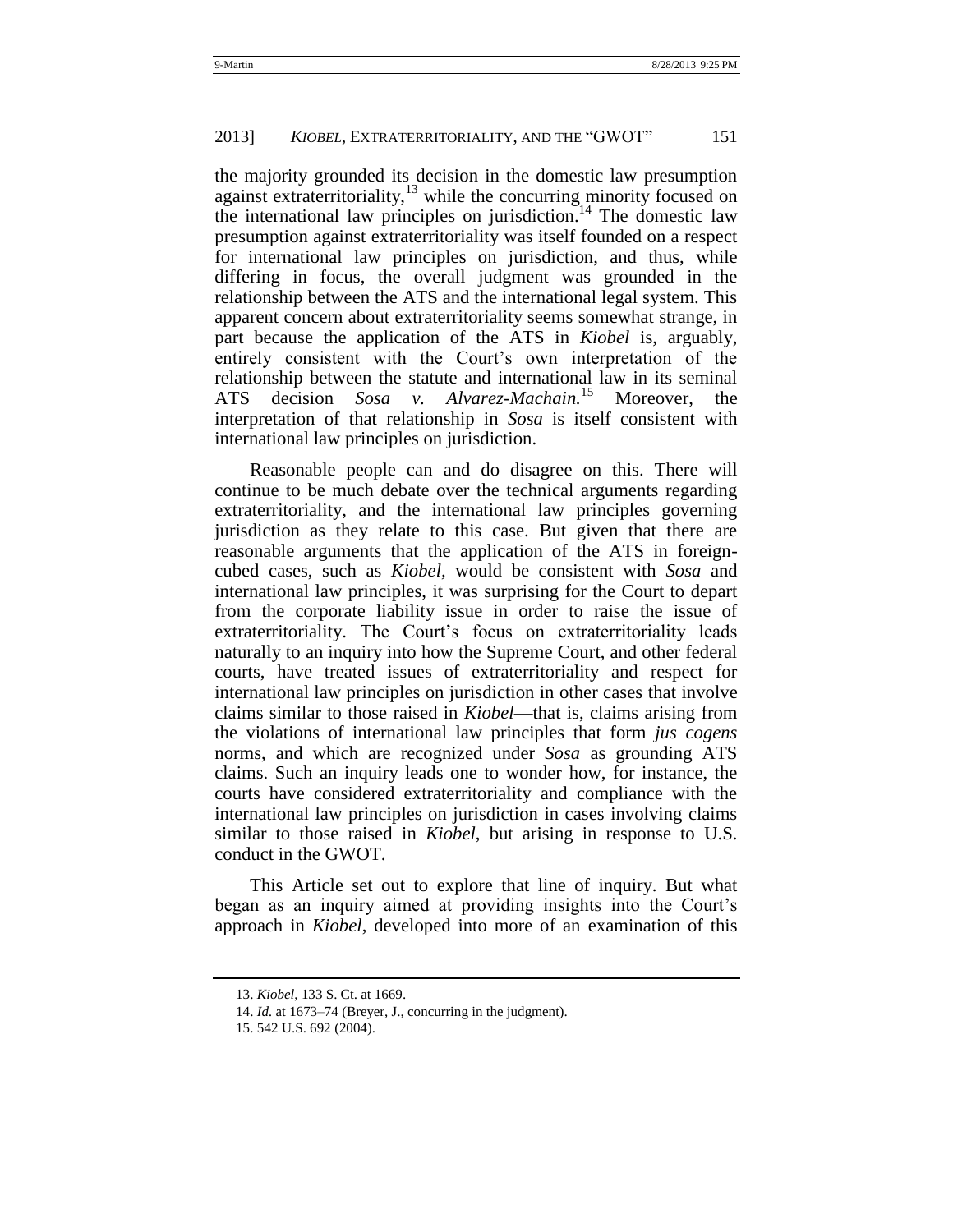sample of GWOT cases through the lens of the Court's treatment of extraterritoriality in *Kiobel*. Rather than the GWOT cases shedding light on *Kiobel*, thinking about the approach towards extraterritoriality in *Kiobel* provided some insights into our understanding of GWOT jurisprudence. In particular, the inquiry revealed some important and surprising features regarding an apparent failure to address the issue of extraterritoriality in the context of the GWOT. The most important observation is that the actions of the government of the United States against suspected terrorists, specifically policies of indefinite detention, enhanced interrogation techniques, extraordinary rendition and torture, and even targeted killing, itself constituted an extraterritorial application of U.S. law. Moreover, at times such conduct was, arguably, undertaken without clear congressionial approval or other relevant legal authority. As will be explored below, it is arguably the case that in many of these instances none of the Authorization for Use of Military Force  $(AUMF)^{16}$  enacted shortly after the 9/11 attacks, or any other U.S. legislation, or indeed the international law of armed conflict, can be said to clearly authorize the U.S. actions. This would suggest that in some cases at least, the conduct was an impermissibly extraterritorial exercise of jurisdiction.

A second and related observation, is that the federal courts (including the Supreme Court), the litigants themselves, and even the scholars writing on the GWOT jurisprudence, have not sufficiently recognized the extent to which the government action in relation to these claimants constitutes an extraterritorial exercise of U.S. jurisdiction. Given the Court's questions and analysis in *Kiobel*, one would have expected that some inquiry would have been required in several of these GWOT cases into whether the government conduct in detaining, interrogating, or targeting the claimants represented an impermissible exercise of U.S. jurisdiction abroad. Yet there was none. Indeed, when the federal courts have dealt with issues of extraterritoriality in the context of rights claims made in GWOT cases, the focus has been almost exclusively on whether rights under U.S. law can be extended abroad. Scholarship too has focused narrowly on this debate. Thus, while everyone is preoccupied with the possibility and extent of extraterritorial application of rights, there

<sup>16.</sup> Pub. L. No. 107-40, 115 Stat. 224 (2001) (codified as amended at 50 U.S.C. § 1541 note (2006)).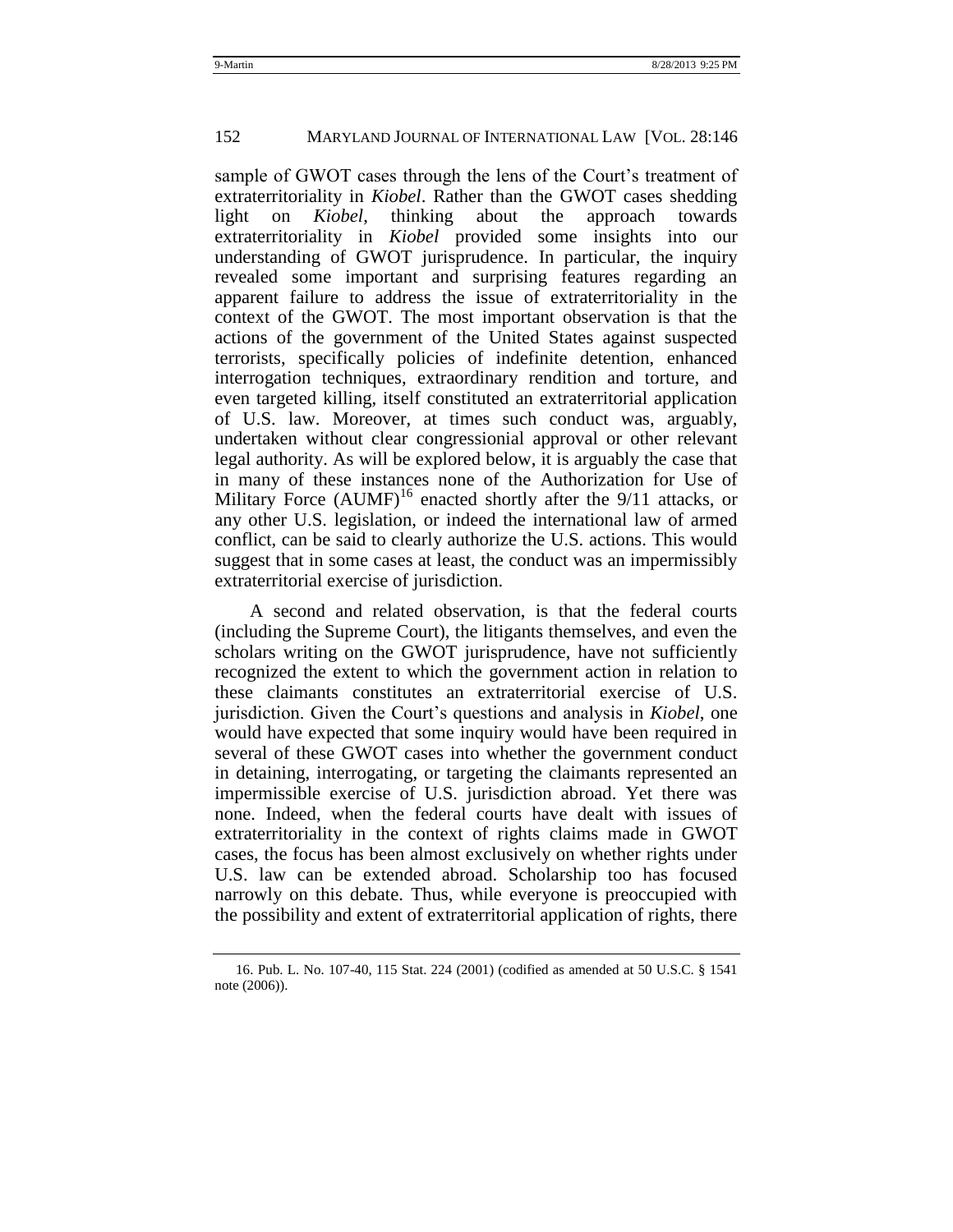has been no corresponding judicial concern or even inquiry into how those very rights claims, many of them advanced under the ATS, sought protection against the extraterritorial application of U.S. law. Indeed, neither the jurisprudence nor the related academic literature, nor even the lawyers for the claimants, seem to have recognized this somewhat paradoxical feature of several of these GWOT cases.

A third observation is that there is a rather stark contrast between the generous and expansive approach of the federal courts in accepting the legitimacy of the government conduct in the GWOT on the one hand, and on the other hand the strict and narrow approach taken by the courts in dealing with the rights claims of the plaintiffs in the GWOT cases, and indeed by the Court in its analysis of extraterritoriality in *Kiobel*. This contrast is reflected in the different approaches to statutory interpretation taken by the courts in assessing congressionial intent and legal authority for government conduct, in the manner in which doctrine is employed, and perhaps most markedly in how the concept of nexus is developed and applied. One of the central arguments that is advanced for the rejection of foreigncubed ATS cases is that there is not a sufficient connection to the United States. It was indeed an element of the Court's judgment in *Kiobel*. <sup>17</sup> The suggestion of such arguments being that the courts would be, and indeed should be, more open to adjudicating cases involving torture and other violations of *jus cogens* norms if the defendants were U.S. nationals, or there was otherwise a strong connection to the United States. But in several GWOT cases, in which American actors were defendants accused of such violations of international law, the courts have invoked and creatively extended various doctrines to block precisely such claims against the U.S. defendants.<sup>18</sup> In contrast, the courts accept the most tenuous arguments of attenuated links to al-Qaeda, on scant and often dubious evidence, as grounds for detaining and interrogating claimants in the GWOT cases.<sup>19</sup>

This Article begins in Part II with an explanation of the international law principles on the exercise of extraterritorial jurisdiction, as well as the U.S. domestic law presumptions on extraterritoriality. It explores how the ATS operates, and explains why the ATS is arguably not an extraterritorial exercise of

<sup>17.</sup> *Kiobel*, 133 S. Ct. at 1669; *see also id.* at 1671, 1674 (Breyer, J., concurring in the judgment).

<sup>18.</sup> *See infra* Part III.C.

<sup>19.</sup> *See infra* Part III.B.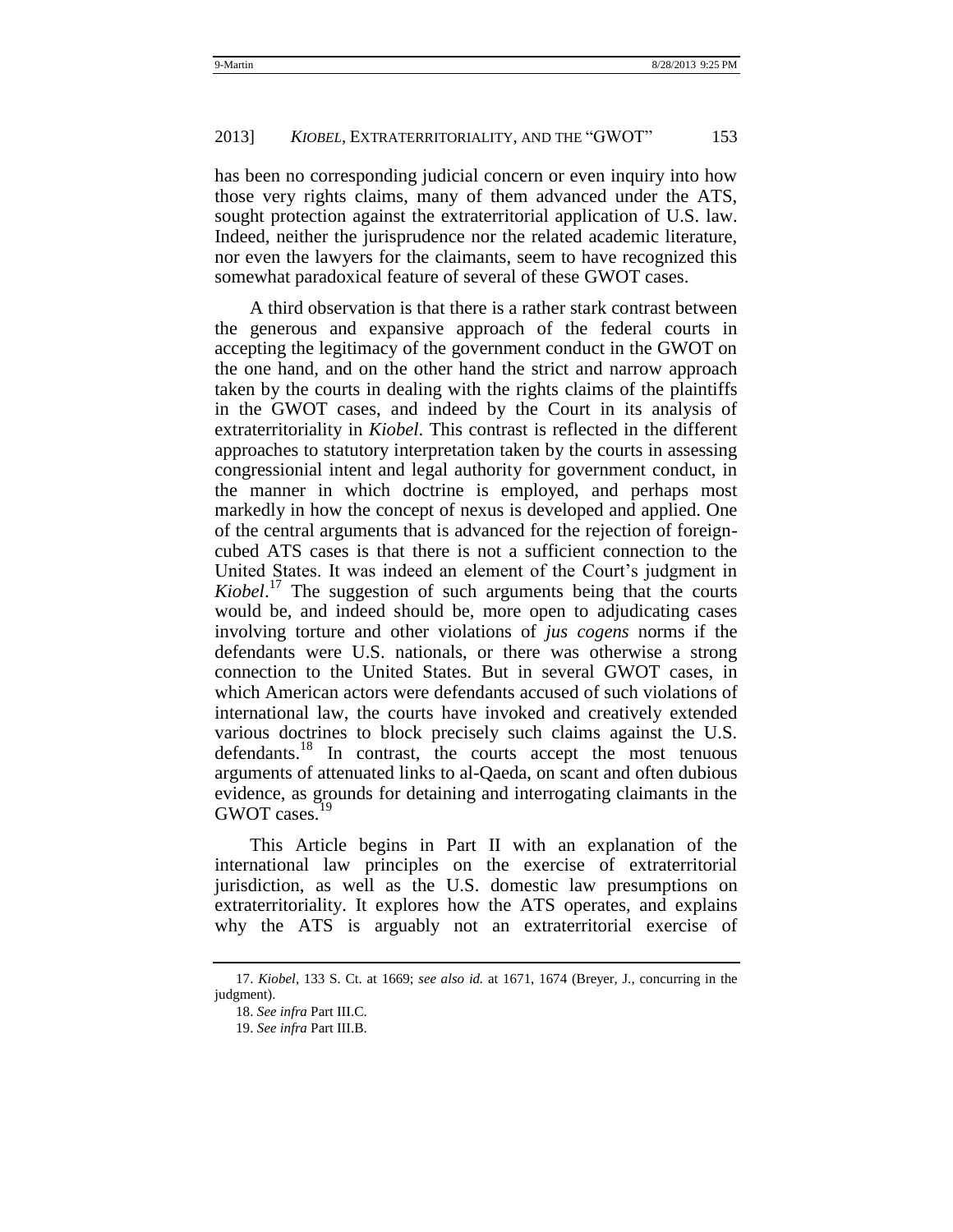prescriptive jurisdiction. Given that the Court thought otherwise in *Kiobel*, this gives rise to the question of how the courts have treated extraterritoriality in the context of the GWOT cases. Part III turns to that inquiry, beginning with an examination of how the sole concern over extraterritoriality in the GWOT cases has focused on questions of whether, and the extent to which, U.S. legal rights may be extended to foreigners abroad. It then moves to examine the cases involving claims of arbitrary detention, interrogation and torture, and extrajudicial killing, exploring in each case how the U.S. conduct arguably constitutes an exercise of prescriptive jurisdiction in violation of both international law principles on jurisdiction, and the domestic law presumptions against extraterritoriality. Moreover, the examination highlights the contrast between standards and doctrines employed by the courts depending upon which party's rights and privileges are at issue. Finally, in Part IV, the Article takes up some of the likely objections to this line of argument. It examines in turn whether the U.S. conduct can be explained as being authorized by the international law of armed conflict; whether it fits within the exceptions to the international law principles on jurisdiction; and whether it was in any event explicitly authorized by Congress, or alternatively was an exercise of the president's Commander-in-Chief powers, such that the domestic presumptions against extraterritoriality are rebutted.

In the end, this brief exploration of how the courts have considered extraterritoriality in the context of the GWOT cases suggests a troubling disregard for U.S. violations of international law principles prohibiting the extraterritorial exercise of jurisdiction (in addition, of course, to the violation of international human rights law, which is the focus of much GWOT scholarship), which the Court purports to be concerned about in *Kiobel*. The Article begins by raising questions as to whether the Court was wrong in its analysis of the ATS and extraterritoriality in *Kiobel*, but it does not try to use the GWOT cases to make that argument; rather, in examining the GWOT cases through the lens of *Kiobel*, it suggests that we need to look more closely at how extraterritoriality has been ignored in the GWOT context. I cannot, within the scope of this Article, establish conclusively the pattern of disregard that I begin to examine here but this brief exploration of such patterns does raise questions about such disregard, which I argue is worth further consideration and analysis.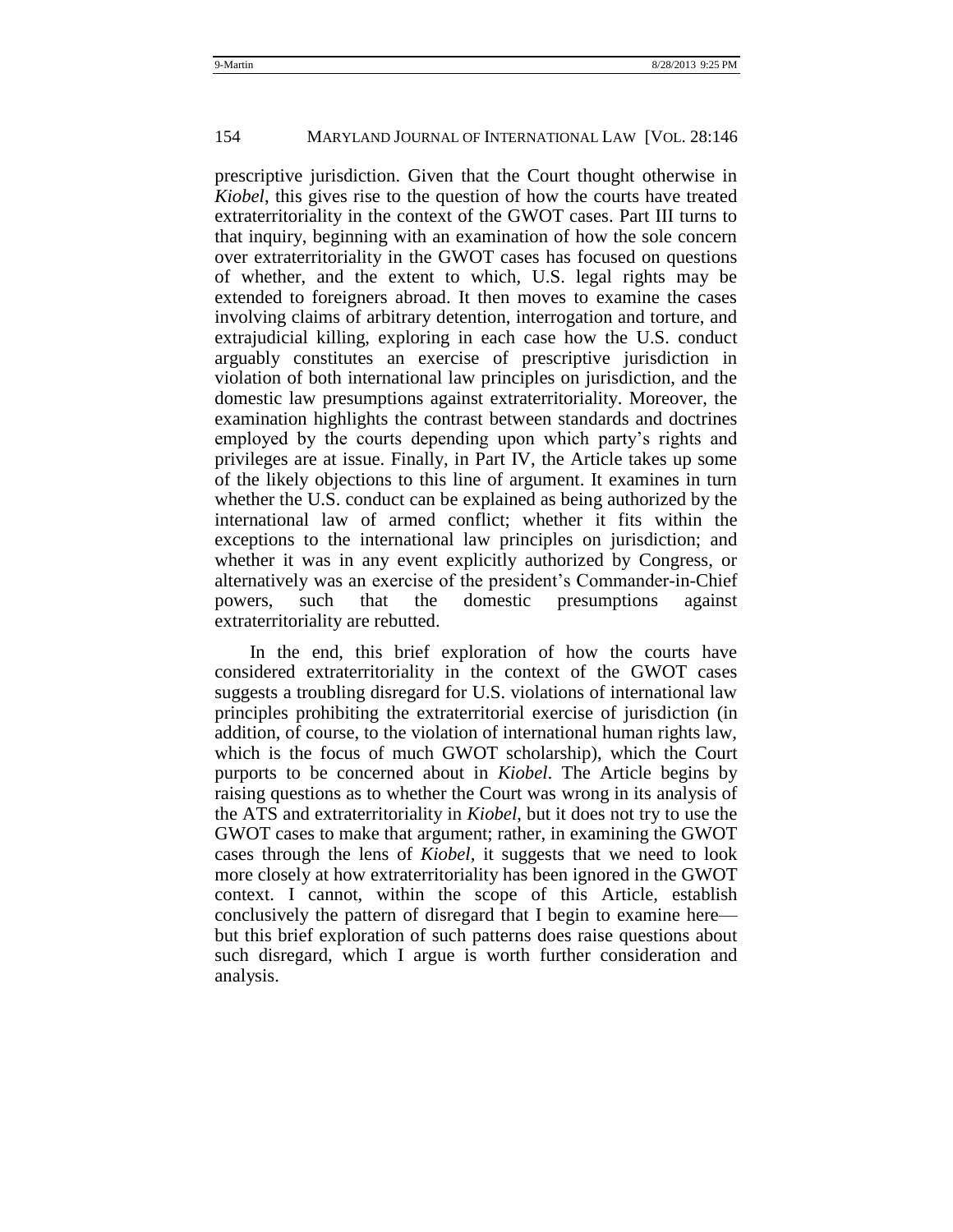#### <span id="page-10-0"></span>II. THE ATS AND EXTRATERRITORIALITY UNDER INTERNATIONAL LAW

One of the Court's primary issues during oral argument was whether the operation of the ATS in foreign-cubed cases violates the international law principles on jurisdiction, or was barred by the domestic presumption against extraterritoriality. I suggested above that the ATS, as it was interpreted by the Court in *Sosa v. Alvarez-*Machain,<sup>20</sup> is consistent with those principles, even when employed in foreign-cubed cases. Several other articles in this Volume provide a more detailed analysis of precisely why this is so, but to provide the basis for the discussion of the GWOT cases, I begin with a quick review of the foundation for this proposition.

#### <span id="page-10-1"></span>*A. International Law Principles on Jurisdiction*

The principles of both public and private international law relating to jurisdiction reflect the desire to minimize conflicts between the laws of sovereign nations. Jurisdiction is a fundamental component of sovereignty, and to the extent it is exercised in relation to events or persons outside of the state's territory, there is a risk that it will infringe the sovereignty of another state. From the perspective of international law, the state's exercise of jurisdiction can be understood as having three aspects, namely: (1) prescriptive jurisdiction, which relates to the creation and operation of laws; (2) adjudicative jurisdiction which relates to the operation of judicial powers in interpreting and applying the law in resolution of disputes; and (3) enforcement jurisdiction, which relates to the conduct of the executive powers of the state in enforcing the laws and policies of the nation.<sup>21</sup> Much of the controversy over extraterritoriality relates to the exercise of prescriptive jurisdiction in relation to conduct abroad the passage of laws that purport to govern conduct and persons outside of the territory of the state—and it is prescriptive jurisdiction that is at the heart of understanding the extraterritoriality issue in *Kiobel*.

<span id="page-10-2"></span>The starting presumption is that jurisdiction is territorial (the territorial principle), in that a state is entitled to exercise all three forms of jurisdiction without question within its own territory, and that there will be no interference within its territory by the exercise of

<sup>20.</sup> 542 U.S. 692 (2004).

<sup>21.</sup> *See* JAMES CRAWFORD, BROWNLIE'S PRINCIPLES OF PUBLIC INTERNATIONAL LAW

ch. 21 (8th ed. 2012) (explaining the international law principles relating to jurisdiction).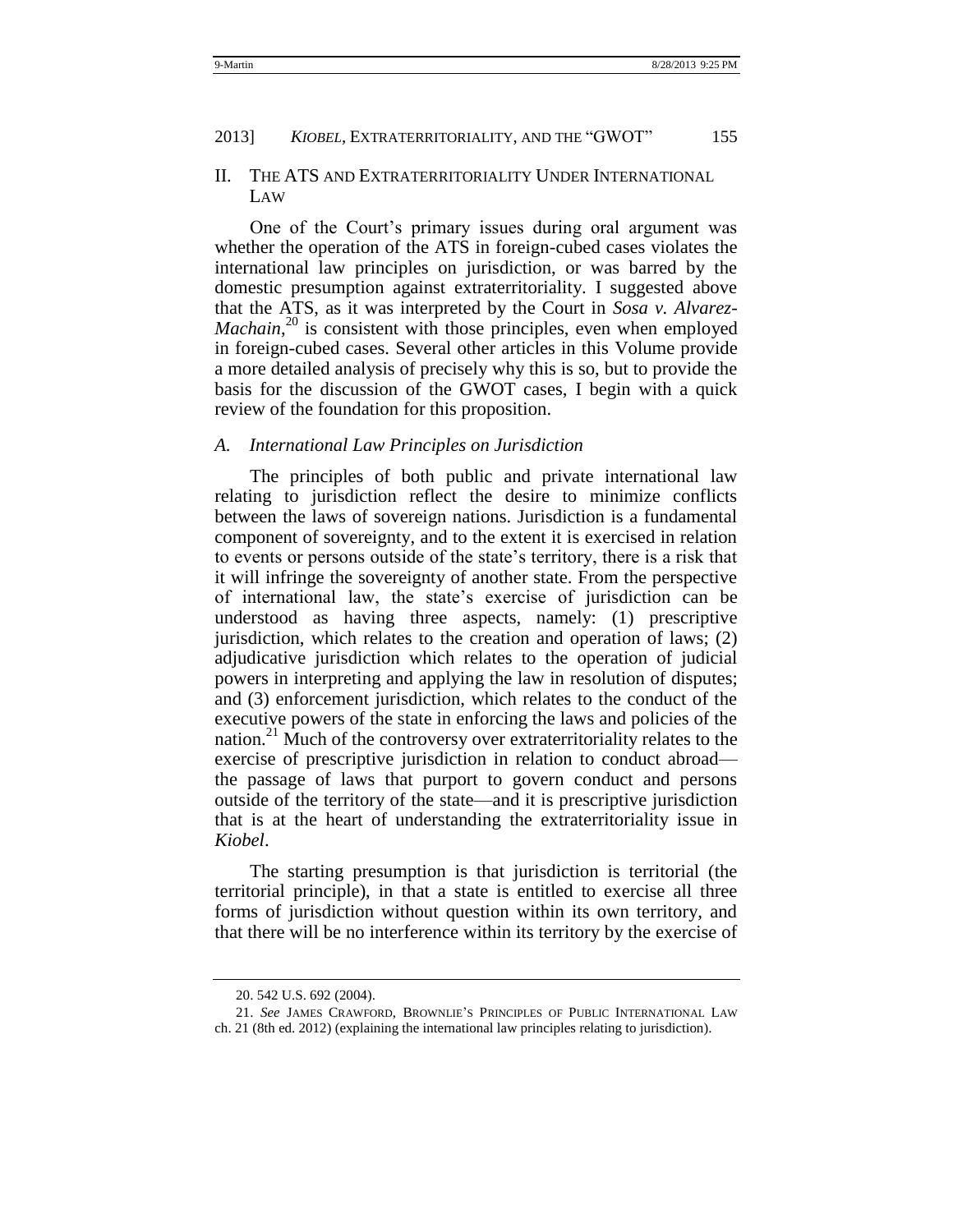#### 156 MARYLAND JOURNAL OF INTERNATIONAL LAW [VOL. 28:146

<span id="page-11-0"></span>any other state's jurisdiction. In essence, international law may be said to generally limit the exercise of jurisdiction to the territory of the state, and to thus prohibit the exercise of prescriptive and enforcement jurisdiction in relation to conduct beyond the territory of the state, with some exceptions—some universally accepted, others controversial.<sup>22</sup> The most clearly established exception is that states may exercise jurisdiction, even in relation to conduct or events outside its territory, in respect of its own nationals (the nationality principle). A second relatively well-established, if narrow, exception is that international law recognizes the right to exercise jurisdiction in situations requiring a legislative response to protect the state from a grave national security threat to the institutions of the state (the protective principle). $^{23}$ 

<span id="page-11-2"></span><span id="page-11-1"></span>Less widely accepted but asserted in particular by the United States, is the right of states to exercise prescriptive jurisdiction to govern conduct abroad that is intended to have and does have significant effects within the territory of the state (the effects doctrine or objective territoriality principle).<sup>24</sup> Even less well accepted, and more controversial, is the exercise of jurisdiction to address situations abroad in which the state's nationals are victims of crime (the passive

<sup>22.</sup> In a number of amicus briefs filed in *Kiobel* this proposition was challenged on the basis of the judgment in S.S. "Lotus" (Fr. v. Turk.), 1927 P.C.I.J. (ser. A) No. 10 (Sept. 7), in which the Permanent Court of International Justice held that international law permits any exercise of jurisdiction within its territory in respect of conduct abroad that is not explicitly prohibited. The central holding of the case has been widely criticized, and contradicted in such later I.C.J. opinions as Arrest Warrant of 11 April 2000 (Dem. Rep. Congo v. Belg.), 2002 I.C.J. 3, 78 (Feb. 14) (joint separate opinion of Judges Higgins, Kooijmans, & Buergenthal) and Arrest Warrant of 11 April 2000 (Dem. Rep. Congo v. Belg.), 2002 I.C.J. 3, at 169 (Feb. 14) (dissenting opinion of Judge Van den Wyngaert). *See* IAN BROWNLIE, PRINCIPLES OF PUBLIC INTERNATIONAL LAW, 301–03 (4th ed. 1990). *But see* CRAWFORD, *supra* not[e 21,](#page-10-2) at 458.

<sup>23.</sup> BROWNLIE, *supra* note [22,](#page-11-0) at 304; CRAWFORD, *supra* note [21,](#page-10-2) at 462; *see also* Research in International Law, Harvard Law School, *Jurisdiction with Respect to Crime: Draft Convention on Jurisdiction with Respect to Crime*, 29 AM. J. INT'L L. 435, 439 (Supp. 1935) [hereinafter *Harvard Draft Convention*]; Christopher W. Robbins, *Finding Terrorists" Intent: Aligning Civil Antiterrorism Law with National Security*, 83 ST. JOHN'S L. REV. 1201, 1213–30 (2009).

<sup>24.</sup> *See* RESTATEMENT (THIRD) OF THE FOREIGN RELATIONS LAW OF THE UNITED STATES § 402(1)(c) (1987)*; see also* Robbins, *supra* note [23;](#page-11-1) Anthony J. Colangelo, *Constitutional Limits on Extraterritorial Jurisdiction: Terrorism and the Intersection of National and International Law*, 48 HARV. INT'L. L.J. 121, 128 (2007); Jason Jarvis, Comment, *A New Paradigm for the Alien Tort Statute Under Extraterritoriality and the Universality Principle*, 30 PEPP. L. REV. 671, 709 n. 252 (2003).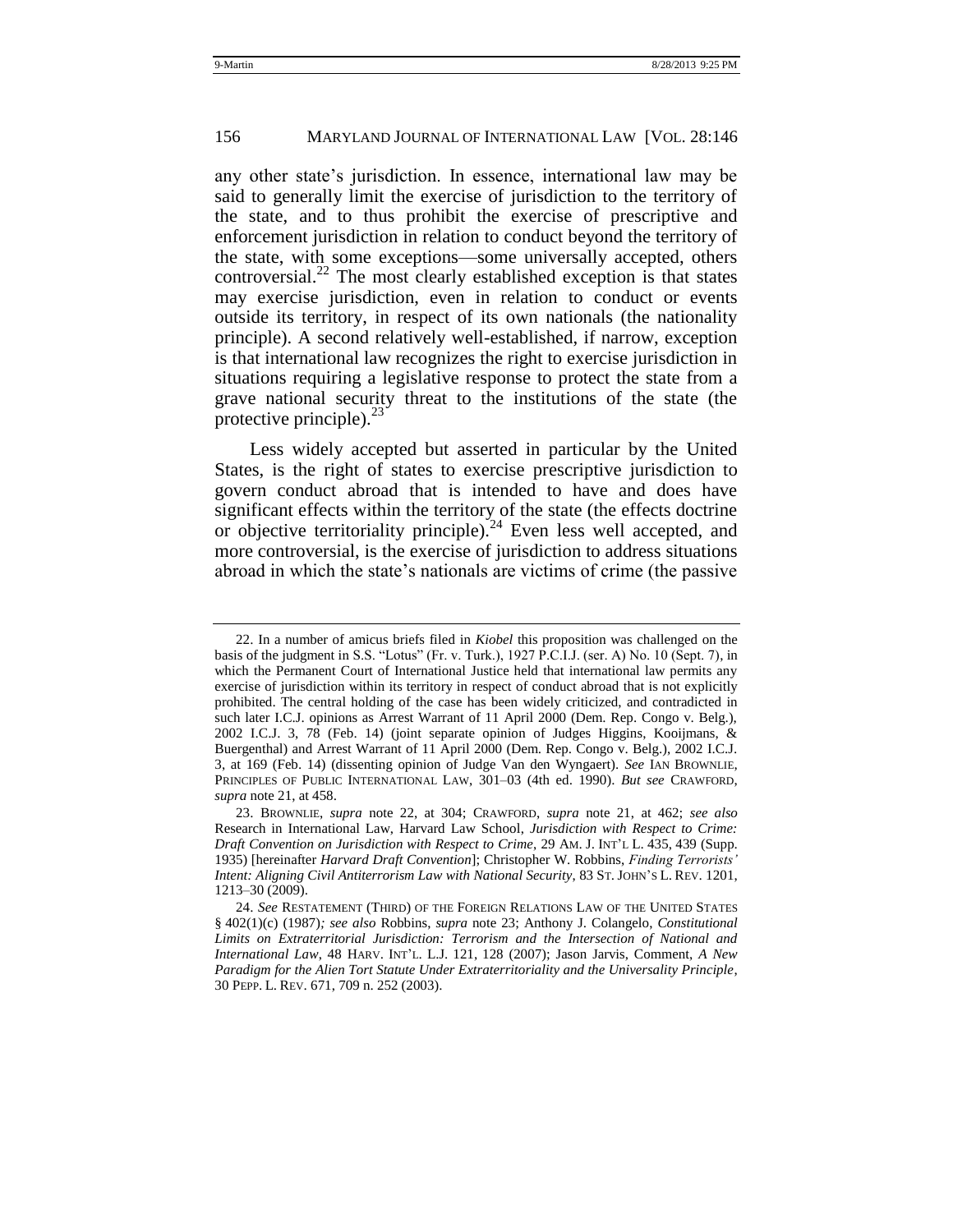<span id="page-12-0"></span>personality principle). $^{25}$ 

Finally, there is the conceptually distinct exception provided for in the principle of universal jurisdiction, which was also central to arguments advanced in *Kiobel*. This exception is well-established, but its scope and application remain in dispute.<sup>26</sup> In essence, it provides that states may exercise jurisdiction in respect of violations of certain principles of international law, typically *jus cogens* norms of customary international law such as the prohibitions against torture, war crimes, crimes against humanity, piracy, and trading in slaves. $27$ Universal jurisdiction with respect to some violations is conferred by treaty, as with the Convention Against Torture,<sup>28</sup> while jurisdiction over other violations is understood to exist as a matter of customary international law. Interestingly, U.S. courts have not accepted that terrorism is an international crime for which states may exercise universal jurisdiction.<sup>29</sup>

I will return to the substance and scope of some of these principles later, when I examine possible justifications for the extraterritorial exercises of jurisdiction that give rise to the GWOT

<sup>25.</sup> *See* RESTATEMENT (THIRD) OF THE FOREIGN RELATIONS LAW OF THE UNITED STATES § 402 cmt. g (1987); *see also* MARY ELLEN O'CONNELL, INTERNATIONAL LAW 828–29 (2d ed. 1970); Geoffrey Watson, *The Passive Personality Principle*, 28 TEX. INT'L L.J. 1, 14–30 (1993); Joshua Robinson, *United States Practice Penalizing International Terrorists Needlessly Undercuts Its Opposition to the Passive Personality Principle*, 16 B.U. INT'L L.J. 487 (1998).

<sup>26.</sup> Aside from open disputes as to when and for what offenses it may be available, there are some subtly different interpretations or understandings of the precise meaning of universal jurisdiction. Some argue that it constitutes the exercise of adjudicative jurisdiction by states in relation to violations of international law. *See, e.g.*, Anthony J. Colangelo, *The Legal Limits of Universal Jurisdiction*, 47 VA. J. INT'L L. 149 (2006). Others, such as Brownlie, suggest that it is more accurately the application of domestic (municipal) law to proscribe and punish acts that are also unlawful under international law, and in respect of which international law confers a liberty upon states to exercise prescriptive jurisdiction. BROWNLIE, *supra* not[e 22,](#page-11-0) at 304–06.

<sup>27.</sup> *See* RESTATEMENT (THIRD) OF THE FOREIGN RELATIONS LAW OF THE UNITED STATES § 404 (1987).

<sup>28.</sup> Convention Against Torture and Other Cruel, Inhuman or Degrading Treatment or Punishment, Dec. 10, 1984, S. TREATY DOC. 100-20, 1465 U.N.T.S. 85; *see also* R v. Bow Street Metropolitan Stipendiary Magistrate, Ex Parte Pinochet Ugarte (No. 3), [2000] 1 A.C. 147 (H.L.) 198–201 (Browne-Wilkinson, L.J.), 204–05 (Millett, L.J.).

<sup>29.</sup> *See, e.g.*, United States v. Yousef, 327 F.3d 56, 105–06 (2d Cir. 2003). *But see* RESTATEMENT (THIRD) OF THE FOREIGN RELATIONS LAW OF THE UNITED STATES § 404 (1987) (defining "Universal Jurisdiction to Define and Punish Certain Offenses" to include "perhaps") certain acts of terrorism"). *See generally* Leila Sadat, *Universal Jurisdiction: Myths, Realities, and Prospects: Redefining Universal Jurisdiction*, 35 NEW ENG. L. REV. 241 (2001); Colangelo, *supra* not[e 24.](#page-11-2)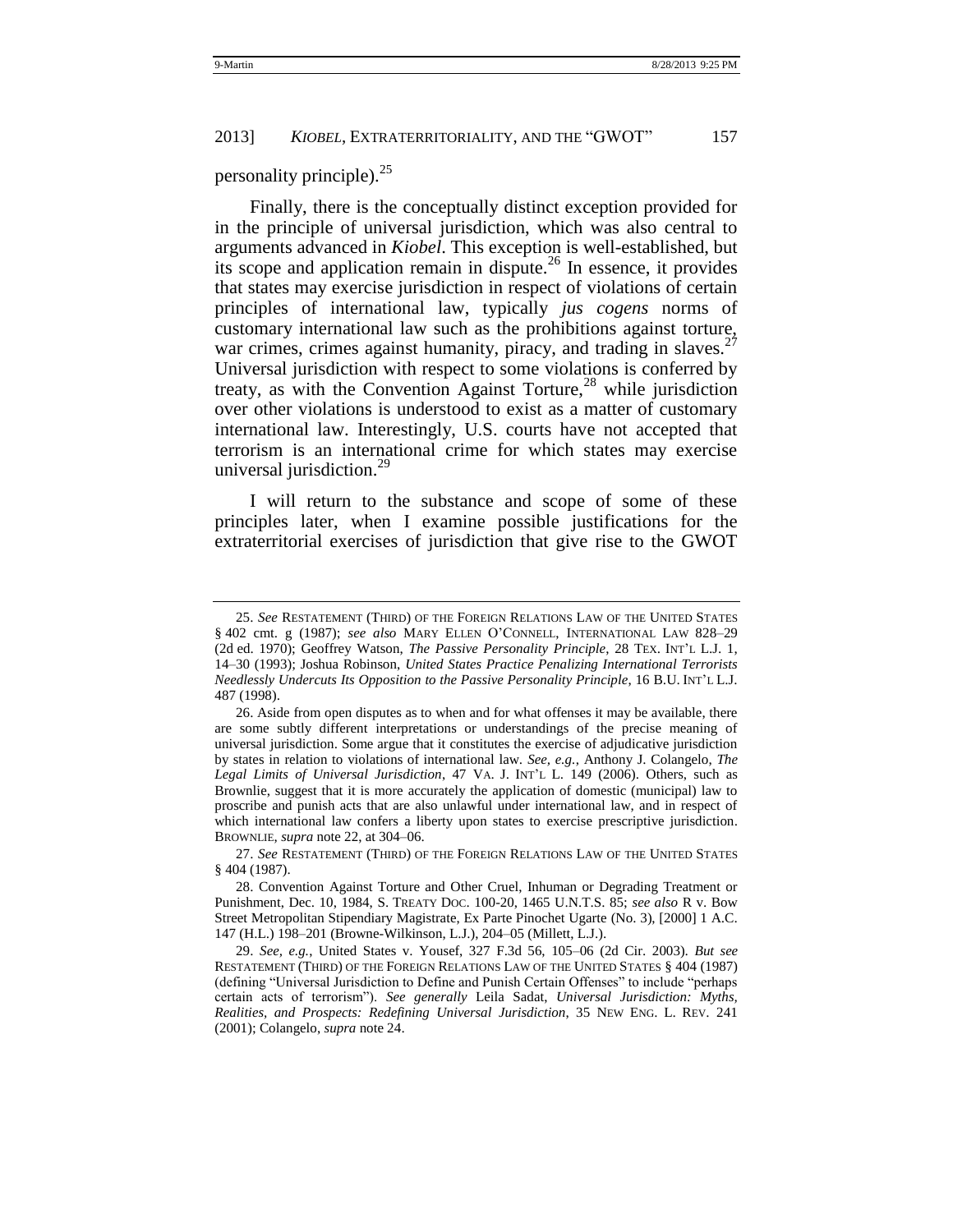### cases.<sup>30</sup>

#### <span id="page-13-0"></span>*B. The Domestic Presumptions*

Separate from the operation of the international law principles, but relevant to the question of whether the ATS constitutes an impermissibly extraterritorial application of U.S. law, are two presumptions in U.S. domestic law. The first is the presumption against extraterritoriality, which is traced back to Justice Oliver Wendell Holmes in *American Banana Co. v. United Fruit Co*. <sup>31</sup> in 1909. According to this doctrine, Congress is presumed not to intend statutes to apply extraterritorially, and thus courts will interpret legislation as having no extraterritorial application, unless Congress has explicitly expressed in the statute the intention that it apply outside U.S. territory.<sup>32</sup> The corollary to this is that if Congress explicitly provides that some statutory provision is to have extraterritorial application, then the courts will interpret it accordingly, regardless of whether doing so would be inconsistent with international law principles on jurisdiction. In other words, the presumption is only triggered when the government purports to apply a statute to conduct or persons overseas, and that statute is silent or ambiguous on the issue of extraterritorial effect. Such is the theory, but of course it is not quite so clear-cut in practice. The courts have often found an implicit congressionial intention to have the law applied extraterritorially, if such application is thought necessary to fully achieve the objectives of the  $law.<sup>33</sup>$ 

The second presumption is referred to by the name of the nineteenth-century case in which it was established, *Murray v. Schooner Charming Betsy*. <sup>34</sup> According to the *Charming Betsy* doctrine, an act of Congress is not to be construed in a manner inconsistent with international law, so long as any other interpretation is possible.<sup>35</sup> As with the presumption against extraterritoriality, a law will be construed in a manner that would put the United States in

<sup>30.</sup> *Infra* Part IV.B.

<sup>31.</sup> 213 U.S. 347, 357 (1909).

<sup>32.</sup> *See, e.g.*, EEOC v. Arabian Am. Oil Co., 499 U.S. 244, 248 (1991).

<sup>33.</sup> *See, e.g.*, United States v. Bowman, 260 U.S. 94 (1922); United States v. Vasquez-Velasco, 15 F.3d 833 (9th Cir. 1994); *see infra* note 220 and accompanying text.

<sup>34.</sup> 6 U.S. (2 Cranch) 64 (1804).

<sup>35.</sup> *Id.* at 118.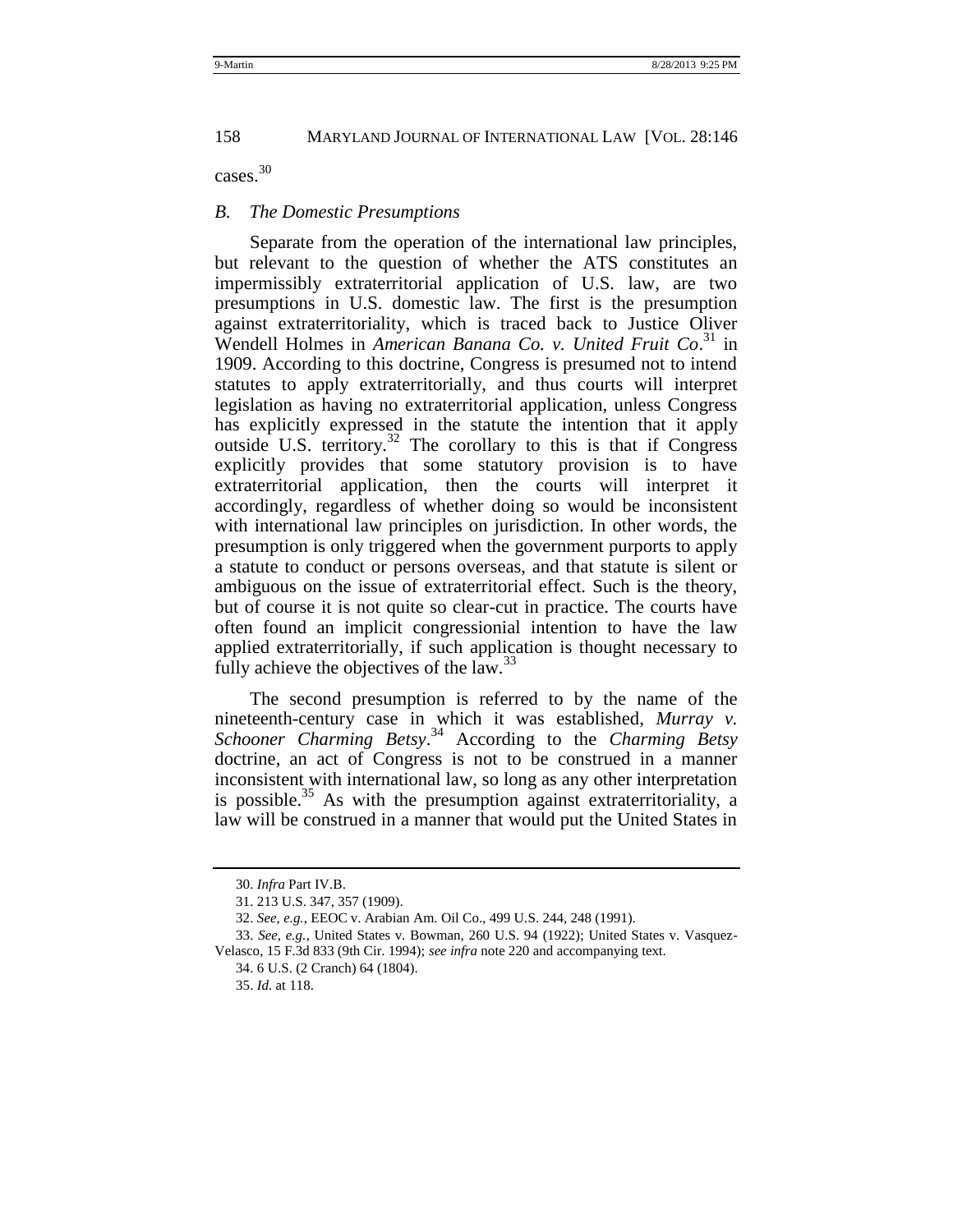violation of international law if Congress has explicitly expressed the intent that the statute operate notwithstanding any inconsistency with international law. Put simply, under either presumption, the courts will give effect to statutes that violate the obligations of the United States under international law if it is clearly the intent of Congress to do so; but both presumptions were developed on the judicial understanding that generally Congress is presumed to respect, and to comply with, the principles of international law.

The majority opinion in *Kiobel* held that the presumption against extraterritoriality applied to the ATS, and that there was insufficient evidence to support the notion that Congress had intended the ATS to apply to the conduct of foreigners occurring in foreign territory.<sup>36</sup> The concurring opinion of Justice Breyer, on the other hand, focused its attention on the international law principles regarding jurisdiction, and only agreed in the result based on the notion that there had to be a sufficient nexus to the interests of the U.S. to justify the exercise of jurisdiction. $37$  In considering the operation of the ATS, and the nature of the extraterritorial exercise of jurisdiction in the GWOT cases, I will consider both domestic and international law principles, though the emphasis will be on the international law principles.

#### <span id="page-14-0"></span>*C. The Jurisdictional Operation of the ATS*

The question raised by the Court in *Kiobel* was whether the ATS, at least when applied in so-called foreign-cubed cases, would constitute an extraterritorial exercise of prescriptive jurisdiction, either in violation of the domestic law presumptions, or the principles of international law regarding jurisdiction. The ATS provides that "the district courts shall have original jurisdiction of any civil action by an alien for a tort only, committed in violation of the law of nations or a treaty of the United States.<sup>38</sup> It was argued by the defendants, and the governments of several states that filed amicus briefs,  $39$  that the ATS constitutes the application of U.S. substantive

<span id="page-14-1"></span><sup>36.</sup> 133 S. Ct. 1659, 1669 (2013).

<sup>37.</sup> *Id.* at 1671, 1673–78 (Breyer, J., concurring in the judgment).

<sup>38.</sup> 28 U.S.C. § 1350 (2006).

<sup>39.</sup> *See, e.g.*, Brief of the Governments of the United Kingdom of Great Britain and Northern Ireland and the Kingdom of the Netherlands as Amici Curiae in Support of the Respondents, *Kiobel*, 133 S. Ct. 1659 (No. 10-1491); Brief of the Governments of the Kingdom of the Netherlands and the United Kingdom of Great Britain and Northern Ireland as Amici Curiae in Support of Neither Party, *Kiobel*, 133 S. Ct. 1659 (No. 10-1491); Brief of the European Commission on Behalf of the European Union Supporting Neither Party, *Kiobel*, 133 S. Ct. 1659 (No. 10-1491).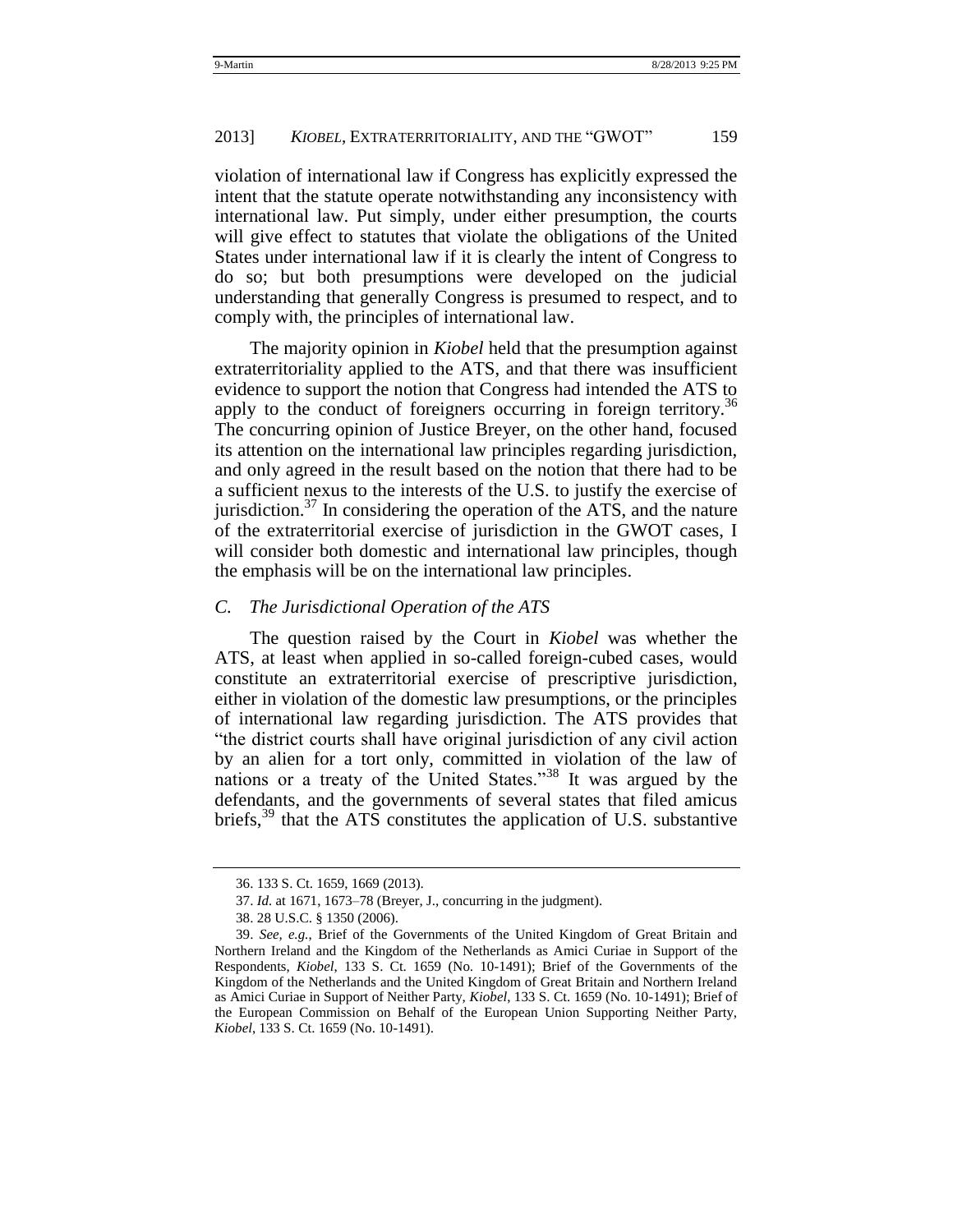and remedial law to conduct in another country, and to nationals of foreign states,  $40$  which is an exercise of prescriptive jurisdiction that cannot be justified by any of the principles of jurisdiction discussed above. But that position is arguably not consistent with the Court's own interpretation of the ATS in *Sosa*, nor with a line of lower court judgments stretching back to *Filártiga*.

<span id="page-15-0"></span>*Sosa* is most noted for the narrow limits it placed on the kind of international law violations that could ground a claim, but it also addressed the jurisdiction courts would exercise in adjudicating those claims. Beginning with the limits, the Court established that the ATS provided the district courts with jurisdiction to adjudicate cases involving violations of a very narrow sub-set of principles of customary international law (leaving aside the issue of treaties of the United States).<sup>41</sup> That is, claims could only be made in respect of violations of those customary norms that are as well-established, clearly defined, and widely accepted today, as the specific crimes against the law of nations that had been in the contemplation of Congress in 1789, when the statute was enacted.<sup>42</sup> Moreover, the better reading of *Sosa* suggests that the Court was also limiting the scope of the ATS to those principles of customary international law which are understood to give rise to individual liability or culpability in international law.<sup>43</sup> The range of international law principles that the Court identified as falling within the scope of the ATS maps nicely onto the short list of customary international law norms that are most universally accepted as comprising *jus cogens* norms, namely: torture, piracy, a sub-set of war crimes, crimes against humanity, genocide, trading in slaves, and perhaps the crime of aggression.<sup>44</sup>

<span id="page-15-1"></span>The Court in *Sosa* also clarified the jurisdictional nature of the

<sup>40.</sup> *See* Transcript of Oral Reargument, *supra* note [9,](#page-5-0) at 34–35; Supplemental Brief of the United States as Amicus Curiae in Partial Support of Affirmance at 2, *Kiobel,* 133 S. Ct. 1659 (No. 10-1491).

<sup>41.</sup> Sosa v. Alvarez-Machain, 542 U.S. 692, 724 (2004).

<sup>42.</sup> *Id.*

<sup>43.</sup> This inference flows in part from the cases discussed by Justice Souter, which refer to violations that are "heinous actions" that violate universal norms and that are "actionable." *Sosa*, 542 U.S. at 732.

<sup>44.</sup> *See, e.g.*, BROWNLIE, *supra* not[e 22,](#page-11-0) at 512–15; Dinah Shelton, *Normative Hierarchy in International Law*, 100 AM. J. INT'L L. 291 (2006); Jarvis, *supra* note [24,](#page-11-2) at 693 (discussing *jus cogens* norms).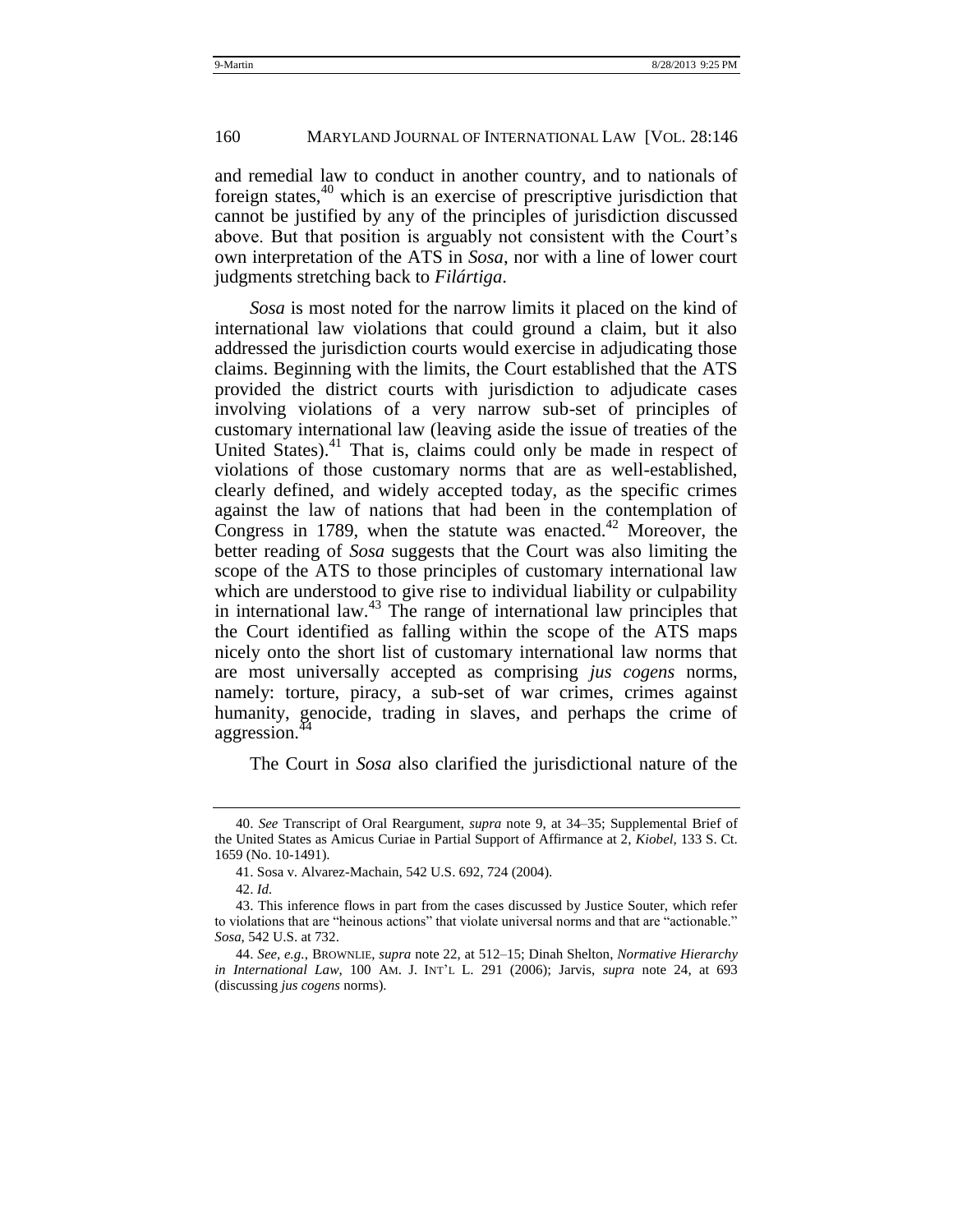ATS. It rejected arguments advanced by the plaintiff in *Sosa*, which are echoed by arguments again raised in *Kiobel*, that the ATS is substantive law creating new grounds for claims. In doing so, the Court held that the ATS is purely jurisdictional in nature, giving the district courts "cognizance" of certain causes of action for violations of international law, rather than providing authority for the creation of new causes of action, or itself providing a statutory cause of action.<sup>45</sup> In other words, the ATS confers upon the district courts jurisdiction to adjudicate, and provide a civil remedy for, violations of a narrow range of customary international law principles that give rise to individual liability. It does so only through the incorporation by reference of the law of nations, rather than through any attempt to implement those principles within domestic law.

<span id="page-16-0"></span>This point can be better understood by contrasting the ATS with the much more recent Torture Victim Protection Act (TVPA).<sup>46</sup> The TVPA creates a cause of action for damages in *domestic law* against ―[a]n individual who, under actual or apparent authority, or color of law, of any foreign nation," subjects an individual to torture and extrajudicial killing, among other things.<sup>47</sup> Rather than merely referring to the definition of torture in the Convention Against Torture*,* the TVPA provides its own definition, which is drawn directly from the convention. In so doing it makes the definition, and the cause of action, an integral part of U.S. domestic law. The TVPA is an example of the *implementation through statute* of certain international law principles, in contrast to the ATS, which is an example of the *incorporation by reference* of certain international law principles.<sup>48</sup> This results in significant differences in how the two statutes operate, and in whether they should be understood as constituting an exercise of prescriptive jurisdiction in addition to authorizing the exercise of adjudicative jurisdiction.

<span id="page-16-1"></span>The legislation that implements international law principles will evolve over time within the domestic legal system, independent of how those principles may develop in the international system. In contrast, the incorporation by reference of international law norms, with the grant of jurisdiction to courts to directly adjudicate the

<sup>45.</sup> *Sosa*, 542 U.S. at 713.

<sup>46.</sup> Pub. L. 102-256, 106 Stat. 73 (1992) (codified at 28 U.S.C. § 1350 note (2006)). 47. *Id.*

<sup>48.</sup> *See* Ekaterina Apostolova, *The Relationship Between the Alien Tort Statute and the Torture Victim Protection Act*, 28 BERKELEY J. INT'L L. 640 (2010) (comparing the ATS and the TVPA).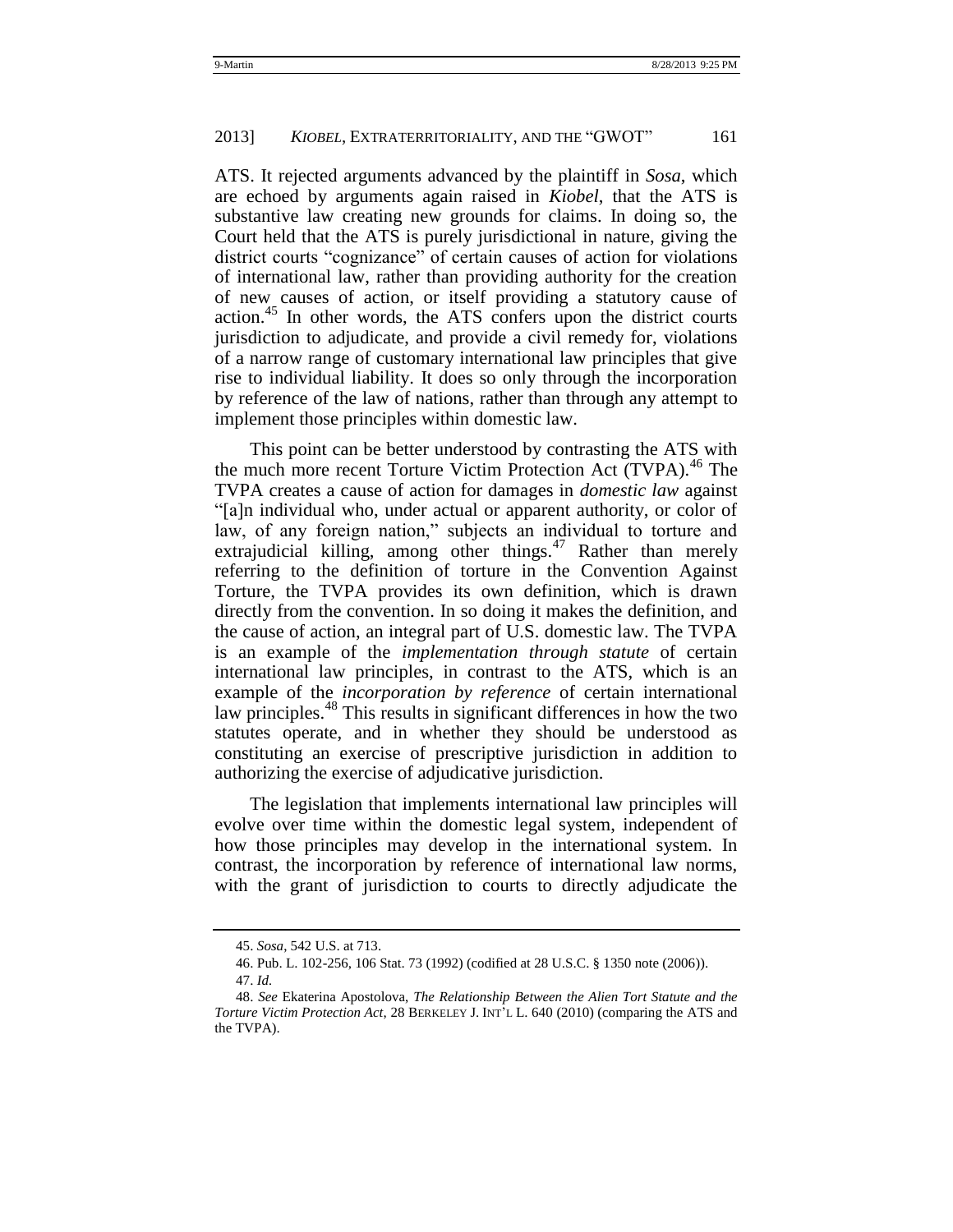#### 162 MARYLAND JOURNAL OF INTERNATIONAL LAW [VOL. 28:146

<span id="page-17-0"></span>violations of those principles, will be much less likely to lead to such divergence over time.<sup>49</sup> When courts are called upon to adjudicate cases concerning those principles, they will be required to consider how the principles have evolved and been interpreted within international law, in a way that they would not be required to do when the principles are directly implemented through statute. Thus, the ATS, which the Court in *Sosa* recognized as merely incorporating by reference "the law of nations, $\frac{550}{100}$  will continue to confer jurisdiction to adjudicate violations of a class of customary international law principles, as that class has developed and evolved over time. In doing so, courts will naturally apply the then-current interpretations of those international law principles.<sup>5</sup>

The U.S. federal courts will of course be exercising adjudicative jurisdiction in cases arising under both the ATS and the TVPA. But flowing from the difference between the statutes explained above, we should understand that under the TVPA the courts will be applying U.S. law to foreign conduct. This application of the law will reflect an exercise of prescriptive jurisdiction in respect of conduct abroad. In contrast, in the case of the ATS, the courts will be adjudicating, and fashioning a civil remedy for, violations of international law itself. While the remedy is a creation of U.S. law, the substance of the law being adjudicated and enforced is not—the substantive law remains the relevant principles of international law.

It will be argued by some that even if this is true, the statutory fashioning of the remedy, and indeed the rather unique imposition of

<sup>49.</sup> *See* Craig Martin, *Taking War Seriously: A Model for Constitutional Constraints on the Use of Force in Compliance with International Law*, 76 BROOK. L. REV. 611, 709–11 (2011) (discussing the difference between implementation and incorporation of international law into domestic law in the context of internalizing norms on the use of force).

<sup>50.</sup> *Sosa*, 542 U.S. at 721.

<sup>51.</sup> On this point I should clarify a position I have taken in the past. In *Taking War Seriously*, in the process of discussing the ATS in the context of comparing methods and ramifications of domestic incorporation and implementation of international law, I wrote that the ATS did not "incorporate the international law norms per se, but as the Supreme Court held in *Sosa v. Alvarez-Machain*, the statute confers subject matter jurisdiction and creates a cause of action for the violation of the 'law of nations,' which is a reference to customary international law.‖ Martin, *supra* note [49,](#page-17-0) at 710. Upon reflection, this was too fine a distinction. By incorporating the "law of nations" by reference, and given that the "law of nations" has been interpreted to mean a narrow range of customary international law principles, it is fair to say that the ATS does incorporate by reference that subset of customary international law principles.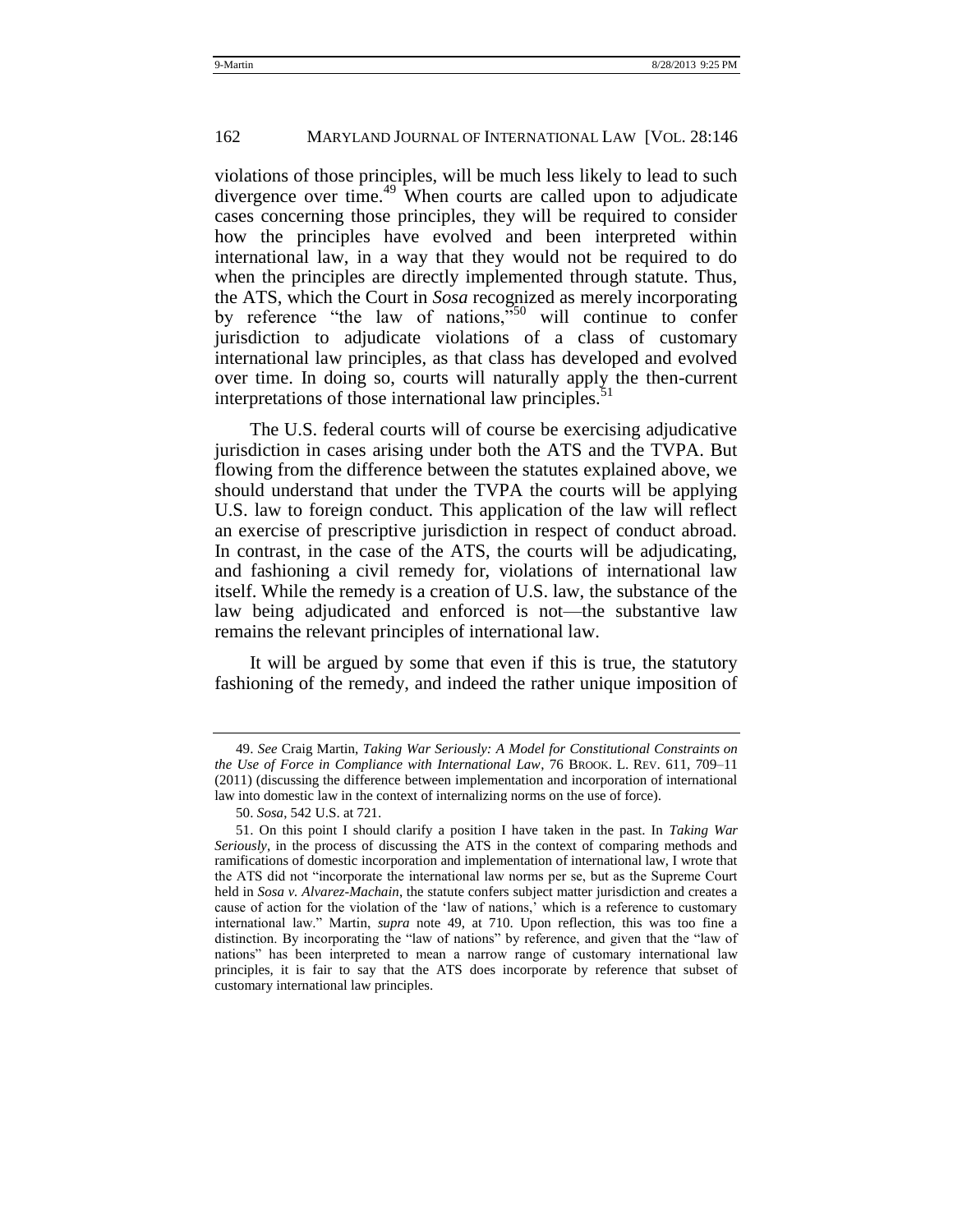a civil remedy in tort for violations of international law norms that are for the most part criminal in nature, is an exercise of prescriptive jurisdiction—and that this by itself is an impermissible interference in the sovereignty of other states. There are, however, two responses to this argument. First, under the concept of universal jurisdiction the state that has personal jurisdiction over the perpetrator of the crime in question has some discretion in terms of developing and applying a sanction.<sup>52</sup> Second, this domestic development of a sanction for a violation of a foreign or international law is entirely consistent with private international law principles: choice of law and law of the forum may operate such that the law of one jurisdiction provides for the prohibition and the basis for liability, while the law of the forum provides the remedy. In other words, as applied to the circumstances of the ATS, international law provides for the "conduct regulating" rule, while the law of the forum provides the "loss-allocating" rule. $\dot{\mathbf{5}}$ 

#### <span id="page-18-0"></span>III. EXTRATERRITORIALITY IN THE "GLOBAL WAR ON TERROR"

The foregoing analysis suggests that there is good reason to believe that the ATS is not an extraterritorial exercise of prescriptive jurisdiction, inconsistent with international law principles, even when applied in foreign-cubed cases. This raises the question of why the *Kiobel* Court professed such concern over the possibility, particularly when that was not the issue presented to the Court. In considering why the Court might have raised the issue, a natural line of inquiry is to examine how the Court, and federal courts generally, have dealt with issues of extraterritoriality in other contexts. Have the courts been as concerned with the possible extraterritorial application of other laws? Much has been written on the extraterritorial reach of U.S. law and how the federal courts have treated such extraterritoriality.<sup>54</sup> The extent to which the United States

<span id="page-18-1"></span><sup>52.</sup> CRAWFORD, *supra* not[e 21,](#page-10-2) at 467–68.

<sup>53.</sup> Anthony J. Colangelo, *The ATS and Extraterritoriality, Part II: Universal Civil Jurisdiction and Choice of Law*, OPINIO JURIS (Mar. 27, 2012, 10:30 AM), http://opiniojuris.org/2012/03/27/universal-civil-jurisdiction-and-choice-of-law; *see* Anthony J. Colangelo, *A Unified Approach to Extraterritoriality*, 97 VA. L. REV. 1019, 1086 (2011); *see also* Hannah Buxbaum, *Transnational Regulatory Litigation*, 46 VA. J. INT'L L. 251, 255, 268, 298 (2006).

<sup>54.</sup> *See Developments in the Law: Extraterritoriality*, 124 HARV. L. REV. 1226 (2011); *see also* Dan E. Stigall, *International Law and Limitations on the Exercise of Extraterritorial Jurisdiction in U.S. Domestic Law*, 35 HASTINGS INT'L & COMP. L. REV. 323 (2012); Kenneth W. Dam, *Extraterritoriality and Conflicts of Jurisdiction*, 77 AM. SOC'Y INT'L L. PROC. 370 (1983); William S. Dodge, *The Presumption Against Extraterritoriality After*  Morrison, 105 AM. SOC'Y INT'L L. PROC. 396 (2011); Michelle K. Fiechter, *Extraterritorial*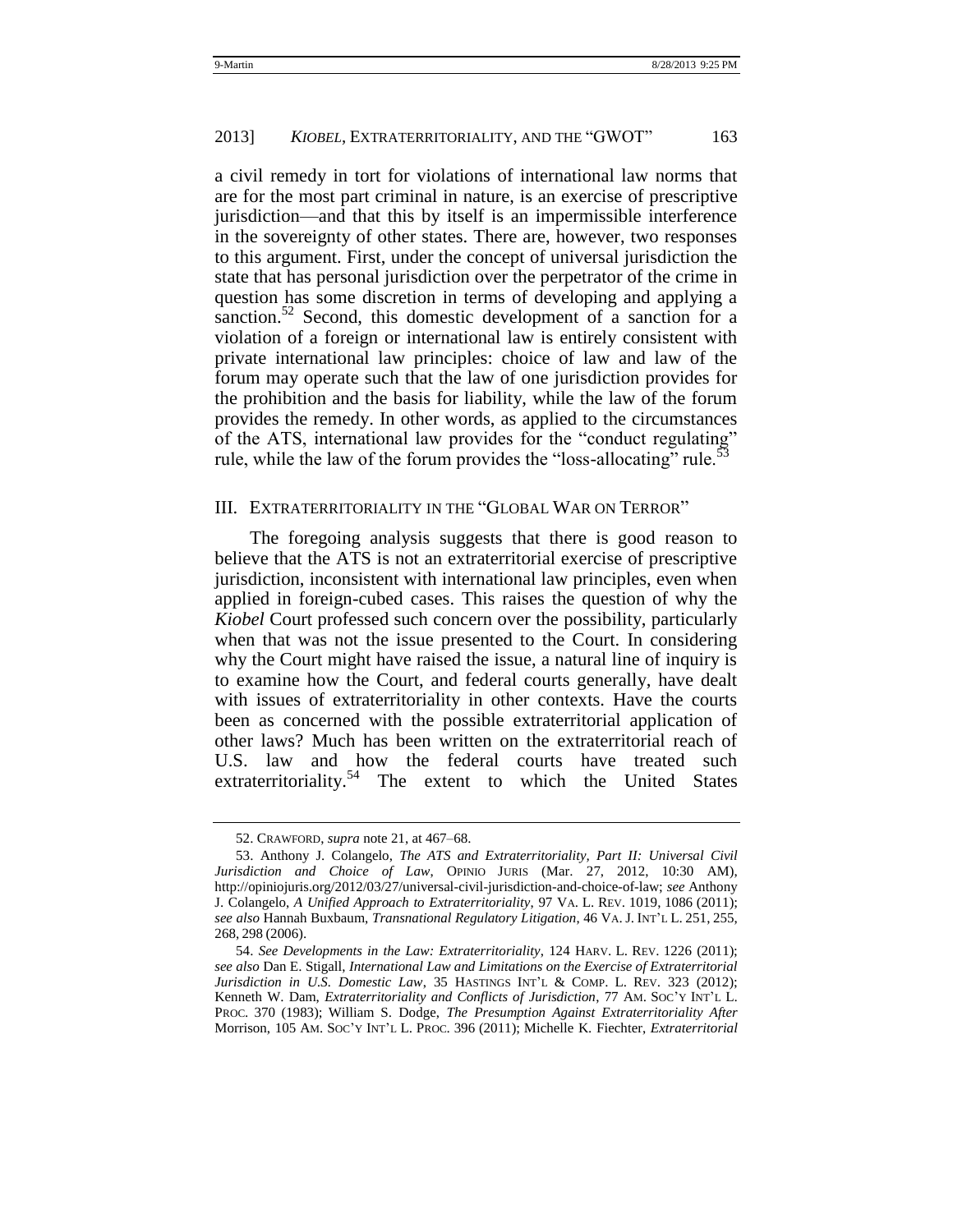<span id="page-19-1"></span>increasingly sought to apply its antitrust law extraterritorially in the latter half of the twentieth century, for instance, is notorious.<sup>55</sup> But less studied, and more directly relevant for assessing the Court's stance in *Kiobel*, is how the courts have treated the extraterritorial application of U.S. law in cases relating to the so-called "global war on terror," in which many of the issues in play, such as arbitrary detention, interrogation and torture, and extrajudicial killing, are similar to those that were raised in *Kiobel,* and are at the center of many ATS claims. How have the courts considered extraterritoriality in these cases?

<span id="page-19-0"></span>There is a growing and complex jurisprudence relating to the GWOT, and a similarly robust scholarly analysis of the jurisprudence.<sup>56</sup> This short Article cannot review the entire landscape. But it examines a few examples, in order to explore the extent to

*Application of the Alien Tort Statute: The Effect of* Morrison v. National Australia Bank, Ltd. *on Future Litigation*, 97 IOWA L. REV. 959 (2012); Kenneth C. Randall, *Federal Jurisdiction Over International Law Claims: Inquiries Into the Alien Tort Statute*, 18 N.Y.U. J. INT'L L. & POL. 1 (1986); Jordan J. Paust, Kiobel, *Corporate Liability, and the Extraterritorial Reach of the ATS*, 53 VA. J. INT'L L. 18 (2012).

<sup>55.</sup> It was precisely in this area that the courts developed the "effects doctrine" (the "objective territorial principle") to justify the extension of U.S. jurisdiction to govern conduct abroad that would allegedly impact U.S. markets. *See* Matsushita Elec. Indus. Co. v. Zenith Radio Corp., 475 U.S. 574 (1986); Timberlane Lumber Co. v. Bank of America, N.T. & S.A., 549 F.2d 597 (9th Cir. 1976). In doing so, they searched for implicit Congressionial intent to apply antitrust law abroad to mitigate such effects, all in order to overcome the presumption against extraterritoriality and the strictures of the *Charming Betsy* doctrine. The effects doctrine was explicitly adopted by Congress for application in the realm of antitrust in the Foreign Trade Antitrust Improvements Act, 15 U.S.C. § 6a (2006). *See generally* Richard W. Beckler & Matthew H. Kirtland, *Extraterritorial Application of U.S. Antitrust*  Law: What is a "Direct, Substantial, and Reasonably Foreseeable Effect" Under the *Foreign Trade Antitrust Improvements Act?*, 38 TEX. INT'L L.J. 11 (2003); William S. Dodge, *Extraterritoriality and Conflict-of-Laws Theory: An Argument for Judicial Unilateralism*, 39 HARV. INT'L L.J. 101 (1998); Joseph P. Griffin, *Extraterritoriality in U.S. and EU Antitrust Enforcement*, 67 ANTITRUST L.J. 159 (1999); Salil K. Mehra, *Extraterritorial Antitrust Enforcement and the Myth of International Consensus*, 10 DUKE J. COMP. & INT'L L. 191 (1999); Jay Lawrence Westbrook, *Review Essay: Extraterritoriality, Conflict of Laws, and the Regulation of Transnational Business*, 25 TEX. INT'L L.J. 71 (1990).

<sup>56.</sup> *See, e.g.*, Boumediene v. Bush, 553 U.S. 723 (2008); Hamdan v. Rumsfeld, 548 U.S. 557 (2006); Hamdi v. Rumsfeld, 542 U.S. 507 (2004); Rasul v. Bush, 542 U.S. 466 (2004). *See generally* Julian G. Ku, *The Third Wave: The Alien Tort Statute and the War on Terrorism*, 19 EMORY INT'L. L. REV. 105 (2005); Jules Lobel, *The Supreme Court and Enemy Combatants*, 54 WAYNE L. REV. 1131 (2008); Thomas M. Pohl, *From Blackbeard to Bin*  Laden: The Re-Emergence of the Alien Tort Claims Act of 1789 and Its Potential Impact on *the Global War on Terrorism*, 34 J. LEGIS. 77 (2008).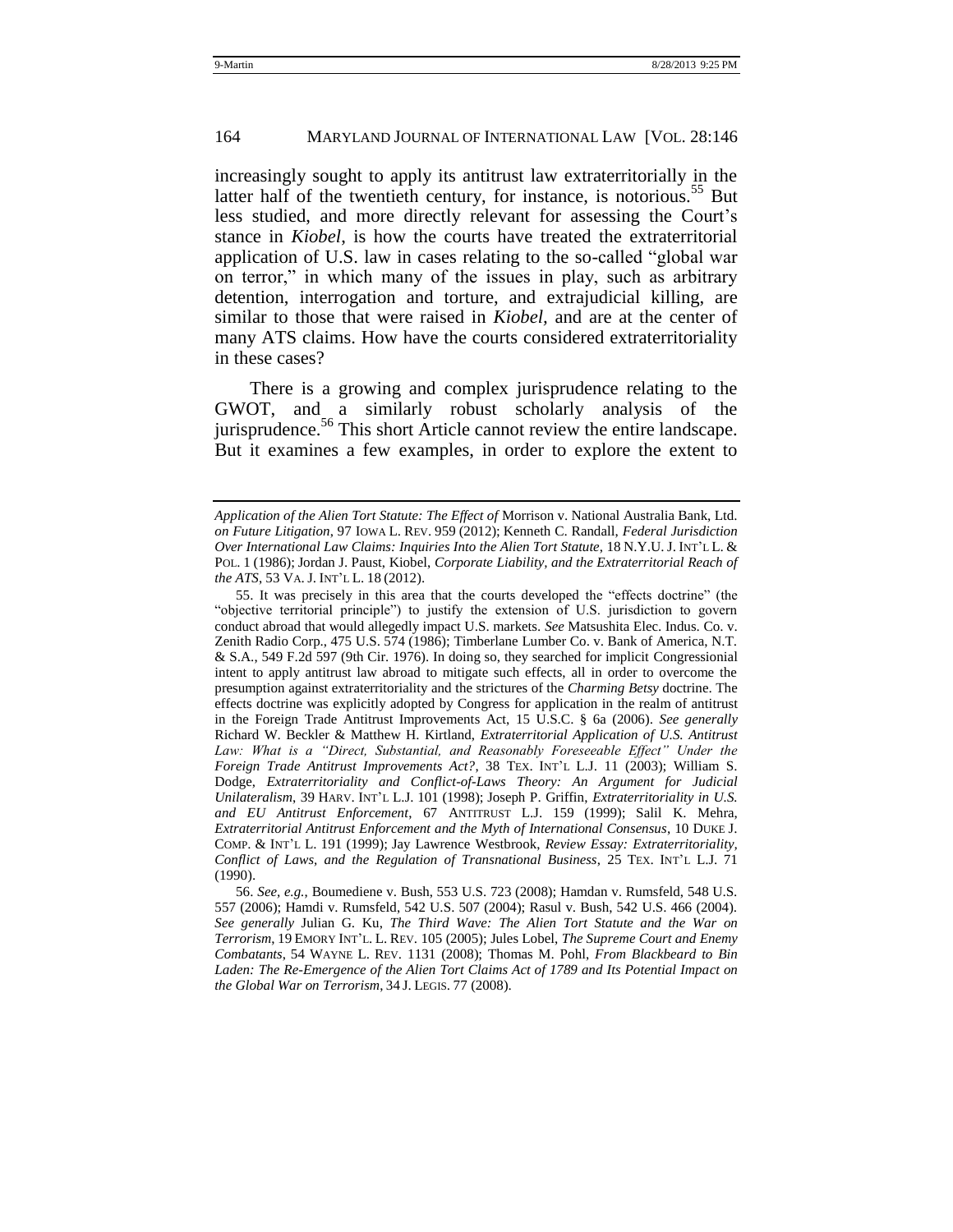which they reveal whether the claims made in those cases were in response to government conduct that constituted the extraterritorial exercise of U.S. prescriptive and enforcement jurisdiction, potentially violating international law principles on jurisdiction, and without explicit congressionial intent—and how the courts have treated such extraterritorial application of U.S. law.

#### <span id="page-20-0"></span>*A. Extraterritorial Application of Rights – A Misdirected Focus*

The majority of cases arising from the GWOT relate to the detention of foreigners in Guantánamo Bay in Cuba, Bagram Air Force Base in Afghanistan, and elsewhere. In those cases, and in the academic literature about this line of cases, there has been extensive discussion of extraterritoriality—but it relates specifically and narrowly to the question of whether certain rights under U.S. law operate extraterritorially and so protect these detainees.<sup>57</sup> This focus overlooks entirely the extraterritorial application of U.S. law that has given rise to the claims for such rights and protection. Before turning to that other aspect of these cases, however, it is worth making some observations about this judicial and scholarly analysis of the extension of rights. The high-water mark of extraterritorial application of rights came in *Boumediene v. Bush*, <sup>58</sup> in which the Court held that the constitutional right to the writ of habeas corpus<sup>59</sup> did indeed extend to foreigners being detained in the leased territory in Guantánamo Bay, and it struck down as unconstitutional the provisions of the Military Commissions Act of  $2006 \text{ (MCA)}^{60}$  which purported to exclude the application of the suspension clause to such detainees.<sup>61</sup> In this sense, *Boumediene* is viewed as a victory for rights-protection generally, an expansion of extraterritorial application of constitutional rights in particular, and a check on the

<sup>57.</sup> *See, e.g.*, *Developments in the Law*, *supra* not[e 54,](#page-18-1) at 1126, 1158; Apostolova, *supra*  note [48;](#page-16-1) Jamie A. Baron Rodriguez, *Torture on Trial: How the Alien Tort Statute May Expose the United States Government"s Illegal "Extraordinary Rendition" Program Through Its Use of a Private Contractor*, 14 ILSA J. INT'L & COMP. L. 189 (2007); Ku, *supra* not[e 56;](#page-19-0) Pohl, *supra* not[e 56.](#page-19-0)

<sup>58. 553</sup> U.S. 723 (2008).

<sup>59.</sup> U.S. CONST. art. 1, § 9, cl. 2.

<sup>60.</sup> Military Commissions Act of 2006, 109 Pub. L. 366, 120 Stat. 2600 (codified as amended in scattered sections of 10, 18, 28, and 42 U.S.C. (2006)).

<sup>61.</sup> For a discussion of the constitutional problems associated with such jurisdiction stripping, see Alex Glashausser, *The Extension Clause and the Supreme Court"s Jurisdictional Independence*, 53 B.C. L. REV. 1225 (2012); Martin J. Katz, *Guantánamo,*  Boumediene*, and Jurisdiction-Stripping: The Imperial President Meets the Imperial Court*, 25 CONST. COMMENT. 377 (2009).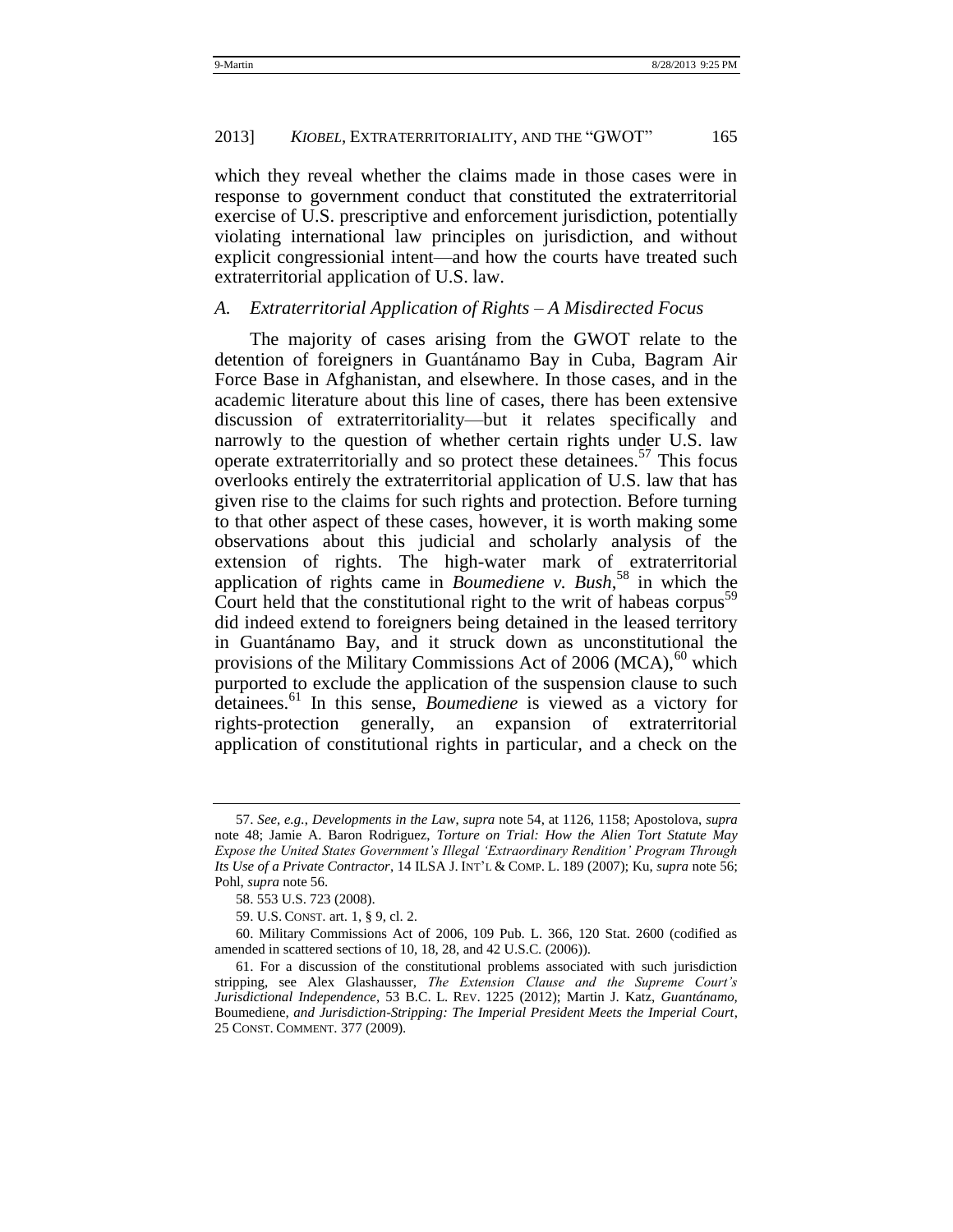expanding power of the Executive in the GWOT. $^{62}$ 

This holding in *Boumediene*, however, has been very narrowly construed by the lower courts in subsequent cases, and the Court has chosen not to grant certiorari in any of these cases. For example, the D.C. Circuit purported to apply the *Boumediene* standard in *Al Maqaleh v. Gates*, <sup>63</sup> holding that the writ of habeas corpus did not extend to persons detained at Bagram. $64$  The primary distinguishing features, according to the court, were that the United States did not exercise the kind of de facto sovereign control over Bagram that it did over Guantánamo Bay<sup>65</sup> (a feature that had been emphasized by Justice Kennedy in *Boumediene*<sup>66</sup>), and that Bagram was located in a theatre of war, thus creating practical obstacles to extending constitutional rights to detainees there.<sup>67</sup> So, notwithstanding *Boumediene*, the extraterritorial application of rights under U.S. law, including constitutional rights, to those who are arguably under the complete jurisdiction and control of the U.S. government, has actually been very limited.<sup>68</sup>

64. *Id.* at 98.

<span id="page-21-0"></span><sup>62.</sup> For analysis of *Boumediene*, see, e.g., Ryan Firestone, *The* Boumediene *Illusion: The Unsettled Role of Habeas Corpus Abroad in the War on Terror*, 84 TEMP. L. REV. 555 (2012); Jonathan Hafetz, *Calling the Government to Account: Habeas Corpus in the Aftermath of* Boumediene, 57 WAYNE L. REV. 99 (2011); Walter E. Kuhn, *The Terrorist Detention Review Reform Act: Detention Policy and Political Reality*, 35 SETON HALL LEGIS. J. 221 (2011); Lobel, *supra* not[e 56;](#page-19-0) Nathaniel H. Nesbitt, *Meeting* Boumediene*"s Challenge: The Emergence of an Effective Habeas Jurisprudence and Obsolescence of New Detention Legislation*, 95 MINN. L. REV. 244 (2010).

<sup>63.</sup> 605 F.3d 84 (D.C. Cir. 2010).

<sup>65.</sup> *Id.* at 97.

<sup>66.</sup> 553 U.S. 723, 755 (2008).

<sup>67.</sup> *Al Maqaleh*, 605 F.3d at 97.

<sup>68.</sup> *See, e.g.*, JENNIFER K. ELSEA & MICHAEL JOHN GARCIA, CONG. RESEARCH SERV., R41156, JUDICIAL ACTIVITY CONCERNING ENEMY COMBATANT DETAINEES: MAJOR COURT RULINGS (2012) (reviewing detention cases); *see also* N.Y. STATE BAR ASS'N COMM. ON CIVIL RIGHTS, REPORT ON EXECUTIVE DETENTION, HABEAS CORPUS AND THE MILITARY COMMISSIONS ACT OF 2006 (2008); Lobel, *supra* note [56;](#page-19-0) Joshua Geltzer, *Decisions Detained: The Courts" Embrace of Complexity in Guantánamo-Related Litigation*, 29 BERKLEY J. INT'L L. 94 (2011); Alexandra Link, *Trying Terrorism: Joint Criminal Enterprise, Material Support, and the Paradox of International Criminal Law*, 34 MICH. J. INT'L L. 439 (2013). Parenthetically, this very limited extension of rights to persons under U.S. control can be contrasted with how the European Court of Human Rights has analyzed the extension of rights under the European Convention of Human Rights to detainees and others killed by the armed forces of member states. *See, e.g.*, Al-Skeini v. United Kingdom, App. No. 55721/07, 53 Eur. H.R. Rep. 589 (2011).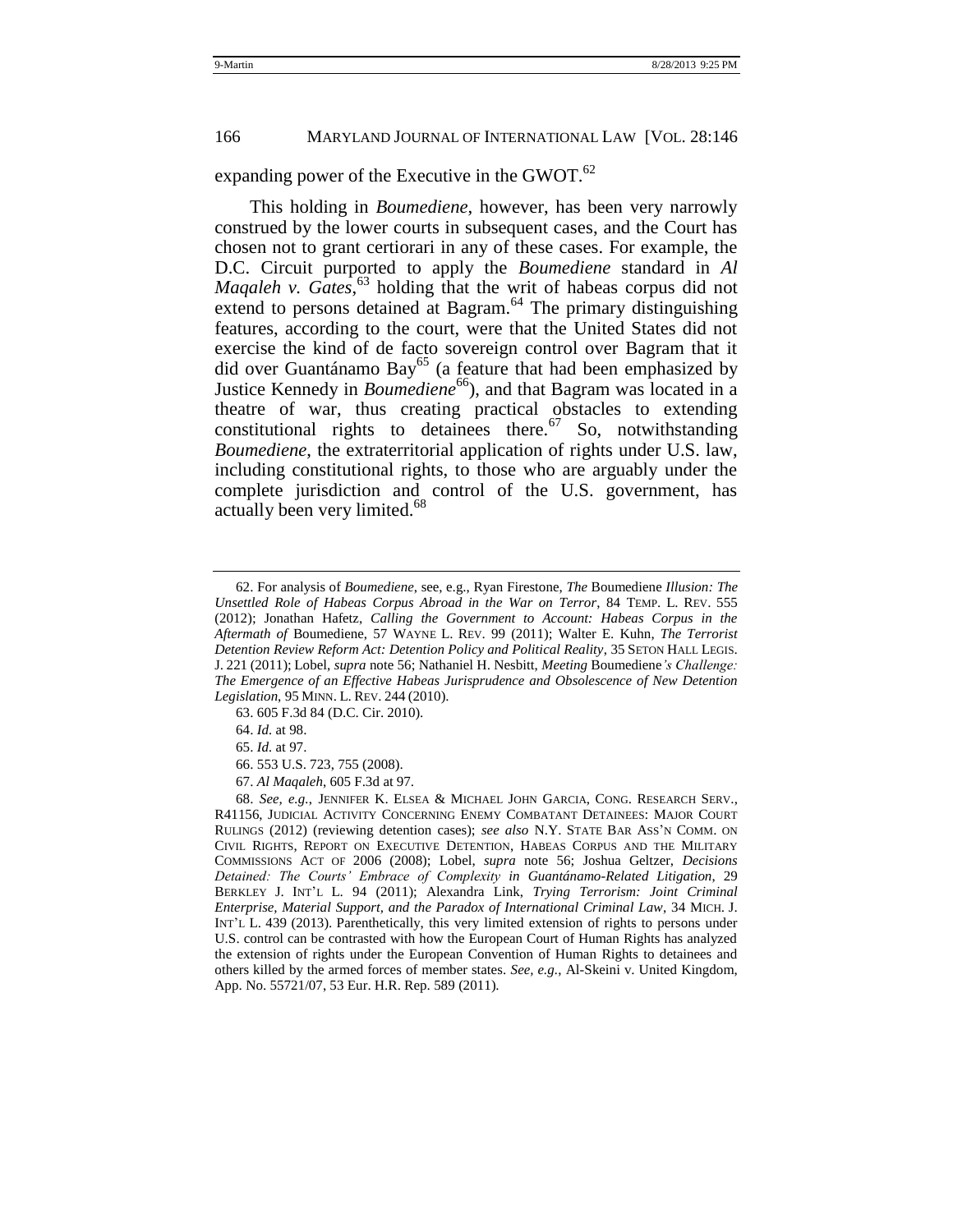The focus in U.S. legal discourse on the extent and validity of the extraterritorial application of rights in the context of the GWOT may highlight the significant limits placed on the protections available to detainees and others subject to U.S. jurisdiction. But it tends to obscure the extent to which U.S. law is being applied extraterritorially in a manner that violates the principles of international law on jurisdiction. Indeed, the exclusive focus on the extension of rights in the context of discussing extraterritoriality may be viewed as being somewhat bizarre, particularly in light of the arguments made in *Kiobel*, for two reasons. First, the extension of constitutional rights for the purpose of providing protections to foreigners located in the territory of another state, in their relationship with the government of the United States, is not the kind of extraterritorial application of law that is likely to offend the sovereignty of that other state.<sup>69</sup> It is not an exercise of jurisdiction in which U.S. law prescribes, limits, or otherwise governs the conduct of a foreign national in foreign territory. Rather, it only provides protections to a foreigner in his or her interaction with the U.S. government, in a manner that tends to be of little relevance to the laws of the territory in which the person happens to be located.<sup>70</sup>

Second, and more important, this preoccupation with whether U.S. legal rights can apply extraterritorially to protect foreign plaintiffs entirely fails to question whether the government conduct against which those plaintiffs seek protection is itself an impermissible extraterritorial application of U.S. law. The judicial and academic focus on rights, while ignoring the government's actions giving rise to those rights claims, seems almost paradoxical. Because upon some reflection, it would appear that the laws and policies that are the cause of the rights claims in these GWOT cases constitute a much more problematic exercise of either prescriptive or enforcement jurisdiction within the territory of another state than any extension of rights would be, and they are arguably in violation of the international law principles on jurisdiction.<sup>71</sup> It is to that

<sup>69.</sup> *See generally* Zachary D. Clopton, *Replacing the Presumption Against Extraterritoriality*, B.U. L. REV. (forthcoming 2013); Chimène I. Keitner, *Rights Beyond Borders*, 36 YALE J. INT'L L. 55 (2011); Stigall*, supra* note [54.](#page-18-1)

<sup>70.</sup> However, courts have argued that extending rights could interfere with the foreign relations of the United States with the government of Afghanistan. *See*, *e.g.*, Al-Zahrani v. Rumsfeld, 684 F. Supp. 2d 103, 112 (D.C. Cir. 2010).

<sup>71.</sup> As explained, the primary argument is that these laws do constitute an exercise of jurisdiction, arguably in violation of international law principles and the domestic presumptions. The first implication of this is that U.S. jurisdiction should not be so applied. But alternatively, these observations should also bolster the argument that the Constitution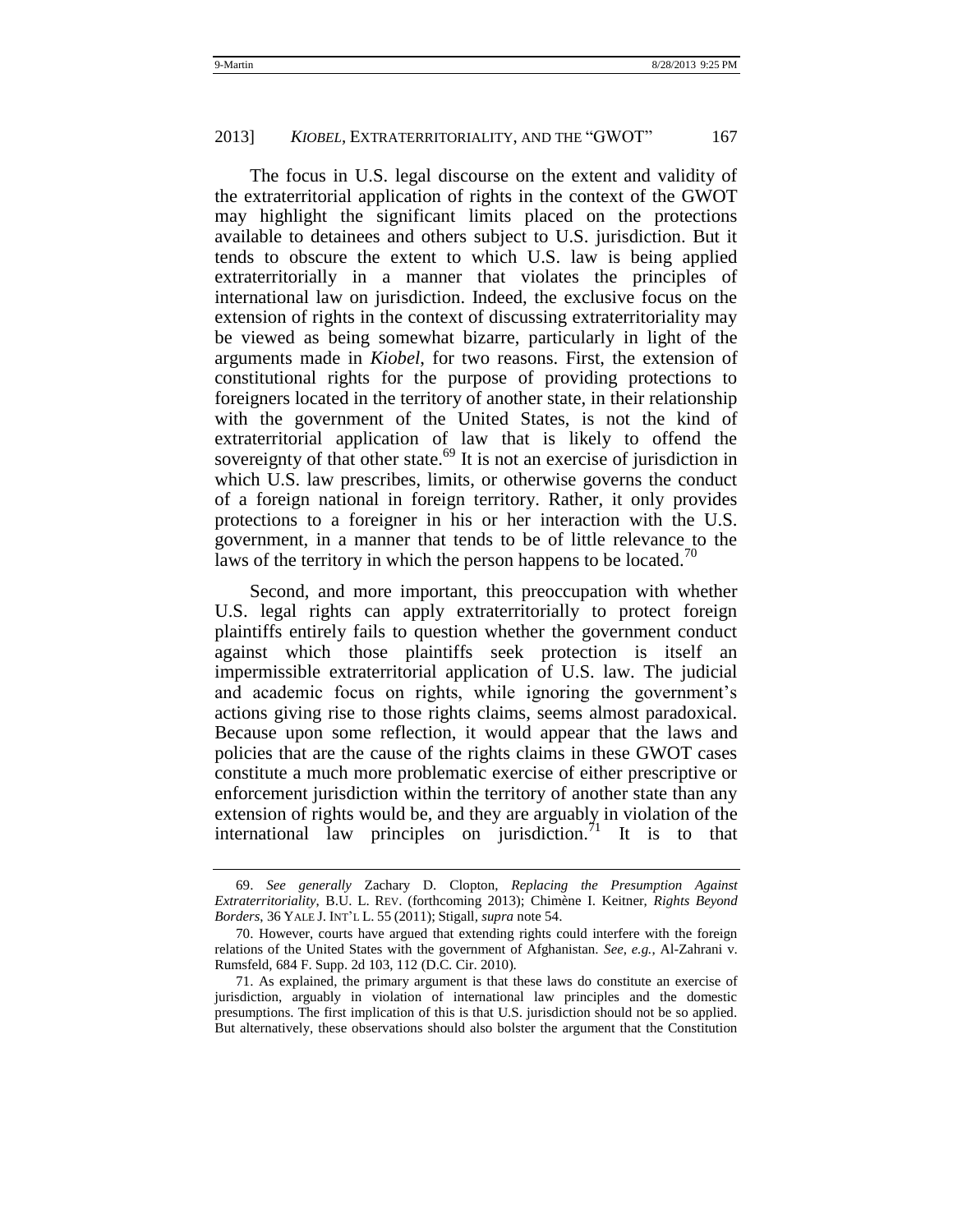extraterritorial application of U.S. law that I now turn.

#### <span id="page-23-0"></span>*B. Indefinite Detention*

To explore this second point in more detail, I begin by considering the circumstances surrounding the early detention cases. It will be recalled that from the beginning of 2002, shortly after the invasion of Afghanistan, the United States began transporting suspected members of al-Qaeda, the Taliban, and other persons suspected of being or supporting terrorists, to a detention facility at Guantánamo Bay. Rising to over 700 persons, these detainees were specifically not afforded the status of prisoners of war under the Geneva Conventions, nor were they charged with any criminal offense.<sup>72</sup> The detainees were said to be detained pursuant to the authority of the  $AUMF<sub>1</sub><sup>73</sup>$  which was a joint resolution of Congress authorizing the President to:

> <span id="page-23-1"></span>[U]se all necessary and appropriate force against those nations, organizations, or persons he determines planned, authorized, committed, or aided the terrorist attacks that occurred on September 11, 2001, or harbored such organizations or persons, in order to prevent any future acts of international terrorism against the United States by such nations, organizations or persons.<sup>74</sup>

In addition, authority flowed from the Presidential Military Order of November 13, 2001, titled "Detention, Treatment, and Trial of Certain Non-Citizens in the War Against Terrorism" (Presidential  $MO$ ).<sup>75</sup>

The majority of the detainees in Guantánamo had been captured

ought to follow the flag. Those who will defend the legitimacy of these extraterritorial applications of U.S. law should have a difficult time also maintaining, on a principled basis, that rights should not also be extended to those affected by such laws.

<sup>72.</sup> Military Order of November 13, 2001: Detention, Treatment, and Trial of Certain Non-Citizens in the War Against Terrorism, 66 Fed. Reg. 57,831, 57,833 (Nov. 13, 2001); *see also* COMM. ON MILITARY AFFAIRS & JUSTICE OF THE ASS'N OF THE BAR OF THE CITY OF NEW YORK, *INTER ARMA SILENT LEGES*: IN TIMES OF ARMED CONFLICT, SHOULD THE LAWS BE SILENT? (2001), *available at* http://www.nycbar.org/pdf/report/should\_the\_laws.pdf.

<sup>73.</sup> Authorization for Use of Military Force, Pub. L. No. 107-40, 115 Stat. 224 (2001) (codified as amended at 50 U.S.C. § 1541 note (2006)).

<sup>74.</sup> *Id.* § 2(a).

<sup>75.</sup> *See supra* not[e 72.](#page-23-1)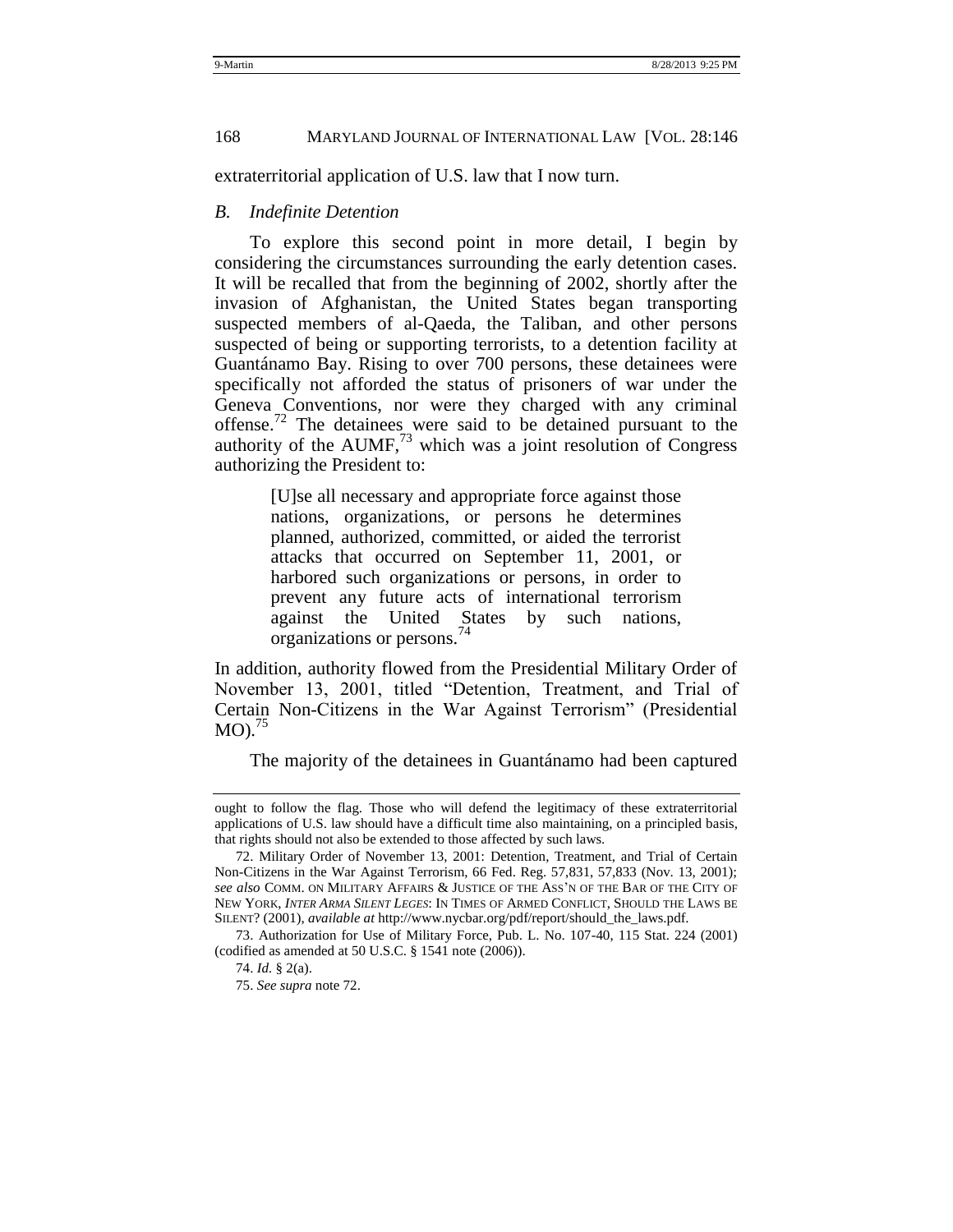in Afghanistan, which was a theater of war in the international armed conflict in which the United States was a belligerent (the international armed conflict became a non-international armed conflict in 2002, but the United States remained a belligerent assisting the government against an insurgency). Many, however, had been detained in other countries in which there was no armed conflict. They were, moreover, nationals of countries not involved in the conflict in Afghanistan. Many of them also argued that they had no affiliation with either al-Qaeda or the Taliban. A plurality of the Supreme Court had held in *Hamdi v. Rumsfeld*,<sup>76</sup> the first in the line of Supreme Court detention cases, that the government's authority to detain persons captured fighting in Afghanistan was a necessary incident to the authority conferred by the  $AUMF<sub>1</sub><sup>77</sup>$  but that left open the question of whether the AUMF could provide authority to detain those persons captured elsewhere.

Several of these detainees challenged in the federal courts the validity of their detention, and some of them grounded their claims in part under the ATS itself. The issue reached the Supreme Court in the amalgamated case of *Rasul v. Bush*<sup>78</sup> the second in the line of detention cases decided by the Supreme Court, handed down in 2004. The petitioners were Australian and Kuwaiti nationals.<sup>79</sup> One of the Australians, Mamdouh Habib, was a dual Egyptian and Australian national, who had been captured in Pakistan, was held and interrogated there by the CIA, and then "rendered" to Egypt, where he was again interrogated and allegedly tortured for five months, after which he was transferred to Guantánamo.<sup>80</sup>

The primary issue before the Court in *Rasul* was whether federal

<sup>76. 542</sup> U.S. 507, 518 (2004) ("We conclude that detention of individuals falling into the limited category we are considering, for the duration of the particular conflict in which they were captured, is so fundamental and accepted an incident to war as to be an exercise of the 'necessary and appropriate force' Congress has authorized the President to use.").

<sup>77.</sup> *Id*. at 517. Hamdi was also a U.S. citizen, and much of the case turned on the question of the authority to detain an American determined to be an "enemy combatant." *Id.* at 509.

<sup>78.</sup> 542 U.S. 466 (2004).

<sup>79.</sup> *Id.* at 470.

<sup>80.</sup> For a compilation of court documents relating to Habib's litigation, see Declaration of Teresa A. McPalmer, Habib v. Bush, No. 02-CV-1130 (D.D.C. Oct. 1, 2004), *available at* http://humanrights.ucdavis.edu/projects/the-guantanamo-testimonials-project/testimonies/test imonies-of-the-defense-department/csrts/csrt\_isn\_661.pdf. For accounts of his ordeal, see *Profile: Hamdouh Habib*, BBCNEWS (Dec. 7, 2005), [http://news.bbc.co.uk/2/hi/asia](http://news.bbc.co.uk/2/hi/asia-pacific/4214747.stm)[pacific/4214747.stm;](http://news.bbc.co.uk/2/hi/asia-pacific/4214747.stm) JANE MAYER, THE DARK SIDE: THE INSIDE STORY OF HOW THE WAR ON TERROR TURNED INTO A WAR ON AMERICAN IDEALS 125–26 (2008).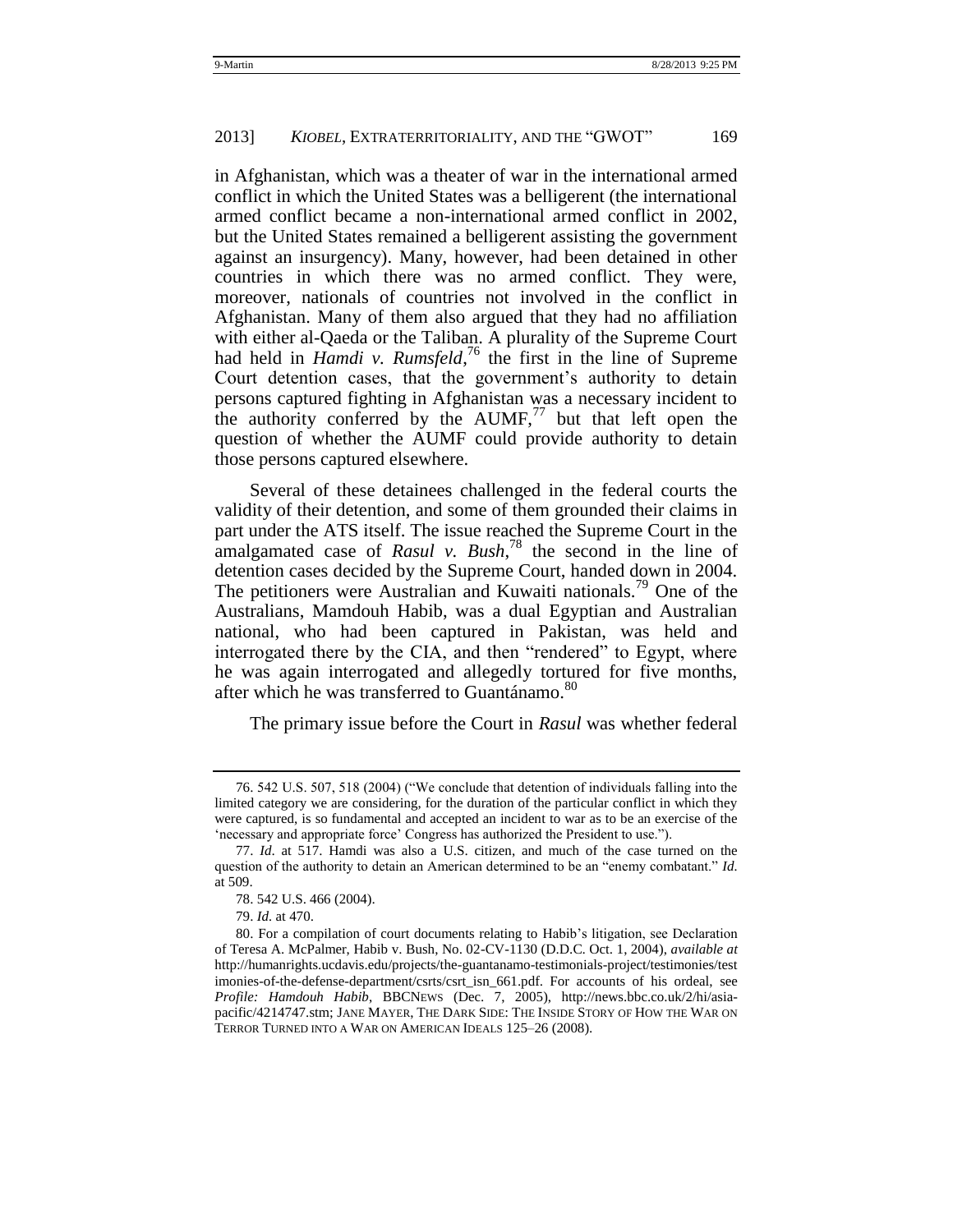courts had jurisdiction under 28 U.S.C. § 2241 to hear the habeas corpus claims of such detainees. $81$  Or, to put it another way, whether the statutory right to habeas corpus had extraterritorial application to persons detained at Guantánamo Bay. The government argued that the statutory right to habeas corpus could not be extended to Guantánamo precisely because it would constitute an impermissible extraterritorial application of law, in violation of the presumption against extraterritoriality in U.S. law.<sup>82</sup> The majority held that the presumption could not apply to the operation of the habeas statute with respect to persons detained in Guantánamo, because of the extent to which the United States exercised jurisdiction over Guantánamo Bay and the government agents implementing the detention.<sup>83</sup> Thus, in essence, the application of the statute at Guantánamo would not be extraterritorial at all. Having found that the federal courts had jurisdiction for that purpose, the majority proceeded to find that the courts also had jurisdiction to hear ATS claims, which the lower courts had denied on the grounds that the detainees lacked "litigation privilege" in the United States.<sup>84</sup>

This account of the case thus far is typical of the discussion regarding the extent to which habeas corpus and constitutional rights should be applied extraterritorially. In that sense it was a victory for the detainees. But let us pause to consider the extraterritorial operation of U.S. law that deprived these applicants of their freedom. Individuals who were citizens of countries on friendly terms with the United States were seized and detained in countries that were not engaged in any armed conflict and in which the United States was certainly not a belligerent, on the direction of U.S. agents. The captured individuals were then subjected to interrogation by agents of the U.S. government (and other governments, in cooperation with U.S. agents) and indefinitely detained without charge by the U.S. government.<sup>85</sup> Leaving aside the extent to which these actions were

<sup>81.</sup> *Rasul*, 542 U.S. at 475.

<sup>82.</sup> *Id.* at 480.

<sup>83.</sup> *Id.*

<sup>84.</sup> *Id.* at 484.

<sup>85.</sup> It should be noted that one of the petitioners in *Rasul* was David Hicks, the Australian who was ultimately charged and later convicted under a plea agreement for providing material support to terrorists in the Military Commissions in Guantánamo. He remains one of only a handful of persons charged and convicted under the military commissions system. Mamdouh Habib was released in 2005.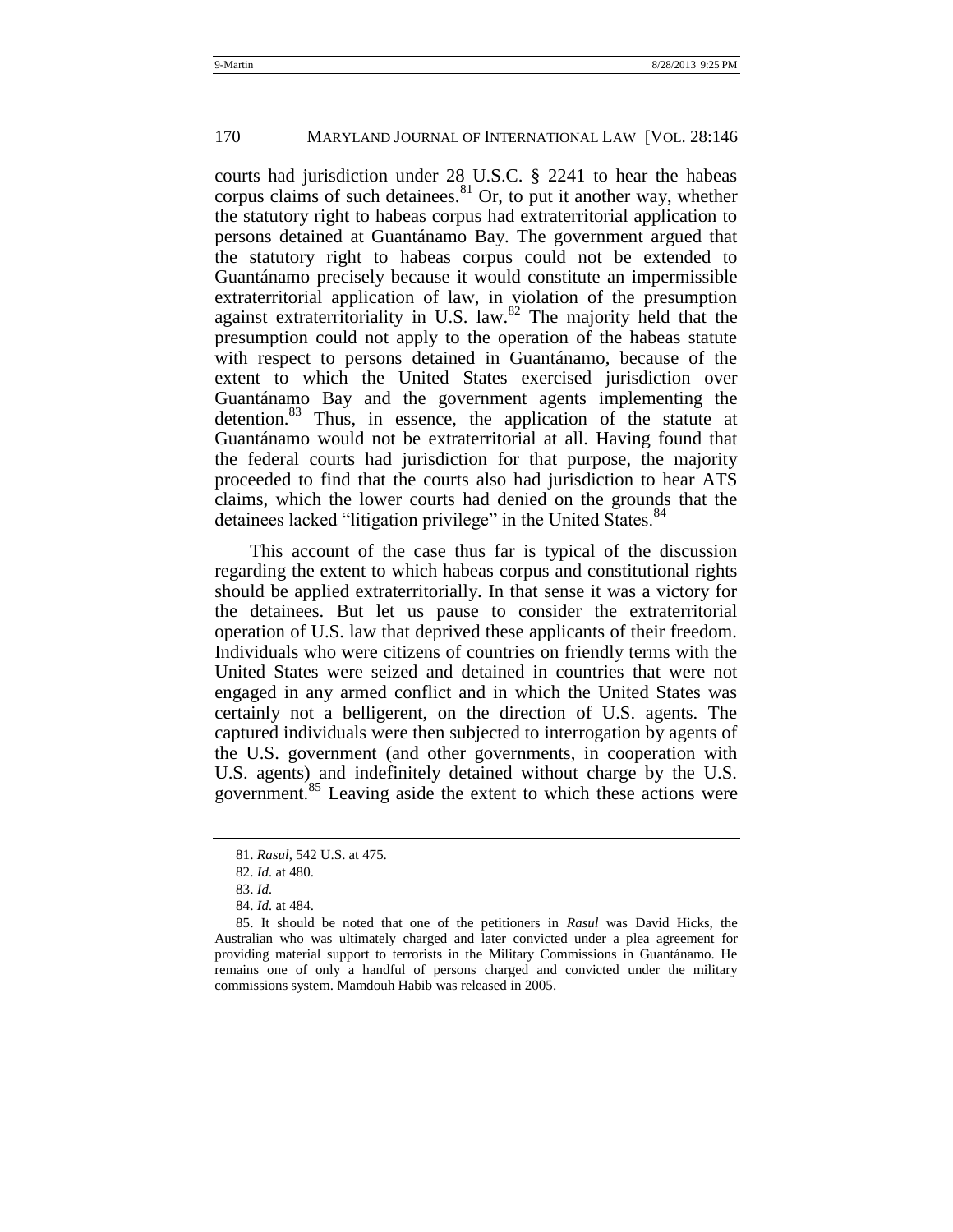violations of U.S. obligations under international law in other respects (namely, under international human rights law and the international law of diplomatic relations), they were arguably extraterritorial applications of U.S. law in apparent violation of the principles of jurisdiction under international law.<sup>86</sup>

The seizure, interrogation, and detention constituted an exercise of U.S. jurisdiction that began in foreign territory and in respect of foreign nationals, for alleged conduct that had occurred in foreign territory. The Supreme Court in *Rasul* partially grounded its decision regarding jurisdiction on the fact that the detainees were currently in a territory that was effectively under U.S. jurisdiction, and on the basis that the U.S. agents implementing such detention were certainly under the jurisdiction of the federal courts. $87$  That was so for purposes of the operation of the habeas statute and the ATS. But left unexamined is the fact that the circumstances leading to the detention of these foreigners reflected an extraterritorial application of U.S. law and that the continued detention of foreigners for alleged conduct in third countries constituted an ongoing extraterritorial exercise of jurisdiction. These actions were not only the exercise of prescriptive jurisdiction, but, more importantly, of enforcement jurisdiction. Enforcement jurisdiction is treated with the most suspicion under international law because it is most likely to offend the sovereignty of other states when exercised extraterritorially.<sup>88</sup>

I discuss below whether such exercise of jurisdiction may be justified under one of the exceptions to the international law prohibitions against extraterritorial exercise of jurisdiction, and whether these detentions were undertaken pursuant to explicit and intentional congressionial direction so as to defeat the domestic presumptions. But I will argue that it cannot be so justified, and if that is right, then this was a violation of both the international law principles and the domestic presumptions that the Court was so concerned about in *Kiobel*. While I will examine these issues in more detail below, I pause here to consider some aspects relating to the apparent legal authority for these detentions, which should be a fundamental line of inquiry in any habeas litigation. As noted above, the Supreme Court held in *Hamdi v. Rumsfeld*<sup>89</sup> that the government

<sup>86.</sup> Whether such conduct falls within the scope of the exceptions discussed earlier, will be addressed in Part IV.B.

<sup>87.</sup> *Rasul*, 542 U.S. at 478–79.

<sup>88.</sup> CRAWFORD, *supra* not[e 21,](#page-10-2) at 478–82.

<sup>89.</sup> 542 U.S. 507 (2004) (plurality opinion).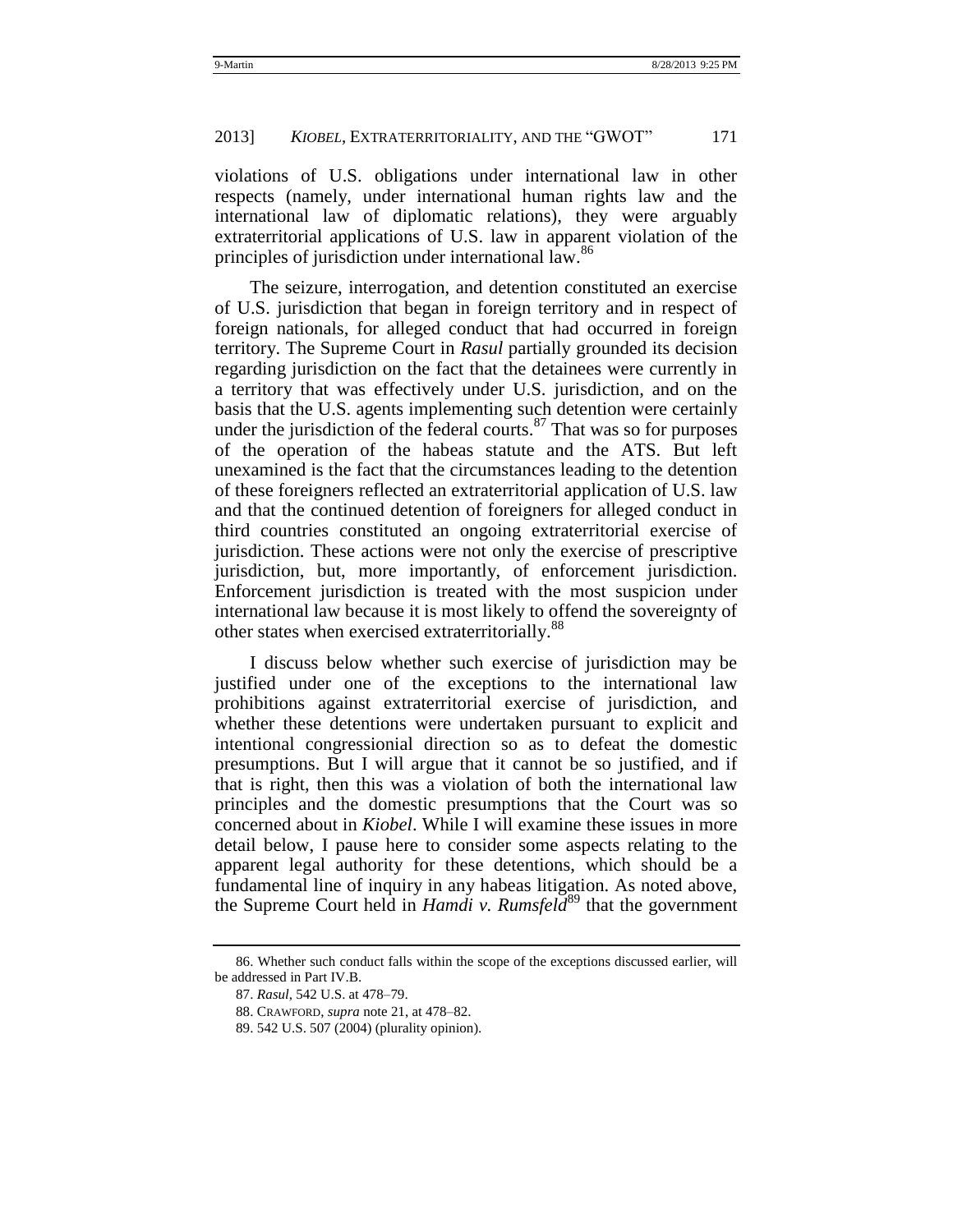is authorized under the AUMF to detain persons captured while fighting U.S. forces in Afghanistan.<sup>90</sup> But a significant number of detainees being held in Guantánamo and elsewhere were not captured in Afghanistan, are not members of al-Qaeda, and so do not readily fit within the scope of the AUMF. Thus, the legal authority for their detention is not clear, which should trigger questions of extraterritoriality under the domestic presumptions.

Consider the case of *Al Maqaleh v. Gates*<sup>91</sup> in which habeas claims were brought by three individuals who were being detained at Bagram.<sup>92</sup> One was a Yemeni citizen who was originally captured in Thailand, another was a Tunisian who was captured in Pakistan, and the third was a Yemeni citizen whose place of capture was disputed.<sup>93</sup> All three were citizens of countries with which the United States was not in armed conflict, and two alleged that they were captured in countries that were not theaters of armed conflict.<sup>94</sup> Their detention in Afghanistan had no relation to the armed conflict in Afghanistan,<sup>95</sup> and they were initially detained at sites in other countries, the location of which has not been disclosed.<sup>96</sup> It is not clear, nor did the D.C. Circuit engage in any detailed analysis to clarify, how these individuals came within the scope of the language of the AUMF, which only authorized the use of force against those organizations or persons who had been responsible for the 9/11 attacks and those who had harbored such persons after the fact.<sup>97</sup>

Moreover, the process by which the detainees were determined to come within the scope of the detention power was itself highly suspect. Their status as "enemy combatants" was established in a process conducted before an "Unlawful Enemy Combatant Review Board" (UECRB).<sup>98</sup> The district court and D.C. Circuit both held that the UECRB afforded detainees with even fewer procedural rights

<sup>90.</sup> *Id.* at 518.

<sup>91.</sup> 605 F.3d 84 (D.C. Cir. 2010).

<sup>92.</sup> *Id.* at 88.

<sup>93.</sup> *Id.* at 87.

<sup>94.</sup> Joint Brief for Petitioners-Appellees at 2–3, *Al Maqaleh*, 605 F.3d 84 (Nos. 09-5265, 09-5266, 09-5277).

<sup>95.</sup> *Id.* at 1–2.

<sup>96.</sup> *Id.* at 2–3.

<sup>97.</sup> Authorization for Use of Military Force, § 2, Pub. L. No. 107-40, 115 Stat. 224 (2001) (codified as amended at 50 U.S.C. § 1541 note (2006)).

<sup>98.</sup> *Al Maqaleh*, 605 F.3d at 96.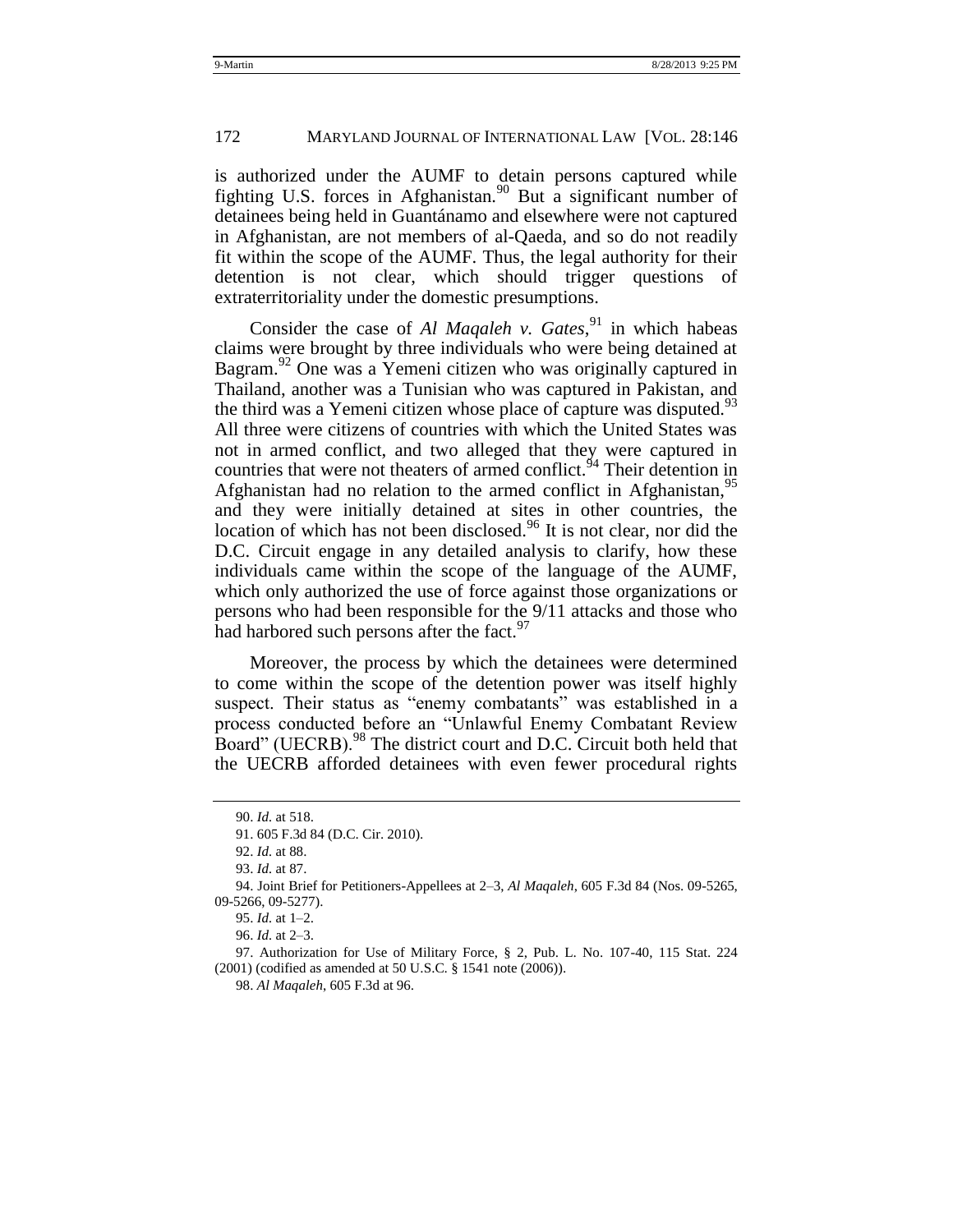than the Combat Status Review Tribunals (CSRT) that were established after the decision in *Rasul v. Bush*. <sup>99</sup> Consequently, because of the irregularity of the process by which status was determined, the D.C. Circuit held that "while the important adequacy of process factor [in the *Boumediene* test] strongly supported the extension of the Suspension Clause and habeas rights in *Boumediene*, it even more strongly favors petitioners here.<sup> $100$ </sup> Nonetheless, the court denied the petition for habeas corpus on the grounds that the United States did not exercise de facto sovereignty over Bagram, and it was, in any event, in a theater of war. $101$ 

What is significant, however, is the absence of any apparent inquiry into the justification for the extraterritorial exercise of U.S. jurisdiction. The determination of the detainees' status as "unlawful" enemy combatants" was through the application of a U.S. legal framework within the territory of Afghanistan. The UECRB was not established pursuant to any federal legislation, and indeed the precise policy and procedure of the UECRB was extremely unclear at the time.<sup>102</sup> Whether these individuals could be legitimately detained under the putative authority of the AUMF, therefore, remains a highly debatable point.

Nonetheless, the detention constituted an exercise of prescriptive jurisdiction, and one much more likely to conflict with the laws and sovereign rights of Afghanistan than any extension of U.S. legal rights could. Indeed, significant friction between the United States and Afghanistan over U.S. detentions at Bagram and elsewhere has continued up to the time of this writing.<sup>103</sup> What is more, the resulting detention of these individuals within Afghanistan reflects not only an exercise of prescriptive jurisdiction, but also enforcement jurisdiction within the territory of another sovereign state, against which the international law principles on jurisdiction are the most restrictive. As

<span id="page-28-1"></span><span id="page-28-0"></span>

<sup>99.</sup> 542 U.S. 466 (2008).

<sup>100.</sup> *Al Maqaleh*, 605 F.3d at 96.

<sup>101.</sup> *Id.* at 97.

<sup>102.</sup> *See* Memorandum from Deputy Sec'y of Def. for Sec'ys of the Military Dep'ts, Policy Guidance on Review Procedures and Transfer and Release Auth. at Bagram Theater Internment Facility, Afg. (July 2, 2009), *available at* http://www.aclu.org/files/pdfs /natsec/bagram20100514/07bagrampolicy\_30-92.pdf; Reply to Petitioner's Opposition to Respondents' Motion to Dismiss, *Al Maqaleh*, 605 F.3d 84 (Nos. 09-5265, 09-5266, 09- 5267).

<sup>103.</sup> *See, e.g.*, Rod Nordland, *Karzai Orders Afghan Forces to Take Control of American-Built Prison*, N.Y. TIMES, Nov. 20, 2013, at A4; Rod Nordland, *U.S. Cancels Transfer of Bagram Prison to Afghans*, N.Y. TIMES, Mar. 9, 2013, http://www.nytimes.com/2013/ 03/09/world/asia/us-cancels-transfer-of-bagram-prison-to-afghans.html?r=0.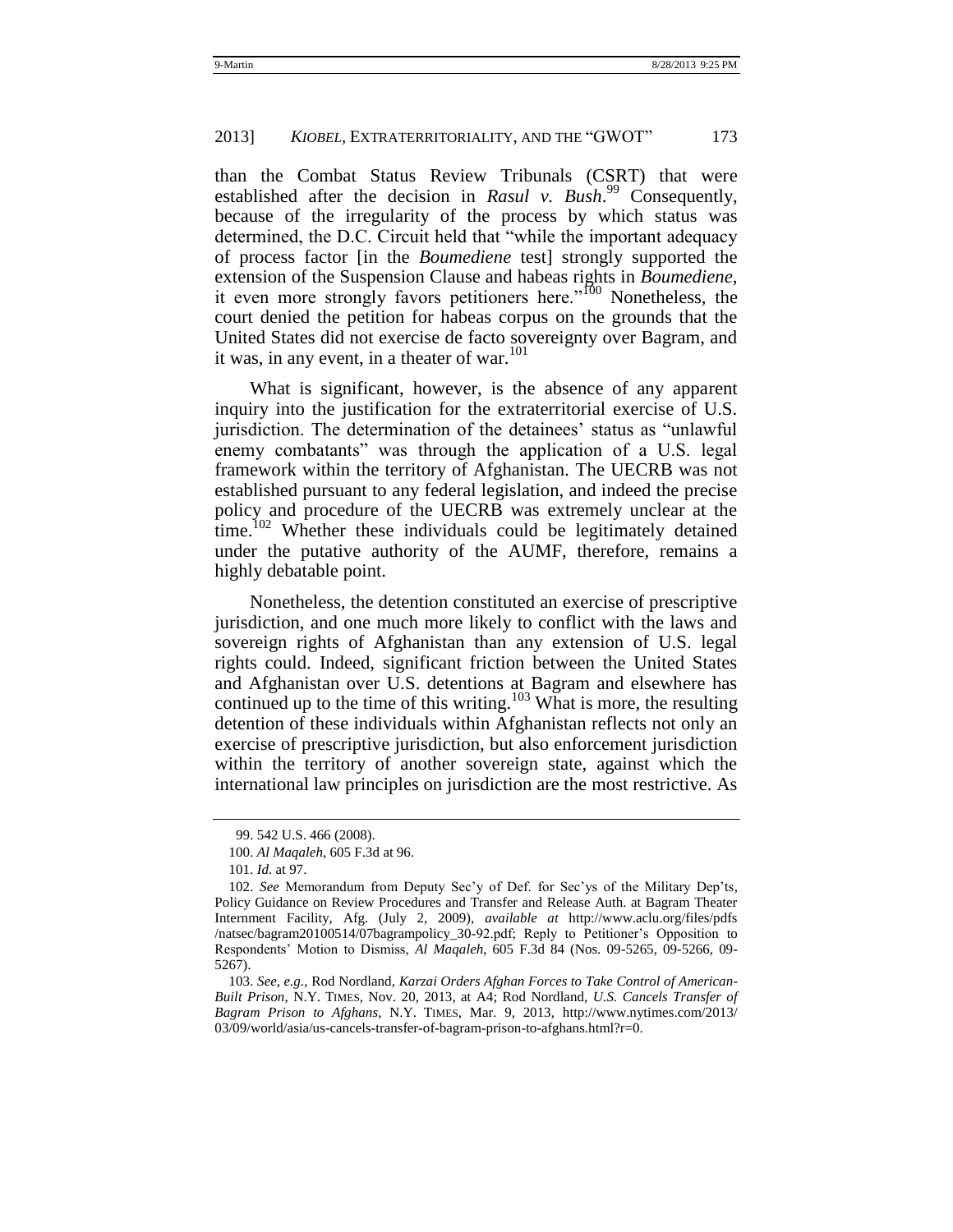#### 174 MARYLAND JOURNAL OF INTERNATIONAL LAW [VOL. 28:146

will be discussed below, this exercise of jurisdiction arguably did not fall within the exceptions on the exercise of prescriptive jurisdiction, nor was it a direct application of the law of armed conflict.<sup>104</sup> There is no exploration in the court's judgment of whether this exercise of jurisdiction met the international law exceptions, no inquiry into the precise legal authority for it, and whether such authority reflected explicit congressionial intent to violate international law. Yet, while preoccupied with the question of whether the rights of habeas corpus could extend extraterritorially to apply to detainees in Bagram, the D.C. Circuit never even considered the question of whether the application of U.S. law in detaining those individuals in Bagram was itself a permissible extraterritorial exercise of jurisdiction. The courts are untroubled by the question: if habeas rights cannot be extended, how can the laws that are depriving the habeas applicant of his liberty be so extended? And if the extraterritorial application of law depriving him of his liberty is legitimate, how can it be that the related habeas rights do not equally so apply?

#### <span id="page-29-0"></span>*C. Torture and U.S. Defendants*

In addition to the burgeoning number of detention and habeas claims arising from the GWOT, there are a disturbing number of cases that involve allegations of torture conducted by agents of the U.S. government, or in some cases by foreign agents at the behest of the U.S. government. Several of these cases included claims advanced under the ATS. The manner in which the courts have dealt with these cases is relevant to my discussion here for a number of reasons.

First, torture was one of the claims advanced in *Kiobel*,<sup>105</sup> and there can be no question that the prohibition against torture is, pursuant to the *Sosa* standard, one of the *jus cogens* norms that falls within the narrow range of principles that can ground an ATS claim. The claim in *Filártiga*, it will be recalled, was based on a violation of the prohibition against torture.<sup>106</sup> Like piracy, torture is one of those international wrongs over which all countries have jurisdiction to adjudicate and provide remedies. Indeed, the Convention Against Torture not only authorizes the exercise of universal jurisdiction, but

<sup>104.</sup> *See infra* Part IV.B.

<sup>105.</sup> 133 S. Ct. 1659, 1663 (2013).

<sup>106.</sup> Filártiga v. Peña-Irala, 630 F.2d 876, 877 (2d Cir. 1980).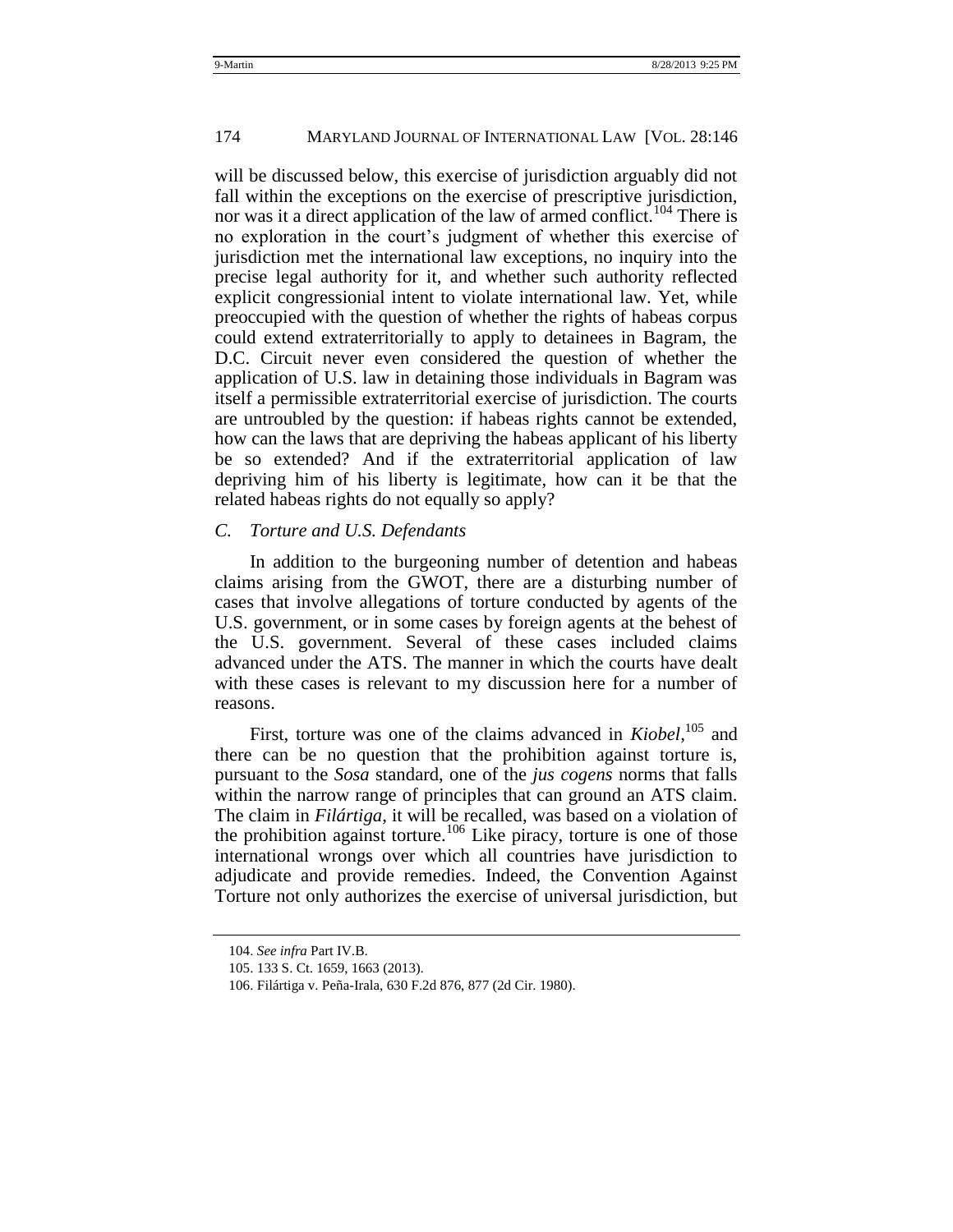it imposes obligations on states to prosecute or extradite those accused of torture.<sup>107</sup>

Second, it is particularly instructive to examine how the courts have considered torture claims advanced under the ATS where the defendants are U.S. nationals. One of the arguments against ATS claims in foreign-cubed cases is that they are impermissible precisely because there is no essential connection to the United States.<sup>108</sup> Such arguments suggest that while it might make sense for U.S. courts to adjudicate the claims of foreigners when the defendant is a U.S. national, or there is some other substantial connection to the United States, it is not reasonable for them to do so when both parties are foreigners and the offending conduct occurred abroad.<sup>109</sup> These arguments make frequent reference to the original incidents that are said to have motivated the enactment of the ATS, such as attacks on foreign ambassadors within the territory of the United States. The clear implication is that ATS claims by foreigners against U.S. defendants, for the violation of *jus cogens* norms (or other principles of customary international law falling within the *Sosa* standard), would be valid (subject to other defenses) and indeed fulfill the original intent of the statute.

<span id="page-30-0"></span>The reality reflected by the torture cases arising from the GWOT, however, suggests that such arguments are hollow. While they are raised against the adjudication of foreign-cubed ATS cases, they are nowhere to be found when a U.S. defendant is actually before a court. For instance, in *Rasul v. Myers*, <sup>110</sup> the D.C. Circuit considered the claims of four British detainees against then Secretary of Defense Donald Rumsfeld and others for having unlawfully detained the petitioners at Guantánamo Bay, and for the torture that

<sup>107.</sup> Convention Against Torture and Other Cruel, Inhuman or Degrading Treatment or Punishment arts. 4–8, Dec. 10, 1984, S. TREATY DOC. 100-20, 1465 U.N.T.S. 85.

<sup>108.</sup> This was, indeed, one of the central arguments of Justice Breyer in his concurrence in *Kiobel*. *See* 133 S. Ct. at 1677–78 (Breyer, J., concurring in the judgment).

<sup>109.</sup> *See, e.g.*, Transcript of Oral Reargument, *supra* note [9,](#page-5-0) at 45 (oral argument of Solicitor General Donald Verrilli); Brief of the Governments of the Kingdom of the Netherlands and the United Kingdom of Great Britain and Northern Ireland as Amici Curiae in Support of Neither Party, *supra* note [39,](#page-14-1) at 15.

<sup>110.</sup> 512 F.3d 644 (D.C. Cir. 2008), *vacated*, 555 U.S. 1083 (2008). The case, often referred to as *Rasul I*, is complicated by the fact that the decision was vacated and remanded by the Supreme Court on the basis that the decision in *Boumediene* cast aspects of it in doubt. But in *Rasul v. Myers*, 563 F.3d 527 (D.C. Cir. 2009), *cert*. *denied*, 558 U.S. 1091 (2009), often referred to as *Rasul II*, the D.C. Circuit reinstated its decision in *Rasul I*, and the Supreme Court denied the application for certiorari. So ultimately, the decision in *Rasul I* on the ATS stands, and the Supreme Court denied certriorari on that issue.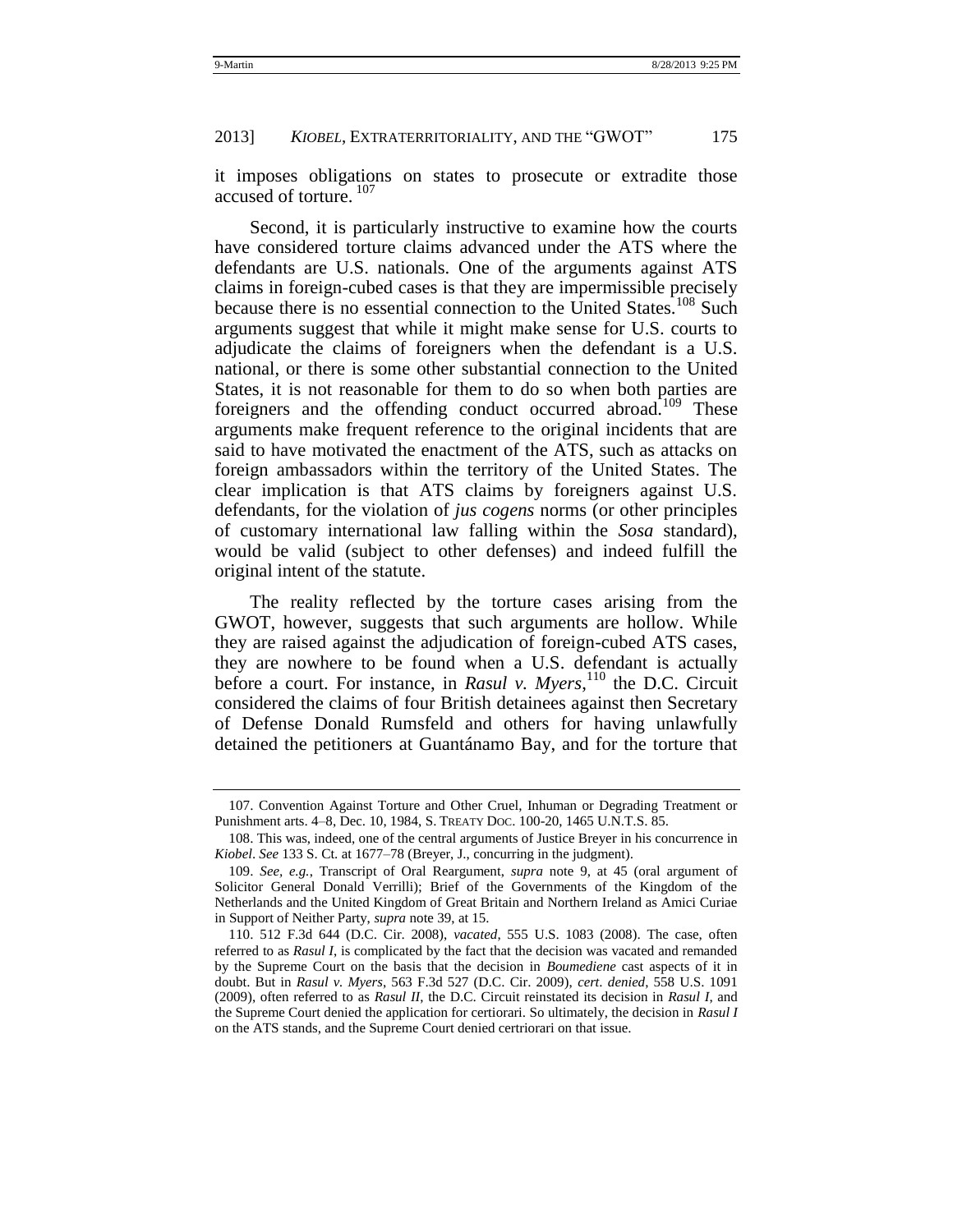they alleged they had suffered while detained. They advanced these claims on a number of grounds, including the Fifth and Eighth Amendments of the Constitution, the ATS, and certain provisions of the Geneva Conventions.<sup>111</sup>

The D.C. Circuit dismissed the claims in part based on arguments that the constitutional rights in question did not extend extraterritorially to detainees in Guantánamo Bay—once again focusing on the limited reach of the Constitution.<sup>112</sup> But the court also dismissed the ATS claims of the petitioners, holding that the "detention and interrogation of suspected enemy combatants" by the defendants was "incidental to [their] legitimate employment duties."<sup>113</sup> Therefore, because the defendants "had acted within the scope of their employment" the ATS claims were "restyled" as claims against the United States governed by the Federal Tort Claims Act  $(FTCA)$ ,  $^{114}$  and the court then dismissed those claims for failure to exhaust administrative remedies as the FTCA requires.<sup>115</sup> The FTCA allows suits against the government for personal injury or death caused by the negligent or wrongful act or omission of an employee of the government while acting in the scope of his office or employment.<sup>116</sup> It also, however, bars such claims where the wrong occurred in a foreign country.<sup>117</sup> Moreover, the FTCA was amended by the Westfall  $Act$ ,<sup>118</sup> such that where the government employee was acting within the scope of his office or employment, the suit can only be brought against the government, and not against any individual.<sup>119</sup> The Supreme Court denied certiorari in respect to these ATS claims in *Rasul v. Myers*,<sup>120</sup> apparently seeing no reason to disturb this rejection of ATS claims against U.S. defendants for torture.

<span id="page-31-1"></span><span id="page-31-0"></span>Two years later, in *Ali v. Rumsfeld*, <sup>121</sup> the D.C. Circuit

- 119. *Id.* § 2679(b)(1).
- 120. 555 U.S. 1083 (2008). For details of the case history, see *supra* not[e 110.](#page-30-0)

<sup>111.</sup> *Rasul I*, 512 F.3d at 649.

<sup>112.</sup> *Id.* at 664–65 .

<sup>113.</sup> *Id.* at 658–59*.*

<sup>114.</sup> 28 U.S.C. § 1346(b) (2006).

<sup>115.</sup> *Rasul I*, 512 F.3d at 660–61.

<sup>116.</sup> 28 U.S.C. § 1346(b)(1).

<sup>117.</sup> 28 U.S.C. § 2680(k) (2006).

<sup>118.</sup> 28 U.S.C. § 2679 (2006).

<sup>121.</sup> 649 F.3d 762 (D.C. Cir. 2011).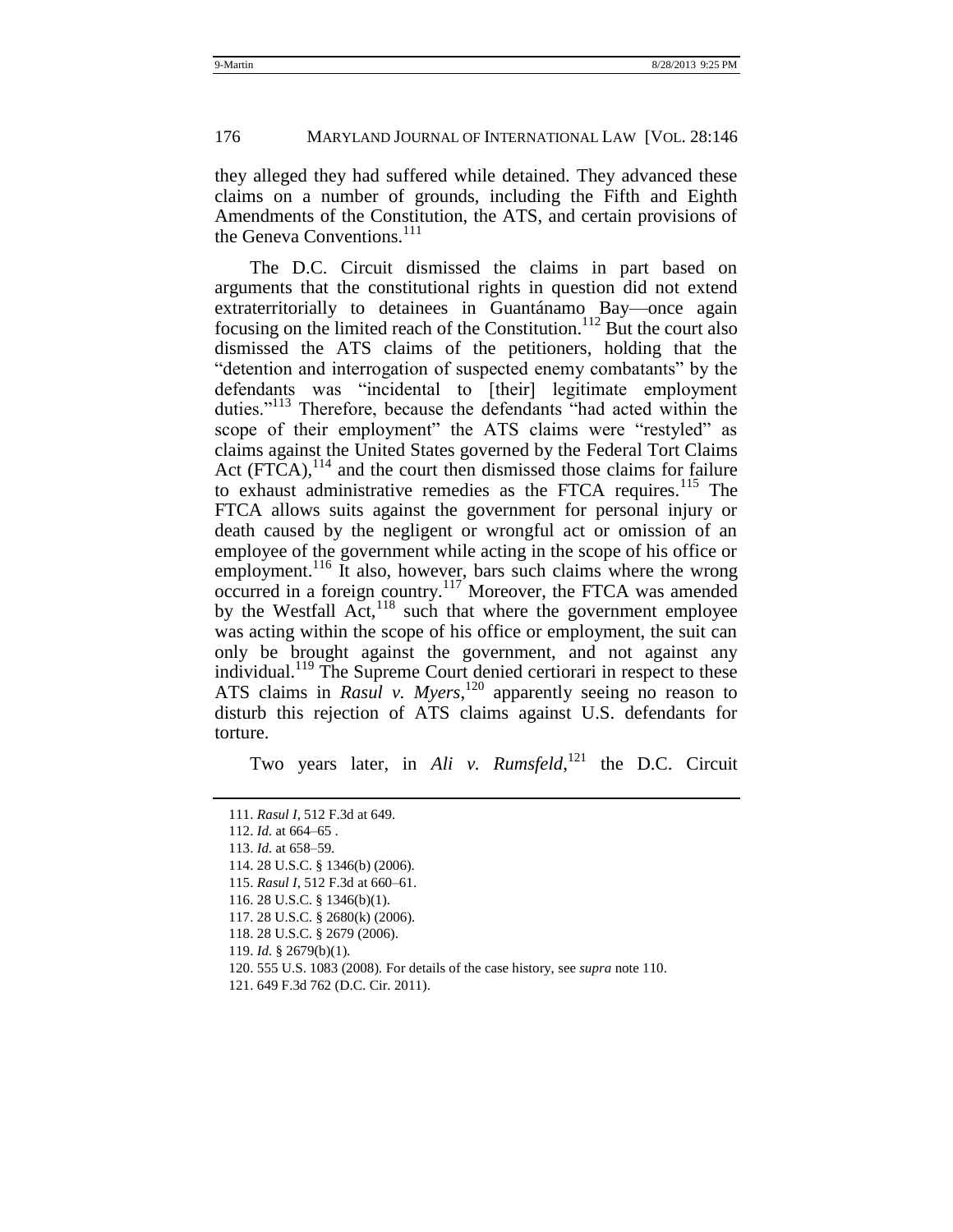considered the claims of a number of individuals who had been detained in Afghanistan and Iraq. The plaintiffs alleged, among other things, that they had suffered abuse that would qualify as torture and cruel, inhuman, and degrading treatment, in violation of international law.<sup>122</sup> The claims were made against government agents, again including former Secretary of Defense Rumsfeld. Relying on its holding in *Rasul v. Myers*, the court again found that the defendants had been acting within the scope of their employment in engaging in the alleged torture<sup>123</sup>—and again found that the Westfall Act applied, such that the claims had to be properly brought against the United States rather than the individual defendants.<sup>124</sup> As such, administrative remedies had to have been exhausted, and as they were not, the claims were dismissed.<sup>125</sup> Interestingly, the Westfall Act does not immunize federal employees in circumstances in which the tort involves the violation of a federal statute, and in *Ali v. Rumsfeld* petitioners argued that the defendants had violated the ATS itself, and thus could not come within the scope of the Westfall Act. The court, in rejecting this argument, reaffirmed its understanding of *Sosa*, in that the ATS was a strictly jurisdictional statute, and that it created no substantive cause of action. The violations of law that the petitioners alleged constituted violations of customary international law, which the ATS empowered the federal courts to adjudicate, but did not constitute violations of the ATS itself.<sup>126</sup>

There are, of course, a number of other cases involving claims for remedies to address injury caused by torture perpetrated either by agents of the U.S. government, or those of other states acting in cooperation with the U.S. government. And there is also now a significant degree of evidence that the U.S. government under the Bush administration engaged in systematic torture, approved at the

<sup>122.</sup> *Id.* at 765.

<sup>123.</sup> The torture claims were, of course, assumed to be true for the purposes of the motion. *Id.* at 769.

<sup>124.</sup> *Id.* at 775.

<sup>125.</sup> *Id.*

<sup>126.</sup> *Id*. at 775–76. The D.C. Circuit's interpretation of *Sosa*, and of the ATS as a purely jurisdictional grant to adjudicate violations of international law, was of course consistent with the position that I have taken here on the operation of the ATS. But it is not at all clear that such an interpretation necessitates the holding that the ATS cannot thereby be violated within the meaning of the immunity exception in the Westfall Act. Judge Edwards, in a powerful dissent in *Ali*, argued that where a court determines for the purposes of an ATS claim that a state official has engaged in torture, in violation of a principle of international law that falls within the *Sosa* standard, such a violation constitutes a violation of the ATS for the purposes of triggering the exception in the Westfall Act. *Id.* at 778–93 (Edwards, J., dissenting).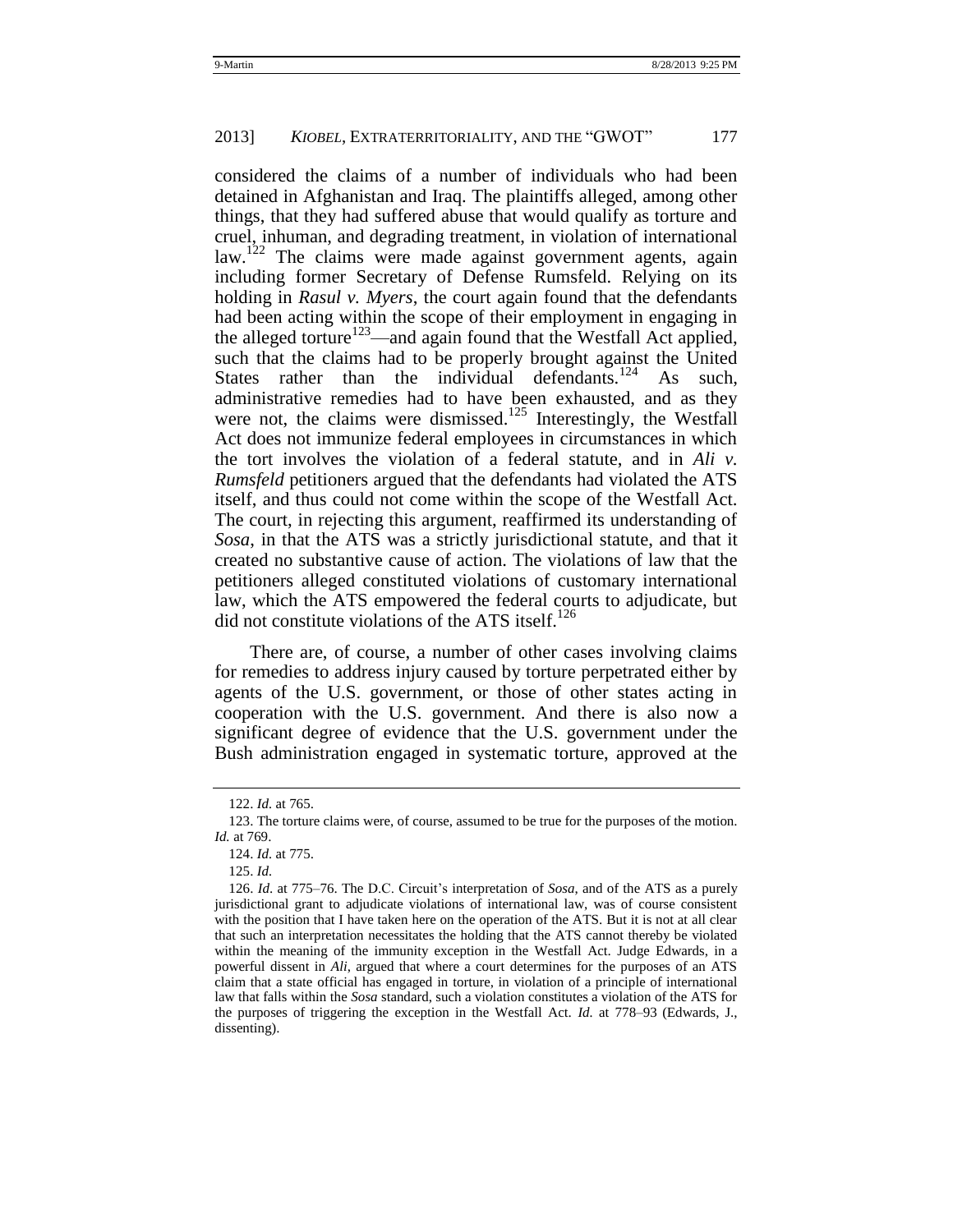highest levels of government.<sup>127</sup> In *Al-Zahrani v. Rodriguez*,<sup>128</sup> the families of detainees who were alleged to have died as a result of torture in Guantánamo Bay brought claims against a number of individual defendants, including the Director of the Joint Intelligence Group, under the ATS and other grounds.<sup>129</sup> On appeal, the D.C. Circuit affirmed the dismissal of the claims, holding that the court lacked jurisdiction to consider the issues because of the jurisdiction stripping provisions of the Military Commissions Act of 2006 (MCA).<sup>130</sup> Yet while it was quite true that the Military Commissions Act had stripped jurisdiction to consider claims of "an alien who is or was detained by the United States and has been determined by the United States to have been properly detained as an enemy combatant, $n_1$ <sup>131</sup> there was no apparent inquiry into whether these deceased claimants had been "determined by the United States to have been properly detained as an enemy combatant." It has been well known for some time that many of the detainees held in Guantánamo Bay were not "enemy combatants" as defined by the United States, and that the determination process that resulted in many being classified as "enemy combatants" was deeply flawed.<sup>132</sup>

<span id="page-33-0"></span>Stepping back again to consider the underlying circumstances of these cases, there is at once an unmistakable asymmetry in how the court thinks about extraterritoriality, as well as a continued pattern of the rights claims being denied on technical doctrinal grounds. Moreover, the narrow technical reasoning in the denial of these claims stands in marked contrast to the broad and sweeping fashion in which the court establishes or accepts U.S. authority to detain and

131. 28 U.S.C. § 2241(e)(2).

132. *See, e.g.*, Mark Denbeaux & Joshua W. Denbeaux, *No-Hearing Hearings: CSRT: The Modern Habeas Corpus?* (Seton Hall Law Pub. Law & Legal Research Paper Series, 2006), *available at* http://papers.ssrn.com/sol3/papers.cfm?abstract\_id=951245.

<sup>127.</sup> THE CONSTITUTION PROJECT, REPORT OF THE CONSTITUTION PROJECT'S TASK FORCE ON DETAINEE TREATMENT 3–7 (2013), *available at* http://detaineetaskforce.org/pdf/Full-Report.pdf.

<sup>128.</sup> 669 F.3d 315 (D.C. Cir. 2012).

<sup>129.</sup> *Id.* at 316–17.

<sup>130.</sup> *Id.* at 317; 28 U.S.C. § 2241(e)(2) (2006) ("Except as provided in [§§ 1005(e)(2) and (e)(3) of the Detainee Treatment Act of 2005], no court, justice, or judge shall have jurisdiction to hear or consider any other action against the United States or its agents relating to any aspect of the detention, transfer, treatment, trial, or conditions of confinement of an alien who is or was detained by the United States and has been determined by the United States to have been properly detained as an enemy combatant or is awaiting such determination.").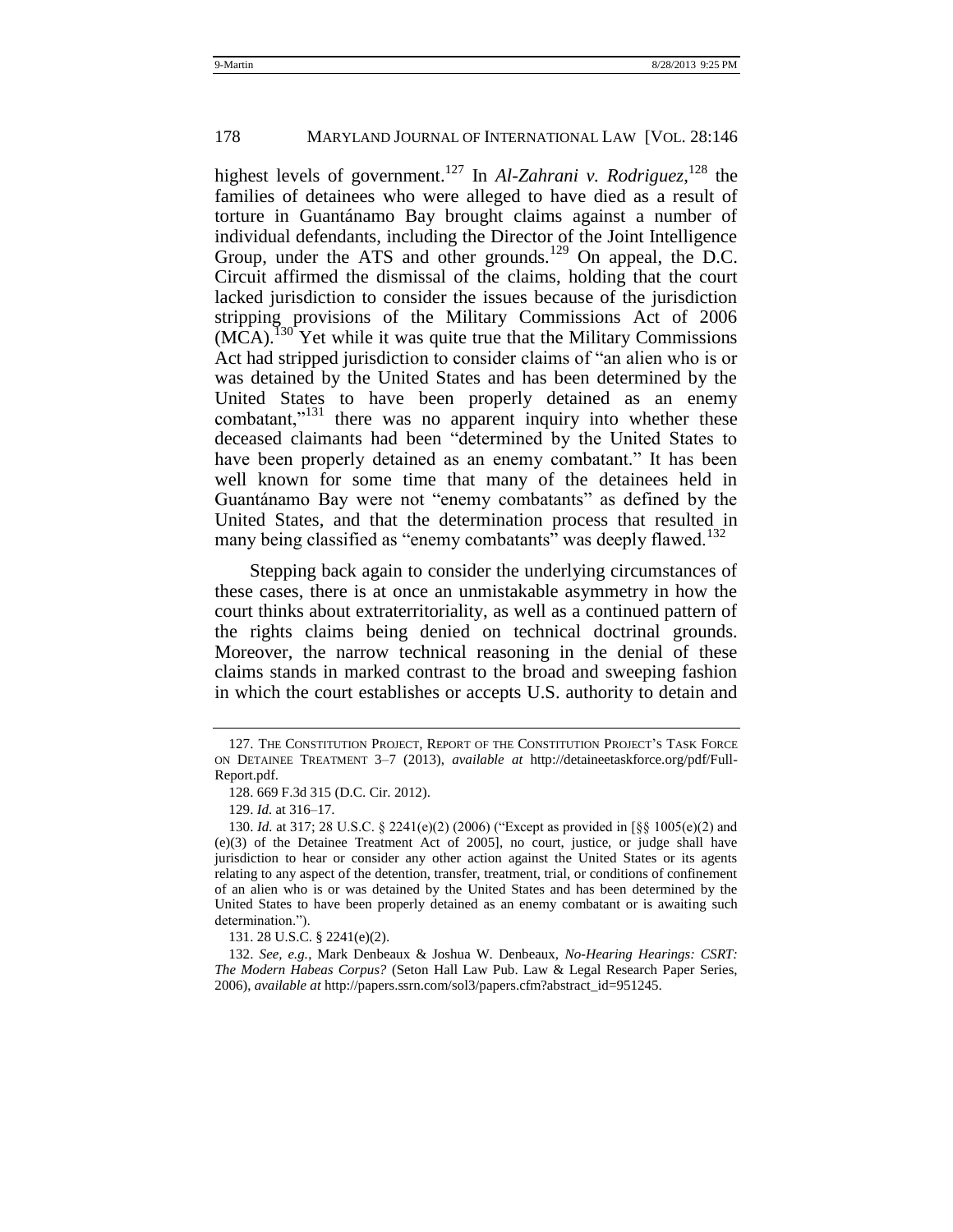otherwise exercise jurisdiction over claimants. Thus, the D.C. Circuit in both decisions in *Rasul v. Myers* rejected the argument that substantive constitutional rights other than the narrow right to habeas corpus could be extended extraterritorially to benefit the detainees in Guantánamo Bay.<sup>133</sup> The court held that Guantánamo Bay was foreign territory over which the United States did not have sovereignty for constitutional purposes.<sup>134</sup> At the same time, it did not seem to consider at all the question of whether the conduct of the defendants, in detaining and interrogating these foreign individuals at Guantánamo Bay, was an extraterritorial exercise of prescriptive and enforcement jurisdiction in violation of the principles of jurisdiction in international law.

Quite apart from the authority to detain, considered above, what was the authority of the agents to interrogate and indeed to torture these claimants? For the purpose of triggering the application of the Westfall Act and the FTCA, the court was prepared to assume that the American defendants were acting in the normal course of their duties as agents of the U.S. government, but did not consider whether their conduct was actually authorized by statute, and whether such legislation provided clear congressionial intent to apply extraterritorially, or indeed whether it conferred authority to detain and interrogate individuals of a class that included these specific claimants. As discussed above, the process by which detainees were determined to fall within the scope of the supposedly authorizing legislation—namely the CSRT and UECRB procedures—was itself only an administrative policy, and it was deeply flawed.<sup>135</sup>

Then there are the contrasting ways in which the courts have considered the issue of "nexus." The concept of nexus has been important on the one hand to establish legal authority to detain persons captured beyond the battlefields of Afghanistan or Iraq, but on the other hand to deny the legal claims of such detainees. Beginning with the authority to detain, in a series of cases the D.C. Circuit has held that persons may be detained even if the nexus to al-Qaeda or associated forces is highly attenuated, or even replaced by other criteria altogether.<sup>136</sup> Such nexus may be established through a

<sup>133.</sup> Rasul v. Myers (*Rasul I*), 512 F.3d 644, 666 (D.C. Cir. 2008), *vacated,* 555 U.S. 1083 (2008); Rasul v. Myers (*Rasul II*), 563 F.3d 527, 531 (D.C. Cir. 2009).

<sup>134.</sup> *Rasul I*, 512 F.3d at 666–67; *Rasul II*, 563 F.3d at 531.

<sup>135.</sup> Denbeaux & Denbeaux, *supra* note [132,](#page-33-0) at 2–3, 38–39; *see also supra* text accompanying notes [99](#page-28-0)[–100.](#page-28-1)

<sup>136.</sup> *See* Al-Bihani v. Obama, 590 F.3d 866 (D.C. Cir. 2010), *petition for reh"g en banc*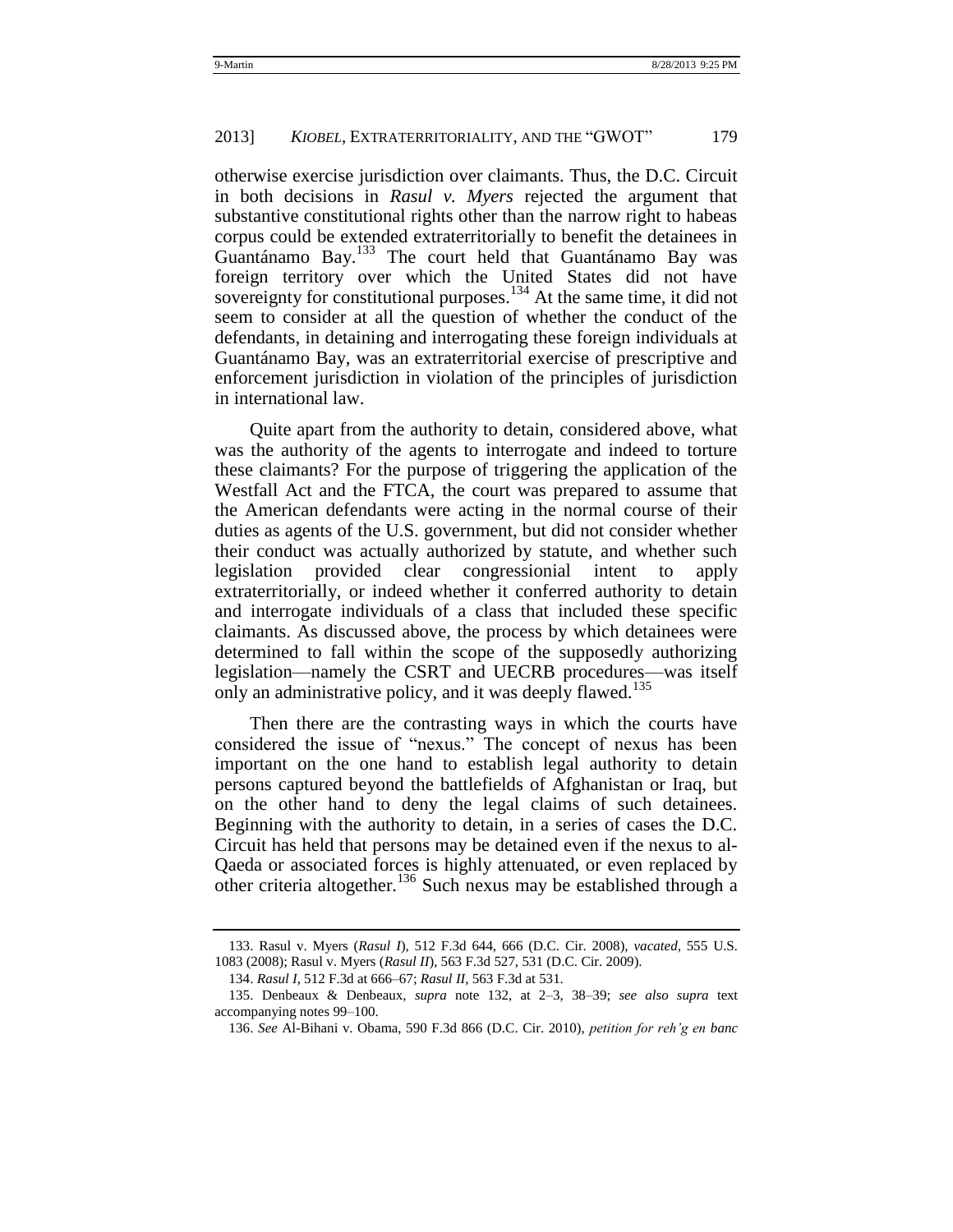#### 180 MARYLAND JOURNAL OF INTERNATIONAL LAW [VOL. 28:146

"functional approach," rather than requiring any evidence of actual membership or other formal connection.<sup>137</sup> The evidentiary burden for establishing such nexus is merely a "preponderance of the evidence" standard.<sup>138</sup> Perhaps most astonishing, the government records used to establish such a nexus, including mere summaries of intelligence reports, are entitled to a "presumption of regularity" and thus can be relied upon as such by the courts.<sup>139</sup>

In *Al-Bihani v. Obama*, the court held that the AUMF provided authority for the detention of persons who "purposefully and materially support such forces in hostilities against U.S. coalition partners.<sup>5140</sup> It did so by relying not only on the AUMF, but the definition of who could be tried by military commission in the MCA—a statute that, of course, did not itself provide any authority to  $\alpha$  detain anyone.<sup>141</sup> It went on to specifically reject the relevance of the international law of armed conflict in any such determination.<sup>142</sup> This was later affirmed in *Almerfedi v. Obama*, <sup>143</sup> in which the court held that the government may detain "any individual engaged in hostilities" . . . against the United States, who purposefully and materially supported hostilities against the United States or its coalition partners, or who is part of the Taliban, al Qaeda, or associated forces.<sup>5144</sup> This interpretation of the AUMF, as authorizing detention separate and apart from any necessary nexus to "al Qaeda and associated forces," and entirely unrelated to the 9/11 attacks, vastly broadens the scope of who can be detained and is not supported by the text of the legislation. It is, moreover, inconsistent with the Supreme Court's holding in *Hamdi*<sup>145</sup> yet the Supreme Court refused to grant

*denied*, 619 F.3d 1 (D.C. Cir. 2010), *cert*. *denied*, 131 S. Ct. 1814 (2011); *see also* Almerfedi v. Obama, 654 F.3d 1, 4 n.2 (D.C. Cir. 2011), *cert. denied*, 132 S. Ct. 2739 (2012).

<sup>137.</sup> *See* Awad v. Obama, 608 F.3d 1 (D.C. Cir. 2010), *cert*. *denied*, 131 S. Ct. 1814 (2011); Salahi v. Obama, 625 F.3d 745 (D.C. Cir. 2010).

<sup>138.</sup> Al Odah v. United States, 611 F.3d 8 (D.C. Cir. 2010), *cert denied*, 131 S. Ct. 1812  $(2011)$ .

<sup>139.</sup> Latif v. Obama, 666 F.3d 746 (D.C. Cir. 2011), *cert denied*, 132 S. Ct. 2741 (2012). For a review of all these cases, see ELSEA & GARCIA, *supra* not[e 68.](#page-21-0)

<sup>140.</sup> *Al-Bihani*, 590 F.3d at 872.

<sup>141.</sup> *Id*.

<sup>142.</sup> *Id.* at 871.

<sup>143.</sup> *Almerfedi*, 654 F.3d at 4 n.2.

<sup>144.</sup> *Id*. (internal quotation marks omitted).

<sup>145.</sup> *Cf*. ELSEA & GARCIA, *supra* note [68,](#page-21-0) at 8–9; Ryan Goodman & Derek Jinks, *Replies to Congressionial Authorization: International Law, U.S. War Powers, and the Global War*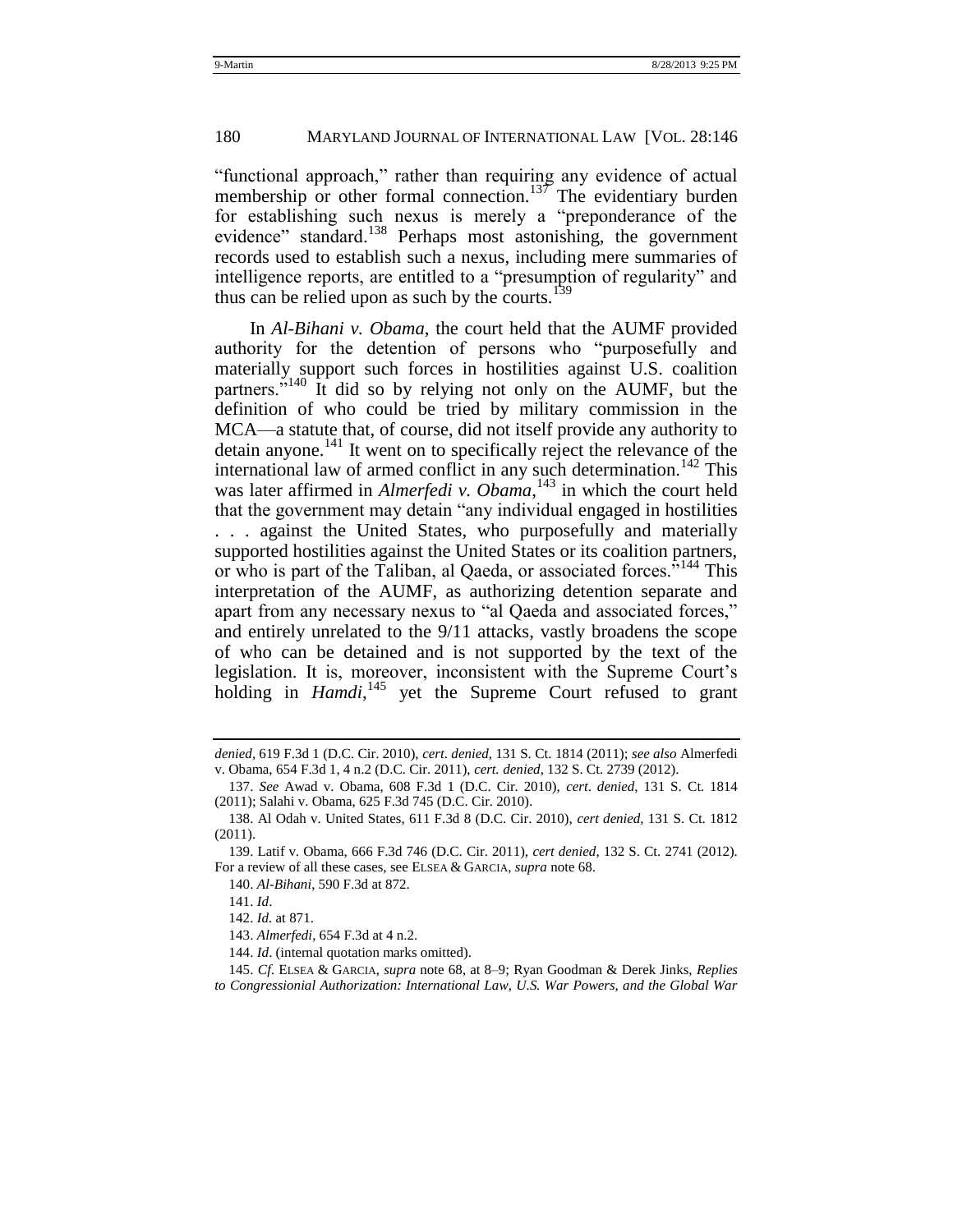## certiorari in *Al-Bihani*. 146

In contrast to this, as discussed above, courts strictly construed nexus requirements for the purpose of denying liability in rights claims. One of the key issues raised by the Court in *Kiobel* itself was whether there was sufficient nexus between the defendant corporations and the United States. $147$  The majority held that there was not, writing that, "[c]orporations are often present in many countries, and it would reach too far to say that mere corporate presence suffices."<sup>148</sup>

The decision in *Arar v. Ashcroft*,<sup>149</sup> a case involving (among other things) a claim brought under the TVPA, similarly reflected a strict interpretation of nexus requirements. The notorious *Arar* case arose from the detention of Maher Arar, a Canadian-Syrian dual national while in transit through New York, and his rendition to Syria, where he was interrogated and tortured over the course of a year in detention.<sup>150</sup> The Second Circuit held that in order to ground a claim against U.S. defendants under the TVPA for torture committed by Syrian agents allegedly at the bidding of and in cooperation with the U.S. defendants, the statute required that the U.S. defendants had acted "under color of foreign law, or under its authority."<sup>151</sup> The court construed this very strictly and literally in denying the claim, holding that while the defendants may have "encouraged or solicited" certain conduct by foreign officials . . . . Such conduct is insufficient to establish that the defendants were in some way clothed with the authority of Syrian law or that their conduct may be otherwise

*on Terrorism*, 118 HARV. L. REV. 2653 (2005) (discussing the relevance of the law of armed conflict to the interpretation of the AUMF). It should be noted that in a denial of a petition for an en banc rehearing of the *Al-Bihani* case, a concurring opinion by the majority of the court suggested that the part of the decision on the relevance of the law of armed conflict to the AUMF was non-binding *obiter dicta*. Al-Bihani v. Obama, 619 F.3d 1 (D.C. Cir. 2010) (Sentelle, C.J., concurring).

<sup>146.</sup> 131 S. Ct. 1814 (2011) (mem.).

<sup>147.</sup> Kiobel v. Royal Dutch Petroleum Co., 133 S. Ct. 1659, 1669 (2013); *id.* at 1677–78 (Breyer, J., concurring in the judgment).

<sup>148.</sup> *Id.* at 1669 (majority opinion).

<sup>149.</sup> 585 F.3d 559 (2d Cir. 2009).

<sup>150.</sup> *See* COMM'N OF INQUIRY INTO THE ACTIONS OF CANADIAN OFFICIALS IN RELATION TO MAHER ARAR, REPORT OF THE EVENTS RELATING TO MAHER ARAR: ANALYSIS AND RECOMMENDATIONS (2006), *available at* http://www.pch.gc.ca/cs-kc/arar/Arar\_e.pdf (detailing a full account of the circumstances of Arar's detention and torture); *see also* DEP'T OF HOMELAND SEC. OFFICE OF INSPECTOR GEN., THE REMOVAL OF A CANADIAN CITIZEN TO SYRIA (2008), *available at* http://www.oig.dhs.gov/assets/Mgmt/OIG\_08-18\_Mar08.pdf.

<sup>151.</sup> *Arar*, 585 F.3d at 568.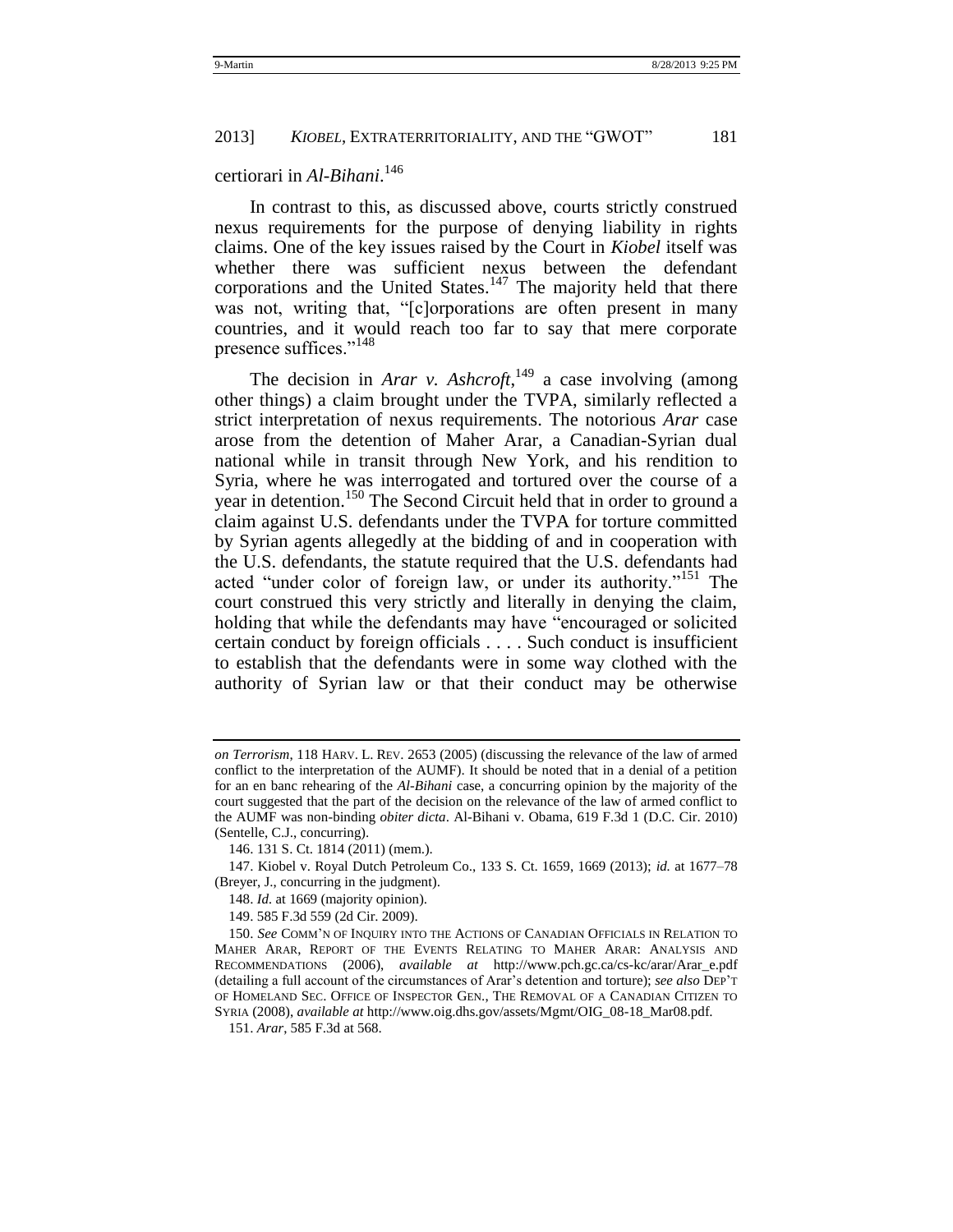attributable to Syria.<sup> $152$ </sup> Writing in dissent, Judge Pooler, joined by Judges Calabresi, Sack, and Parker, noted that this interpretation of the nexus requirement for purposes of the TVPA was strained and inconsistent with other jurisprudence employing a "color of law" test.<sup>153</sup> She argued that when looked at through the prism of agency law, the distinction drawn by the majority, between facilitating and directing torture and actually engaging in the acts of torture was unprincipled, adding that "[i]f we carry the majority's logic to its extreme, federal agents could never be responsible for torture inflicted under color of foreign law, even if they were in the room with the foreign torturers orchestrating the techniques."<sup>154</sup>

Similarly, as discussed above, the court in *Ali v. Rumsfeld* employed a very strict interpretation of the relevant statutes, holding that proof of torture as part of an ATS claim, while clearly a violation of the relevant international law prohibitions, could not constitute a violation of the ATS itself for purposes of the sovereign immunity exception in the Westfall Act and the FTCA.<sup>155</sup> In dissent, Judge Edwards argued that this interpretation was incorrect for a number of reasons, and he concluded, "It is ironic that, under the majority's approach, *United States officials* who torture a foreign national in a foreign country are not subject to suit in an action brought under [the ATS], whereas *foreign officials* who commit official torture in a foreign country may be sued under  $[$ the ATS $]$ .<sup> $156$ </sup> Of course, the current reality is that virtually no one can be sued for torture under the ATS, whether a U.S. or foreign citizen, no matter where the torture takes place. The suggestion that a sufficient U.S. connection will ground ATS claims is just a chimera. Moreover, the United States has detained, interrogated, and has indeed tortured people, on the basis of a nexus to terrorist organizations that is very loosely defined, established on weak evidence through a flawed process, on the basis of legal authority that is very broadly interpreted. At the same time, we deny the claims, rights, and remedies of the same people due to strictly defined nexus requirements and narrowly construed interpretations of governing statutes.

<sup>152.</sup> *Id*.

<sup>153.</sup> *Id.* at 629 (Pooler, J., dissenting).

<sup>154.</sup> *Id*.

<sup>155.</sup> Ali v. Rumsfeld, 649 F.3d 762, 755–76 (D.C. Cir. 2011).

<sup>156.</sup> *Id.* at 779 (Edwards, J., dissenting).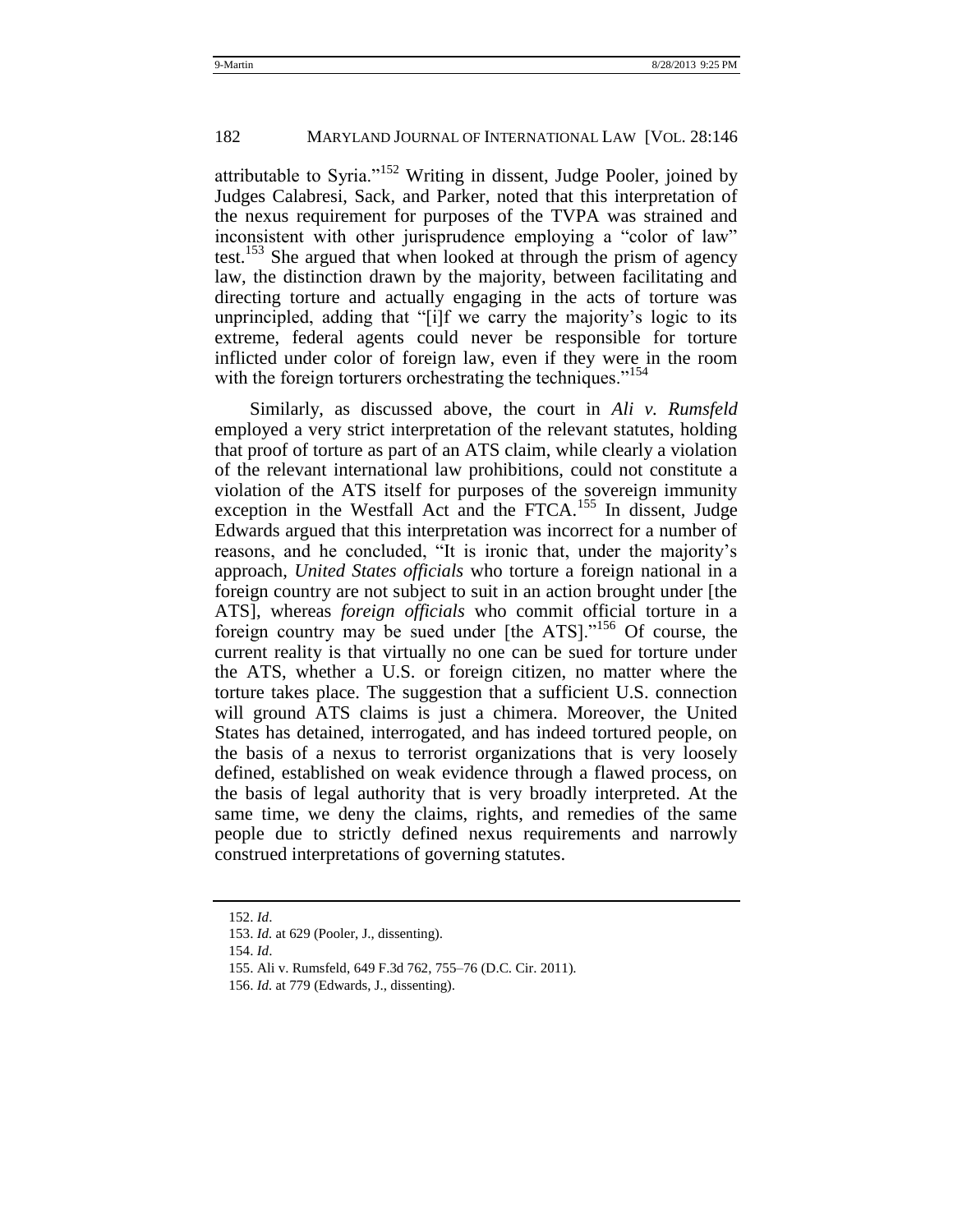#### <span id="page-38-0"></span>*D. Extrajudicial Killing*

The final issue I will explore is extrajudicial killing. It was one of the specific issues raised in the ATS claims of the plaintiffs in *Kiobel*. It was also an issue brought before the federal courts in the case of *Al-Aulaqi v. Obama*. <sup>157</sup> The case involved the now-famous Anwar Al-Aulaqi,<sup>158</sup> the dual U.S.-Yemeni national who was a propagandist for al-Qaeda in the Arabian Peninsula (AQAP) until he was killed along with another dual-U.S. citizen and several other people in a CIA drone strike in Yemen on September 30, 2011.<sup>159</sup> The lawsuit was commenced after it was reported in early 2010 that Al-Aulaqi had been placed on a kill-list authorizing his targeting in the U.S. drone-based targeted killing program.<sup>160</sup> His father, Nasser, brought an application in federal court, on behalf of both his son and himself, for an injunction to prevent the government from killing Al-Aulaqi.<sup>161</sup> Of interest for the purposes of this Article, one of the claims was brought under the ATS, based on the argument that the killing of Al-Aulaqi outside of the context of armed conflict, and outside of circumstances in which he posed a concrete, specific and imminent threat to life or physical safety, would constitute an extrajudicial killing in violation of both treaty and customary international law principles.<sup>162</sup>

The claim of Al-Aulaqi's father was dismissed on several grounds, including standing and the application of the political question doctrine.<sup>163</sup> But among the grounds for dismissing the claim, Judge Bates of the U.S. District Court for the District of Columbia held that there was no cognizable claim under the ATS, and that in any event the United States had not waived sovereign immunity with respect to any claim under the ATS.<sup>164</sup> It is this aspect of the decision that will be examined here. Significantly, the court began by

<sup>157.</sup> 727 F. Supp. 2d 1 (D.D.C. 2010).

<sup>158.</sup> His name is typically spelled al-Awlaki in major newspapers, but for consistency I use the spelling used in the judgment.

<sup>159.</sup> Mark Mazzetti et al., *C.I.A. Strike Kills U.S.-Born Militant in a Car in Yemen*, N.Y. TIMES, Oct. 1, 2011, at A1. Also killed were Samir Khan, an American-Pakistani dual national who published an English language online magazine called "Inspire" for al-Qaeda. *Id*.

<sup>160.</sup> *See, e.g.*, Tom Leonard, *Barack Obama Orders Killing of US Cleric Anwar al-Awlaki*, THE TELEGRAPH, Apr. 7, 2010.

<sup>161.</sup> *Al-Aulaqi*, 727 F. Supp. 2d at 8.

<sup>162.</sup> *Id.* at 12.

<sup>163.</sup> *Id*. at 35, 52.

<sup>164.</sup> *Id*. at 35, 37, 40.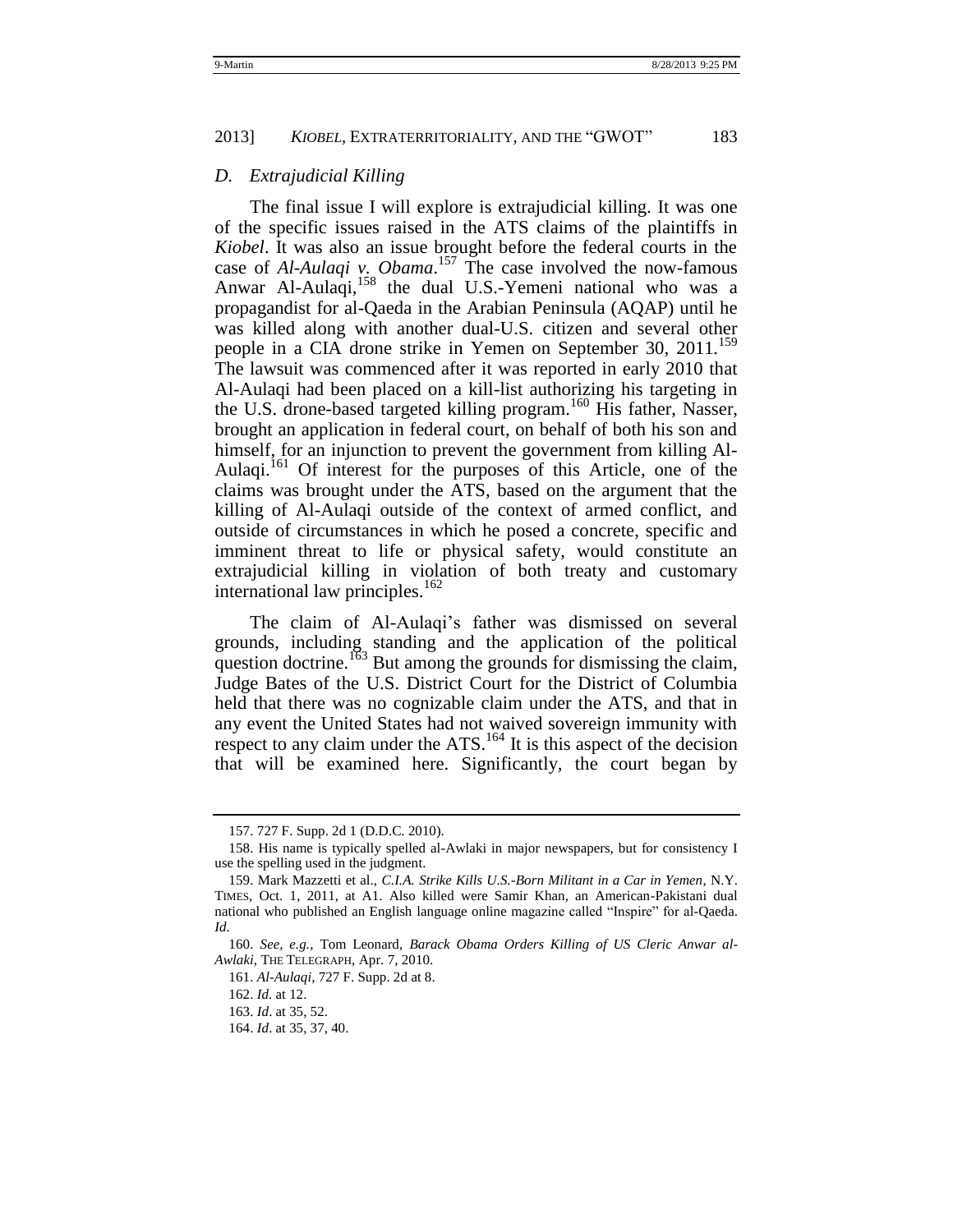recognizing that extrajudicial killing does constitute a violation of the kind of well-established and widely accepted principle of customary international law that is required by *Sosa* to ground a claim under the ATS, and it noted that this proposition had been accepted in several other cases.<sup>165</sup> In this sense, then, the claim advanced was entirely "cognizable" in ATS terms.

<span id="page-39-0"></span>Judge Bates went on to decide, however, that while the extrajudicial killing might itself be actionable under the ATS, *the threat* of such a killing did not constitute a violation of customary international law, and so no relief could be had under the ATS.<sup>166</sup> This conclusion seems absurd. The application was for an injunction to prevent the commission of an act that the court acknowledged to be a violation of law that is cognizable and actionable under the legal system in question. The injunction was to prevent that act, not the threat of such, and so it is the act that grounds the claim.

In addition to this argument, however, the court also held that Nasser Al-Aulaqi could not bring the claim under the ATS on behalf of his son Anwar, since Anwar Al-Aulaqi was a U.S. citizen in addition to being Yemeni, and the ATS is limited to claims by aliens.<sup>167</sup> This argument ignored the fact that Anwar Al-Aulaqi was also a Yemeni national, and his legitimate claim to foreign nationality could, arguably, have satisfied the "alien" requirement of the ATS. But that aside, there is some irony here: for in *Kiobel* it was said that the parties have an *insufficient connection* with the United States to ground a claim under the ATS,<sup>168</sup> while here in *Al-Aulaqi* the court in part dismissed the case on the argument that the petitioner had *too great a connection* to the United States.<sup>169</sup>

In the final result, of course, the claim was dismissed, no injunction was issued, and Nasser Al-Aulaqi's son was killed, as feared, some ten months later (Anwar Al-Aulaqi's sixteen-year-old son was similarly killed in a separate drone attack in Yemen a couple

<sup>165.</sup> *Id*. at 36 (citing Wiwa v. Royal Dutch Petroleum Co., 626 F. Supp. 2d 377, 383 n.4 (S.D.N.Y. 2009); Mujica v. Occidental Petroleum Corp., 381 F. Supp. 2d 1164, 1178–79 (C.D. Cal. 2005); Kadic v. Karadžić, 70 F.3d 232, 241–45 (2d Cir. 1995); Forti v. Suarez-Mason, 672 F. Supp. 1531, 1542 (N.D. Cal. 1987)).

<sup>166.</sup> *Al-Aulaqi*, 727 F. Supp. 2d at 36.

<sup>167.</sup> *Id.* at 39.

<sup>168.</sup> Kiobel v. Royal Dutch Petroleum Co., 133 S. Ct. 1659, 1669 (2013).

<sup>169.</sup> *Al-Aulaqi*, 727 F. Supp. 2d at 39.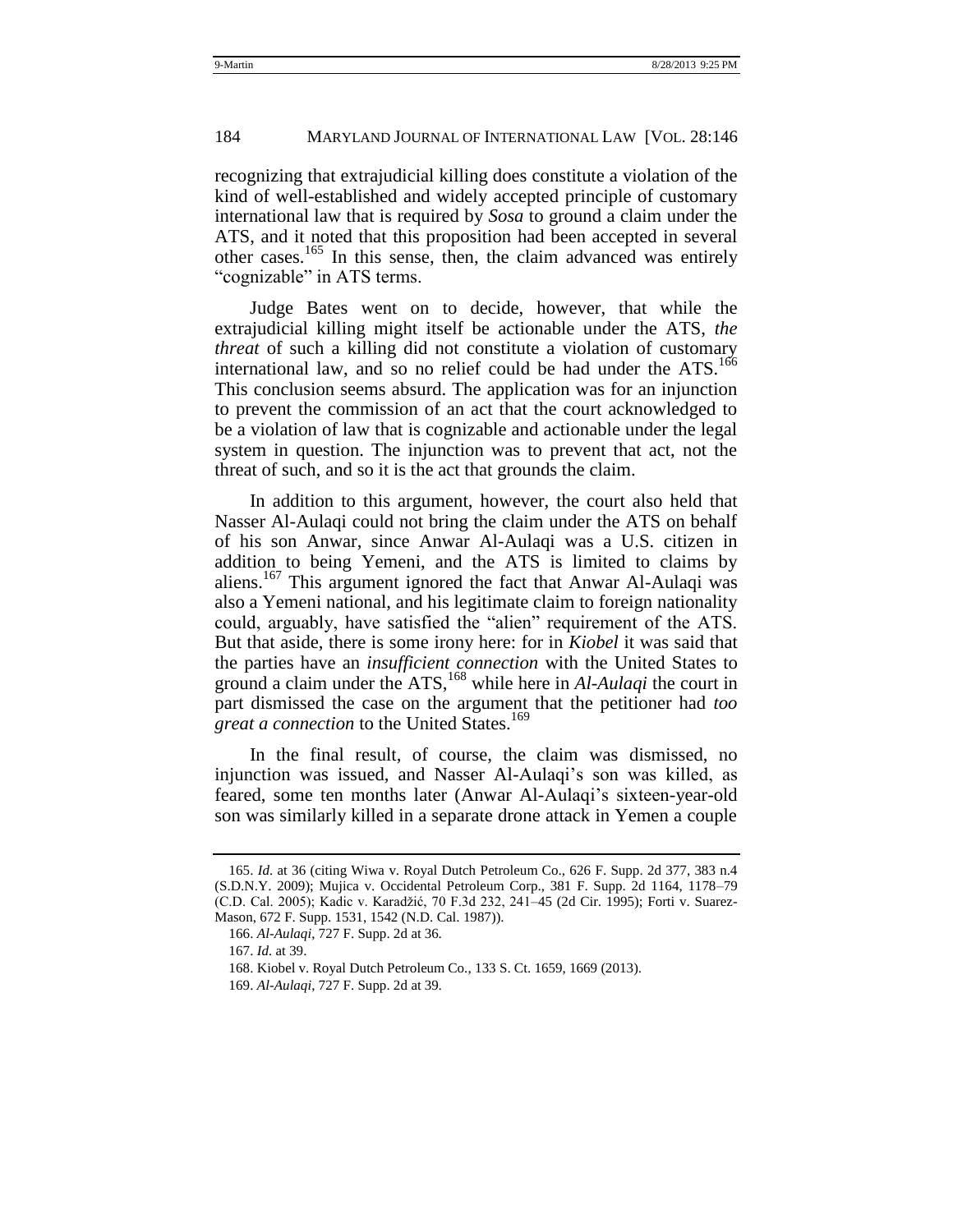of weeks thereafter.)<sup>170</sup> In the introduction to his opinion, Judge Bates noted that the case raised a number of what he called "stark and perplexing questions,‖ among which he included the question of whether "the Executive [can] order the assassination of a U.S. citizen without first affording him any form of judicial process whatsoever, based on the mere assertion that he is a dangerous member of a terrorist organization?" and "how does the evolving AQAP relate to core al Qaeda for purposes of assessing the legality of targeting AQAP (or its principles) under the  $[\widetilde{AUMF}]$ ?<sup>771</sup> He concluded, however, that none of these questions could be addressed given that the case had to be dismissed on grounds of non-justiciability.<sup>172</sup>

<span id="page-40-1"></span>As a lower court bound by the technical doctrines on standing, that may have been entirely correct. But the questions remain, and they relate to my broader consideration of the extraterritorial application of U.S. law. The killing of a person within the territory of another state, as an act both implementing and said to be authorized by one's own domestic law, is certainly an extreme example of the exercise of both prescriptive and enforcement jurisdiction. Some will say that it was an act of war authorized by international law, but I will address below why a court would have good reason to question that proposition. Similarly, some instances of targeted killing are said to have been consented to by the host government—the administration claims this to have been the case with the killing of Al-Aulaqi. Consent of the government affects the self-defense and *jus ad bellum* claims, but in the context of an armed conflict, in which the law of armed conflict applies, such consent does not affect the law of armed conflict analysis of whether it is lawful to kill a person.<sup>173</sup> Regardless of consent, there must be an armed conflict in existence for there to be any justification for the killing under the law of armed conflict, and the killing must comply with the law of armed conflict. And in a non-armed conflict situation, consent is only meaningful if the consenting government could have itself lawfully killed the person, in similar fashion, under its own domestic laws and

<span id="page-40-0"></span><sup>170.</sup> Conor Friedersdorf, *How Team Obama Justifies the Killing of a 16-Year-Old American*, THE ATLANTIC (Oct. 24, 2012), http://www.theatlantic.com/politics/archive/2012/ 10/how-team-obama-justifies-the-killing-of-a-16-year-old-american/264028/.

<sup>171.</sup> *Al-Aulaqi*, 727 F. Supp. 2d at 9.

<sup>172.</sup> *Id*.

<sup>173.</sup> *Cf*. Craig Martin, *Going Medieval: Targeted Killing, Self-Defense and the* Jus ad Bellum *Regime*, *in* TARGETED KILLINGS: LAW AND MORALITY IN AN ASYMMETRICAL WORLD 223, 233–34 (Claire Finkelstein et al. eds., 2012) (discussing the issue of consent as it applies to *jus ad bellum*).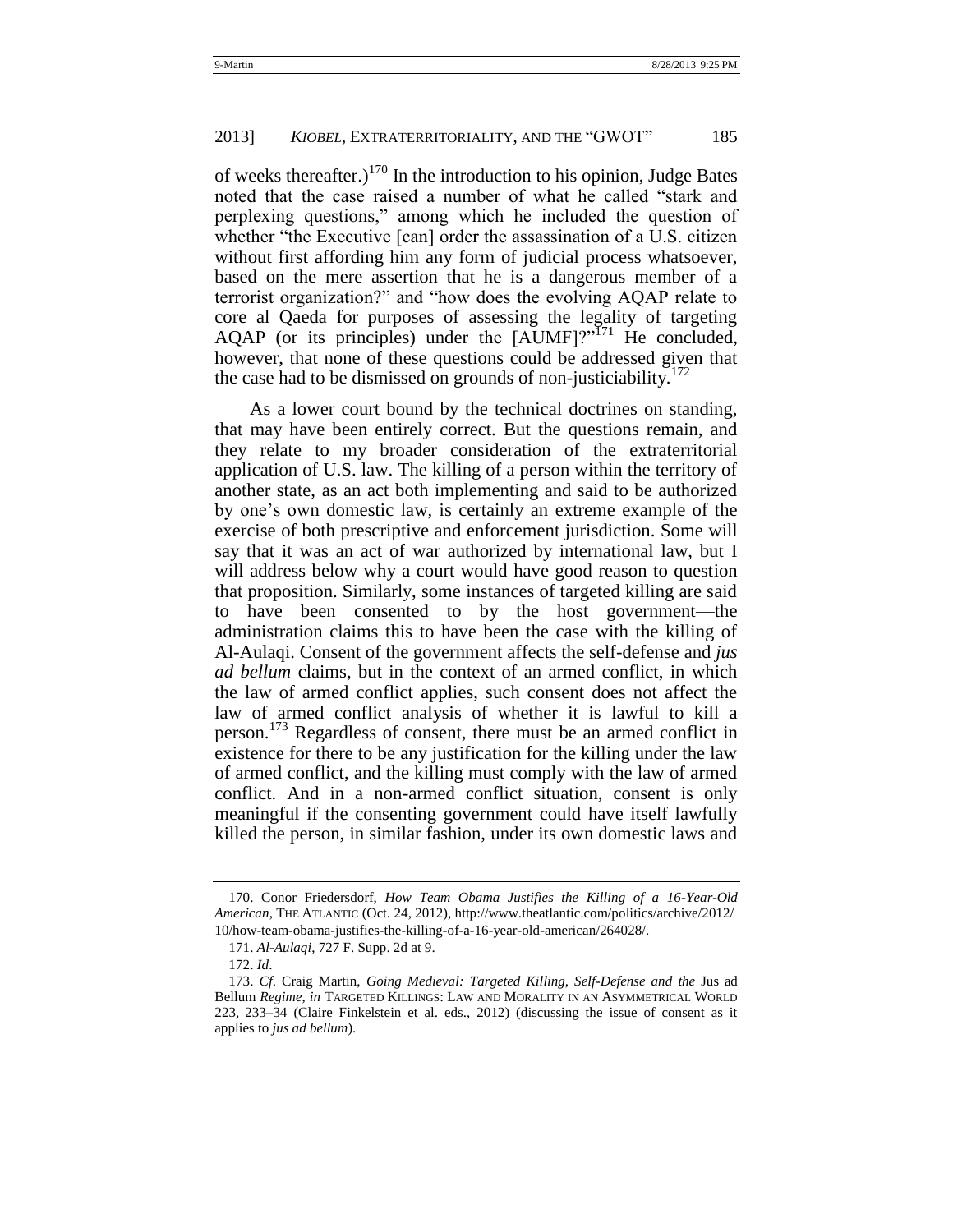under international human rights law. Moreover, there is no question that the governments of Pakistan, Yemen, and Somalia have objected to many of the targeted killing strikes within their territory.<sup>174</sup> As such, there can be little question that this constitutes an extraterritorial exercise of jurisdiction, and it is difficult to imagine an exercise of jurisdiction more likely to cause friction and conflict than this. Why, then, was the question of extraterritoriality not even raised in the *Al-Aulaqi* case? Of course, there will be some that will argue that there are good reasons why the courts would not need to consider such issues. It is to those arguments that I turn next.

#### <span id="page-41-0"></span>IV. QUALIFICATIONS AND OBJECTIONS

A number of objections could be raised to the argument that these GWOT cases illustrate the exercise of extraterritorial jurisdiction, and that the courts, if they are indeed concerned about extraterritoriality, should have examined this issue more closely in these cases. As discussed earlier, there are three primary reasons that courts would have no cause to inquire into whether an exercise of jurisdiction is an impermissibly extraterritorial application of law: first, that the action is not an exercise of U.S. jurisdiction at all, since it is really an implementation of international law; second, that the conduct falls within one of the exceptions to the international law prohibition on the extraterritorial exercise of jurisdiction; or third, Congress explicitly intended that the law be implemented extraterritorially, and thus the presumptions against extraterritoriality, and the *Charming Betsy* doctrine, do not apply or are overcome. A variant on the third argument, specific to the GWOT cases, might be that the Executive is permitted to engage in the impugned conduct under the Commander-in-Chief power under the Constitution, and thus no congressionial authority is required and the presumptions do not apply. These arguments form the basis for the three most likely objections to the suggestion that we should be more concerned about

<sup>174.</sup> *See* David E. Sanger & Eric Schmitt, *As Rift Deepens, Kerry has a Warning for Pakistan*, N.Y. TIMES, May 15, 2011, at A16; Greg Bruno, *U.S. Drone Activities in Pakistan*, COUNCIL ON FOREIGN RELATIONS (July 19, 2010), http://www.cfr.org/pakistan/us-droneactivities-pakistan/p22659#p6. Similarly, there are questions regarding Yemen's consent to strikes. *See* Mark Mazzetti, *U.S. Is Intensifying a Secret Campaign of Yemen Airstrikes*, N.Y. TIMES, June 9, 2011, at A6. Strikes in Somalia have occurred when there has been insufficient central authority to provide meaningful consent. *See* Mark Mazzetti & Eric Schmitt, *U.S. Expands its Drone War Into Somalia*, N.Y. TIMES, July 2, 2011, at A1.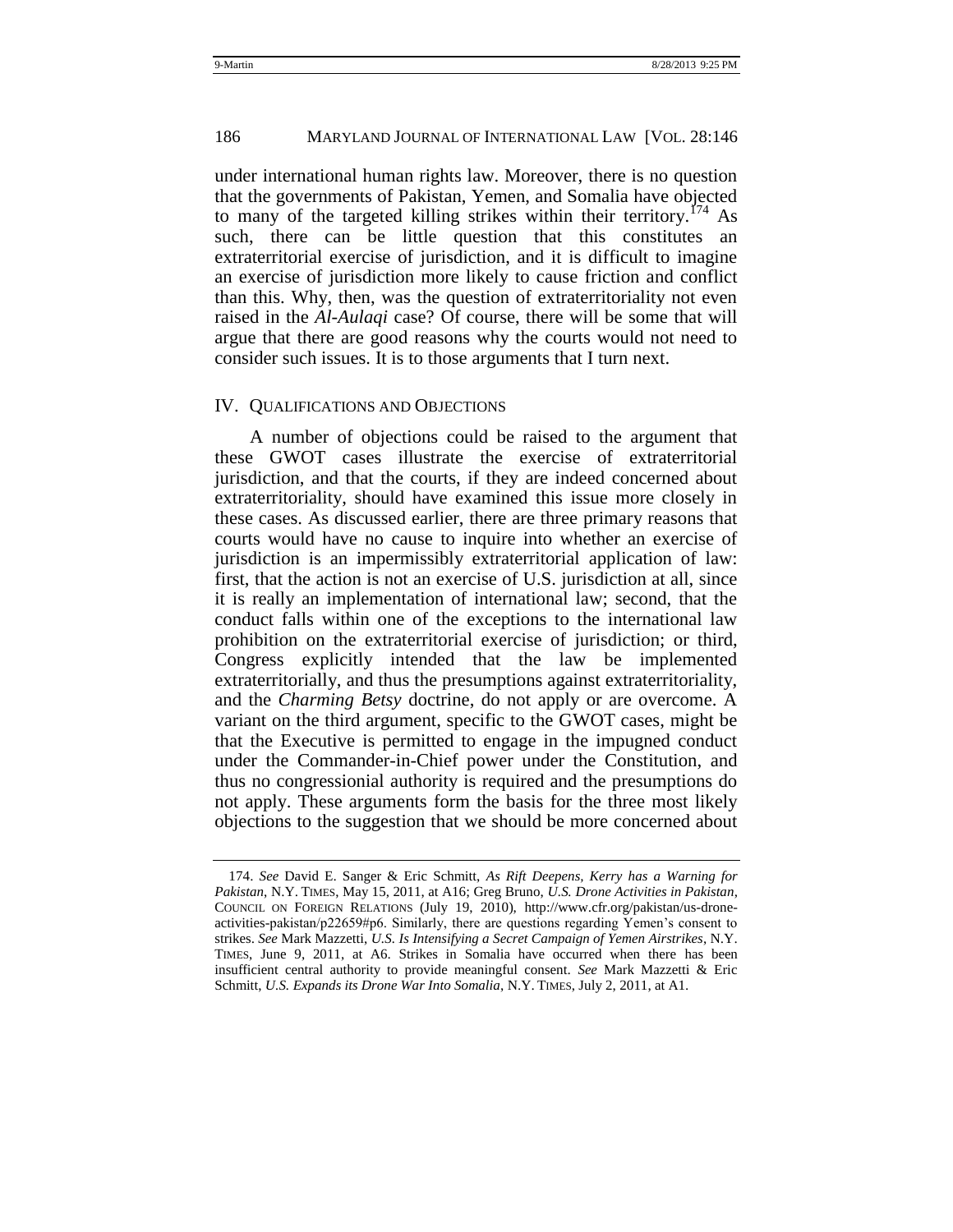the extraterritorial application of U.S. law that is reflected in the GWOT cases. In this section I will briefly explore the contours of these objections and the possible responses to them.

#### <span id="page-42-0"></span>*A. International, Not Domestic Law*

I begin with the first likely objection, that some of the impugned conduct by the United States is authorized by the international law of armed conflict, and thus constitutes an enforcement of international law rather than the extraterritorial application of U.S. law. First, it bears noting that this argument would be rather ironic in the context of our discussion of *Kiobel*. Recall the argument that I made earlier, based on the analysis of several experts on the issue, that the operation of the ATS is itself an enforcement of international law principles and thus should not be understood as an exercise of prescriptive jurisdiction.<sup>175</sup> That argument is far truer of the ATS than it is for the exercises of jurisdiction considered above in the GWOT cases. But, of course, the *Kiobel* Court rejected that argument as it relates to the ATS.<sup>176</sup> If the standards applied in *Kiobel* were employed here, this argument should surely fail.

Leaving that irony aside, however, there is a strong argument that the conduct giving rise to the GWOT cases here under consideration cannot be justified by international law, or be understood as an implementation of international law. Beginning with torture, the prohibition on torture is a *jus cogens* or peremptory norm of international law, meaning that it cannot be derogated from under any circumstances. $177$  So, while the U.S. courts may have found that such torture was within the "scope of legitimate employment" of government agents for purposes of the  $FTCA$ ,  $^{178}$  it could never be consistent with international law, far less be understood as implementing it. But aside from torture, some argue that the detention of "enemy combatants" at Guantánamo Bay, Bagram, and elsewhere, as well as the targeted killing of "enemy" combatants" with missiles fired from drones within the territory of countries such as Yemen, Pakistan, and Somalia, is justified by and conducted in accordance with the international law of armed conflict. This argument suffers a number of serious problems, which I briefly

<sup>175.</sup> *See supra* Part II.C.

<sup>176.</sup> Kiobel v. Royal Dutch Petroleum Co., 133 S. Ct. 1659, 1664*–*66 (2013).

<sup>177.</sup> *See supra* not[e 44.](#page-15-1)

<sup>178.</sup> Rasul v. Myers (*Rasul I*), 512 F.3d 644 (D.C. Cir. 2008), *vacated*, 555 U.S. 1083 (2008); *see also supra* text accompanying notes [115](#page-31-0)*–*[117.](#page-31-1)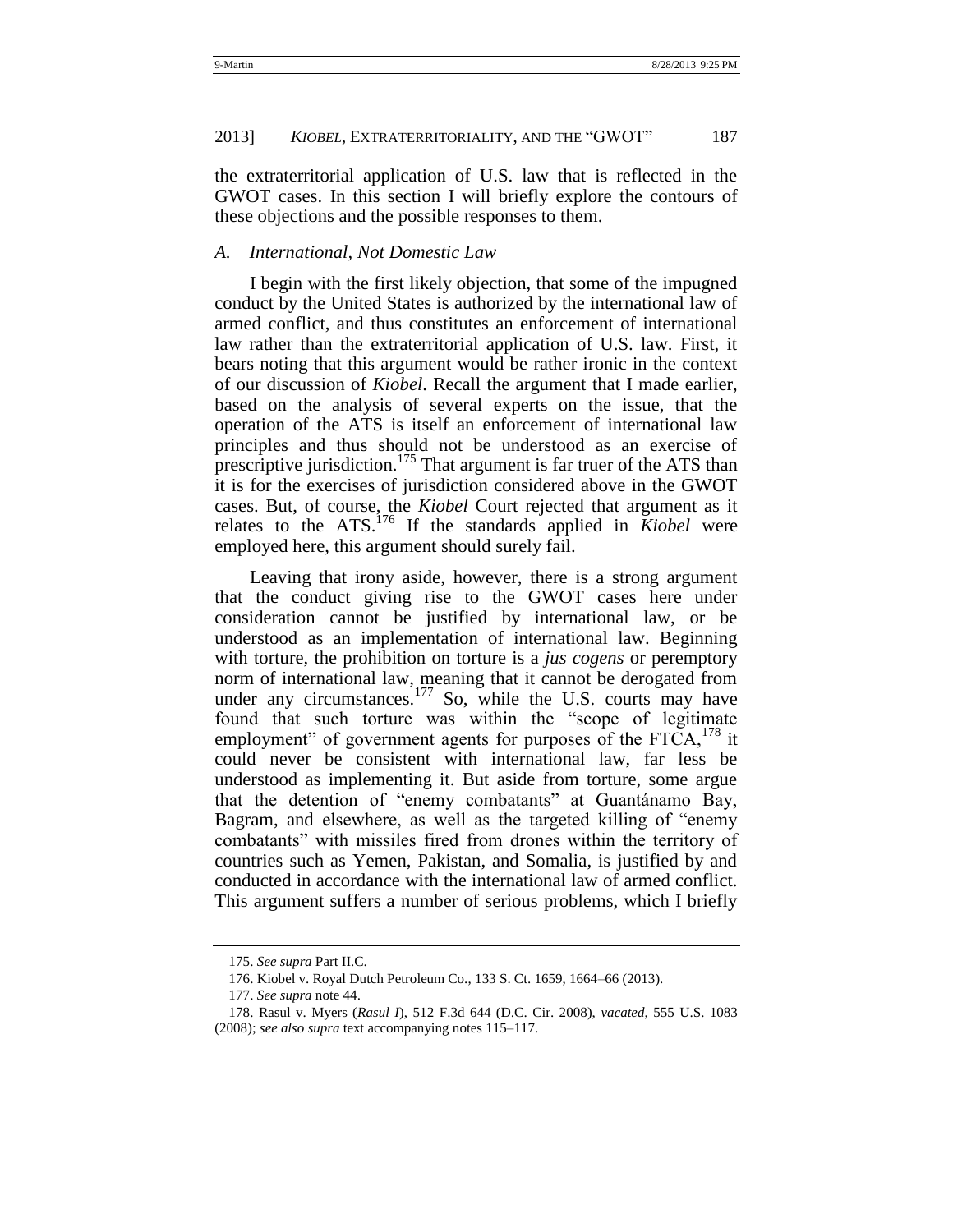#### review.

I begin by looking in more detail at the government's legal justification for the targeted killing program, as this rationale is more fully developed, but it would apply similarly to the authority for detaining those captured outside the hot battlefields of Afghanistan and Iraq. The justification was developed in several legal memoranda from the Office of Legal Counsel in the Department of Justice. These have yet to be publicly disclosed, and the Obama Administration continues to resist disclosure of the memos, both in court<sup>179</sup> and in its relations with Congress.<sup>180</sup> Our best information comes from a leaked Department of Justice White Paper summarizing the legal arguments.<sup>181</sup> It argues that the legal justification rests on two foundations. First, that the United States is in a transnational armed conflict with al-Qaeda and "associated forces," as authorized under domestic law by the AUMF, and that the United States is therefore permitted to kill members of those armed organizations as combatants under the international law of armed conflict. Second, and in any event, the United States may kill such persons as an exercise of the right of self-defense as provided for in Article 51 of the UN Charter.<sup>182</sup>

<span id="page-43-0"></span>I will focus on the "armed conflict" argument, as the selfdefense claim implicates the *jus ad bellum* regime, which governs the use of force against states. While this self-defense justification also suffers deep flaws, that argument is less relevant to the inquiry here.<sup>183</sup> It only relates to the targeted killing program, not the detention cases, but even in the case of targeted killing, even if the use of force is so justified, the specific targeting is still governed by the law of armed conflict. Thus, the more relevant justification, for both the targeted killing program and the detention cases, is that the

<sup>179.</sup> *See* N.Y. Times Co. v. U.S. Dep't of Justice, 915 F. Supp. 2d 508 (S.D.N.Y. 2013).

<sup>180.</sup> Scott Shane & Mark Mazzetti, *White House Tactic for C.I.A. Bid Holds Back Drone Memos*, N.Y. TIMES*,* Feb. 21, 2013, at A1.

<sup>181.</sup> U.S. DEP'T OF JUSTICE, LAWFULNESS OF A LETHAL OPERATION DIRECTED AGAINST A U.S. CITIZEN WHO IS A SENIOR OPERATIONAL LEADER OF AL-QA'IDA OR AN ASSOCIATED FORCE (2011) [hereinafter DOJ WHITE PAPER], *available at* http://www.fas.org/irp/eprint /doj-lethal.pdf.

<sup>182.</sup> *Id*. at 1–2.

<sup>183.</sup> *See* Martin, *supra* note [173](#page-40-0) (containing my own analysis of the extent to which the targeted killing program cannot be justified under the doctrine of self-defense and thus frequently leads to the use of force in violation of the *jus ad bellum* regime).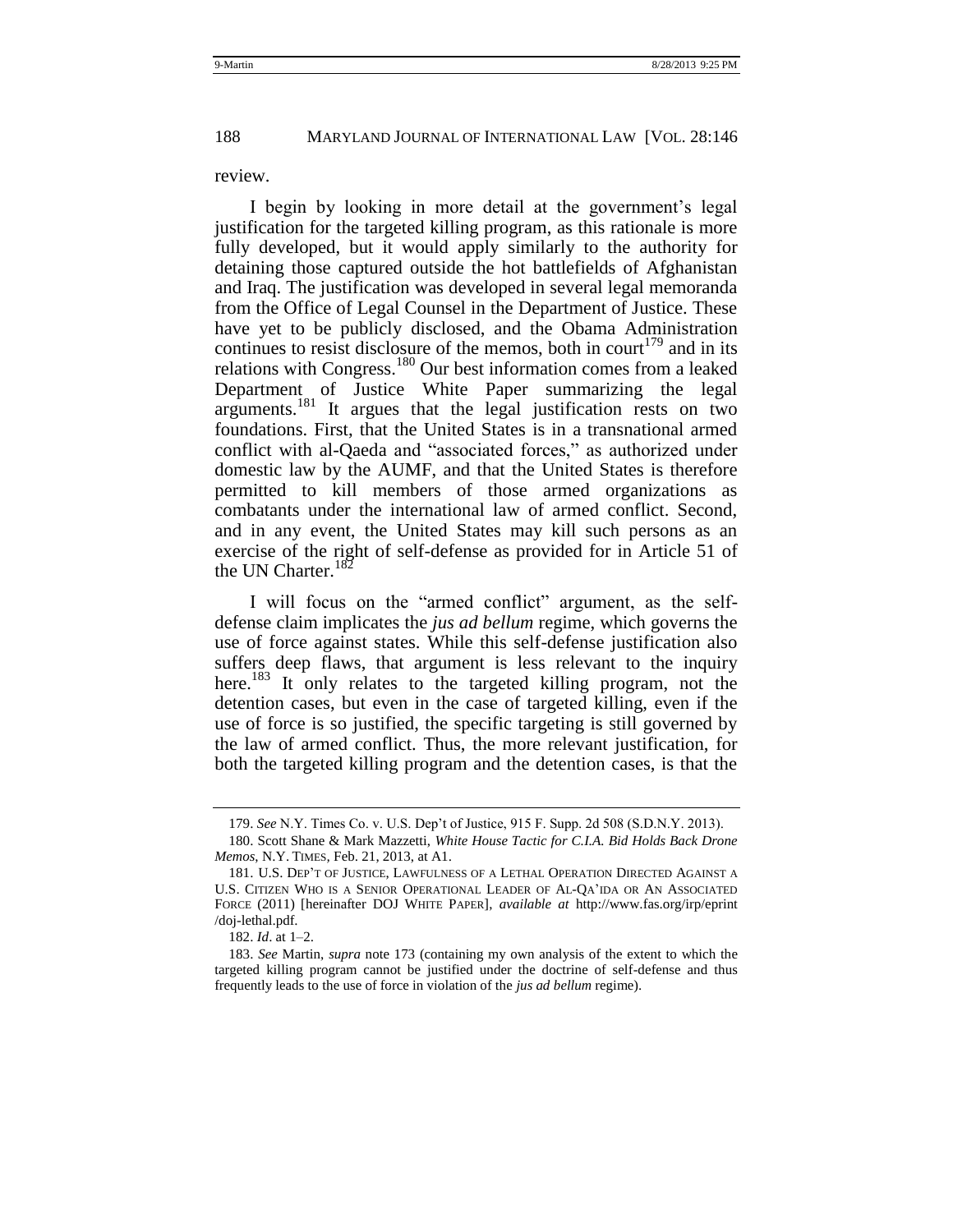United States is in an armed conflict, and that these actions are thus authorized by and are consistent with the international law of armed conflict. But the question of whether a state can be in a ―transnational‖ non-international armed conflict with non-state actors such as al-Qaeda and AQAP is an issue that must be determined in accordance with the criteria provided for within in the international law of armed conflict itself.<sup>184</sup> Many international law scholars, organizations, and institutions relevant to the law of armed conflict, have rejected the claim that the United States can be in an armed conflict with non-state actors such as AQAP, in a battlefield that extends to wherever in the world that its members happen to be, and in particular, to the territory of states in which the United States is not otherwise involved as a belligerent in an armed conflict.<sup>185</sup>

In short, the argument is that the interaction with these amorphous terrorist groups, which are typically characterized by an atomized and anonymized cell structure, does not satisfy the essential criteria for determining the existence of an armed conflict, namely: (1) that the armed groups have a sufficient level of organization and structure; (2) that the conflict between such organized armed groups and the state is characterized by protracted military hostilities of sufficient intensity and duration; and (3) that such hostilities have some geographical or spatial limitation.<sup>186</sup> The United States simply cannot be in a global armed conflict with whichever group it defines as hostile, wherever members of such groups happen to be. The ramifications of this objection are clear. If a killing or detention is undertaken in a situation that does not constitute an armed conflict, then the law of armed conflict does not apply, and the conduct cannot

<sup>184.</sup> Those criteria are captured in what is known as the *Tadić* test. Prosecutor v. Tadić, Case No. IT-94-1-I, Decision on Defence Motion for Interlocutory Appeal on Jurisdiction, ¶ 70 (Int'l Crim. Trib. for the Former Yugoslavia Oct. 2, 1995); *see also* Dapo Akande, *Classification of Armed Conflicts: Relevant Legal Concepts*, *in* INTERNATIONAL LAW AND THE CLASSIFICATION OF CONFLICTS 32–35 (Elizabeth Wilmshurst ed., 2012). *See generally*  LINDSAY MOIR, THE LAW OF INTERNAL ARMED CONFLICT (2002); ANTHONY CULLEN, THE CONCEPT OF NON-INTERNATIONAL ARMED CONFLICT IN INTERNATIONAL HUMANITARIAN LAW (2010).

<sup>185.</sup> *See, e.g.*, Jakob Kellenberger, President of the Int'l Comm. of the Red Cross, *Confronting Complexity Through Law: The Case for Reason, Vision and Humanity*, Grotius Lecture at the American Society of International Law (Mar. 28, 2012), *available at* http://intercrossblog.icrc.org/blog/kellenberger-grotius-lecture-asil-case-reason-vision-andhumanity; Marco Sassoli, *Transnational Armed Groups and International Humanitarian Law* (Harvard Univ. Program on Humanitarian Policy & Conflict Research Occasional Paper Series, 2006), *available at* http://www.hpcrresearch.org/sites/default/files/publications/Occas

ionalPaper6.pdf.

<sup>186.</sup> These are the three criteria of the Tadić test. *Tadić*, Case No. IT-94-1-I, ¶ 70.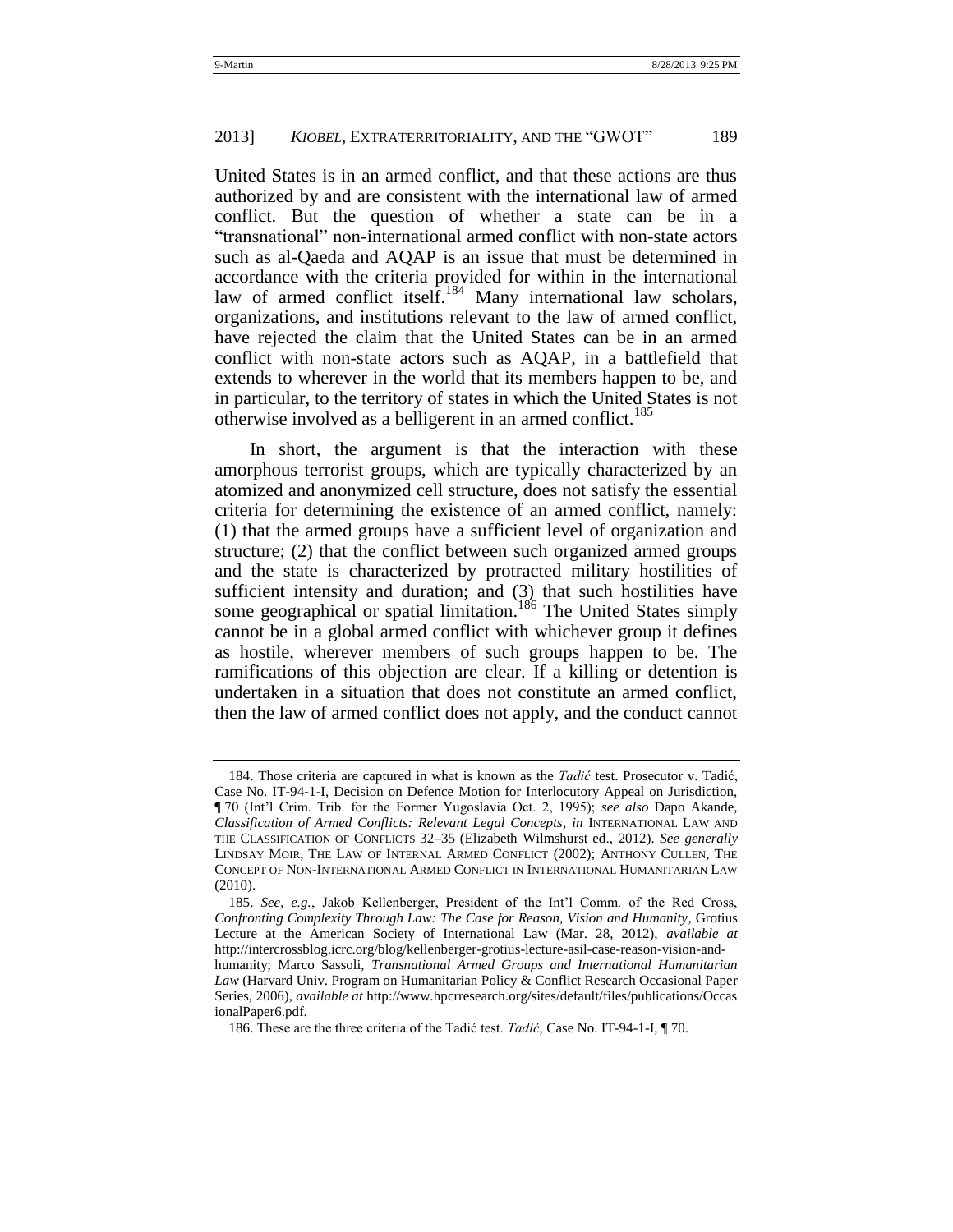be justified as being authorized by, or being an implementation of, the law of armed conflict.

<span id="page-45-0"></span>The problems do not end there for the argument that the GWOT cases arise from conduct that is authorized by international law, as opposed to being an exercise of U.S. jurisdiction. Suppose for the sake of argument that there is such an armed conflict with al-Qaeda and associated forces, or conversely that there is a non-international armed conflict in Yemen or Pakistan, in which the United States is providing assistance to the government, or indeed that the United States is using force against such states in self-defense. Even in that situation, individuals such as Anwar Al-Aulaqi could still not be classified as "combatants," who could thus be killed at any time on the basis of such status. First, the concept of "combatant," as defined in the Geneva Conventions, is limited to international armed conflict.<sup>187</sup> In an international armed conflict, only combatants as defined may be targeted on the basis of status alone. And regardless of the type of armed conflict, persons not coming within the definition of combatant under the Geneva Conventions,<sup>188</sup> even if they are clearly members of a terrorist organization, would be considered civilians who can only be targeted "for such time as they are taking direct part in hostilities."<sup>189</sup> That is, they can only be targeted on the basis of their conduct, not on the basis of their status. The Israeli Supreme Court, in considering a challenge to Israel's own targeted killing program, confirmed this proposition and rejected arguments that Hamas terrorists could be targeted at will on the basis of some new status of "unlawful enemy combatants."<sup>190</sup>

These objections, of course, echo the question raised by Judge Bates in *Al Maqaleh* as to whether a person could be killed merely on

<sup>187.</sup> *See* Geneva Convention Relative to the Treatment of Prisoners of War art. 4, Aug. 12, 1949, 6 U.S.T. 3316, 75 U.N.T.S. 135 [hereinafter Third Geneva Convention]; Protocol Additional to the Geneva Conventions of 12 August 1949, and Relating to the Protection of Victims of International Armed Conflicts (Protocol I) art. 43(2), June 8, 1977, 1125 U.N.T.S. 3 [hereinafter Additional Protocol I]; *see also* GARY SOLIS, THE LAW OF ARMED CONFLICT 187–91 (2010). It should be noted that while the United States is not a party to the Additional Protocols, and it continues to object to certain specific provisions, it has accepted that most of the provisions of the treaty, including Article 51(3), constitute customary international law.

<sup>188.</sup> Third Geneva Convention, *supra* not[e 187,](#page-45-0) art. 4.

<sup>189.</sup> Additional Protocol I, *supra* not[e 187,](#page-45-0) art. 51(3).

<sup>190.</sup> HCJ 769/02 Public Committee Against Torture in Israel v. Government of Israel 57(6) IsrSC 285 [2005] (Isr.).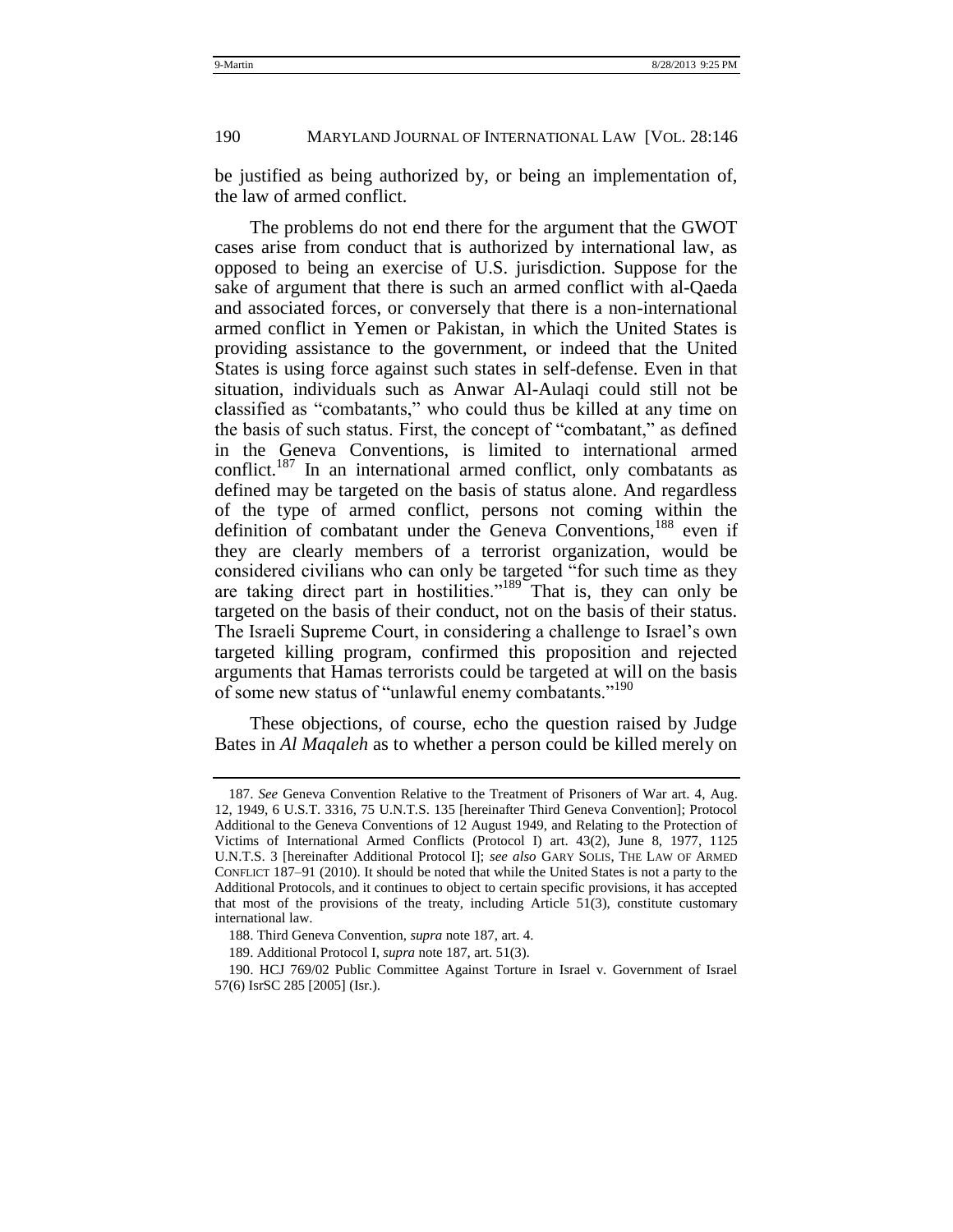the bare assertion of membership in a group.<sup>191</sup> It is true that, in contrast to the contested status of the detainees in *Rasul v. Bush*, 192 Anwar Al-Aulaqi was a self-professed member of AQAP and was at minimum a propagandist for that organization, in which role he helped to inspire radical opposition to the United States.<sup>193</sup> But what is not known is to what extent he was involved in operational aspects of terrorist attacks, or to what extent he was directly participating in such attacks, and moreover, whether he was engaging in such activity so as to truly pose a direct and imminent threat at the time he was killed.<sup>194</sup>

A final point to be made with respect to the targeted killing program is that Al-Aulaqi was killed by a CIA drone strike, as are many if not most of the "insurgents" and "militants" killed in strikes in both Yemen and Pakistan. <sup>195</sup> But members of the CIA are not themselves "combatants" privileged with the authority to kill under the law of armed conflict. They are themselves civilians rather than combatants as the term is defined in the Geneva Conventions.<sup>196</sup> Even if one accepts that the armed forces of the United States were authorized to kill Al-Aulaqi and others under the law of armed conflict, the CIA was certainly not.<sup>197</sup> Thus, even here the conduct

195. There is a division of responsibility between the CIA and the Department of Defense. *See* Micha Zenko, *Transferring CIA Drone Strikes to the Pentagon*, COUNCIL ON FOREIGN RELATIONS (Apr. 2013), http://www.cfr.org/defensehomeland-security/transferring-cia-drone -strikes-pentagon/p30434.

<sup>191.727</sup> F. Supp. 2d 1, 9 (D.D.C. 2010); *see supra* text accompanying not[e 171.](#page-40-1)

<sup>192.</sup> 542 U.S. 466 (2004).

<sup>193.</sup> *See, e.g.*, Mark Mazzetti et al., *How a U.S. Citizen Came to Be in America"s Cross Hairs*, N.Y. TIMES, Mar. 10, 2013, at A1.

<sup>194.</sup> The word "imminent" here is used in the sense that it is normally understood in the law of armed conflict and *jus ad bellum* doctrine of self-defense, not in the highly unconventional and elastic meaning that is imposed upon it in the DOJ WHITE PAPER, *supra* note [181,](#page-43-0) at 7–8. Imminence is traditionally related to the right of self-defense. *See, e.g.*, YORUM DINSTEIN*,* WAR, AGGRESSION AND SELF-DEFENSE 182–87, 209–10 (2005); CHRISTINE GRAY, INTERNATIONAL LAW AND THE USE OF FORCE 160–65 (2008); NILS MELTZER, TARGETED KILLING IN INTERNATIONAL LAW 346–53 (2008).

<sup>196.</sup> CIA operations are understood to be affected by a number of international legal norms. *See* Third Geneva Convention, *supra* note [187,](#page-45-0) art. 4; Additional Protocol I, *supra* note [187,](#page-45-0) art. 51(3); *see also* YORAM DINSTEIN, THE CONDUCT OF HOSTILITIES UNDER THE LAW OF INTERNATIONAL ARMED CONFLICT 27–33 (2004); SOLIS, *supra* not[e 187,](#page-45-0) at 220–27.

<sup>197.</sup> This point was highlighted when Harold Koh, then legal counsel to the State Department, argued that the plan to indict and try Omar Khadr, the Canadian detainee at Guantánamo Bay, for the "crime" of engaging in hostilities in Afghanistan and killing an American medic while not a privileged combatant, would mean that he was being prosecuted for the very same thing that the CIA was currently engaging in. *See* Scott Horton, *The Khadr Boomerang*, HARPER'S (May 25, 2010, 1:26 PM), http://harpers.org/blog/2010/05/the-khadrboomerang/.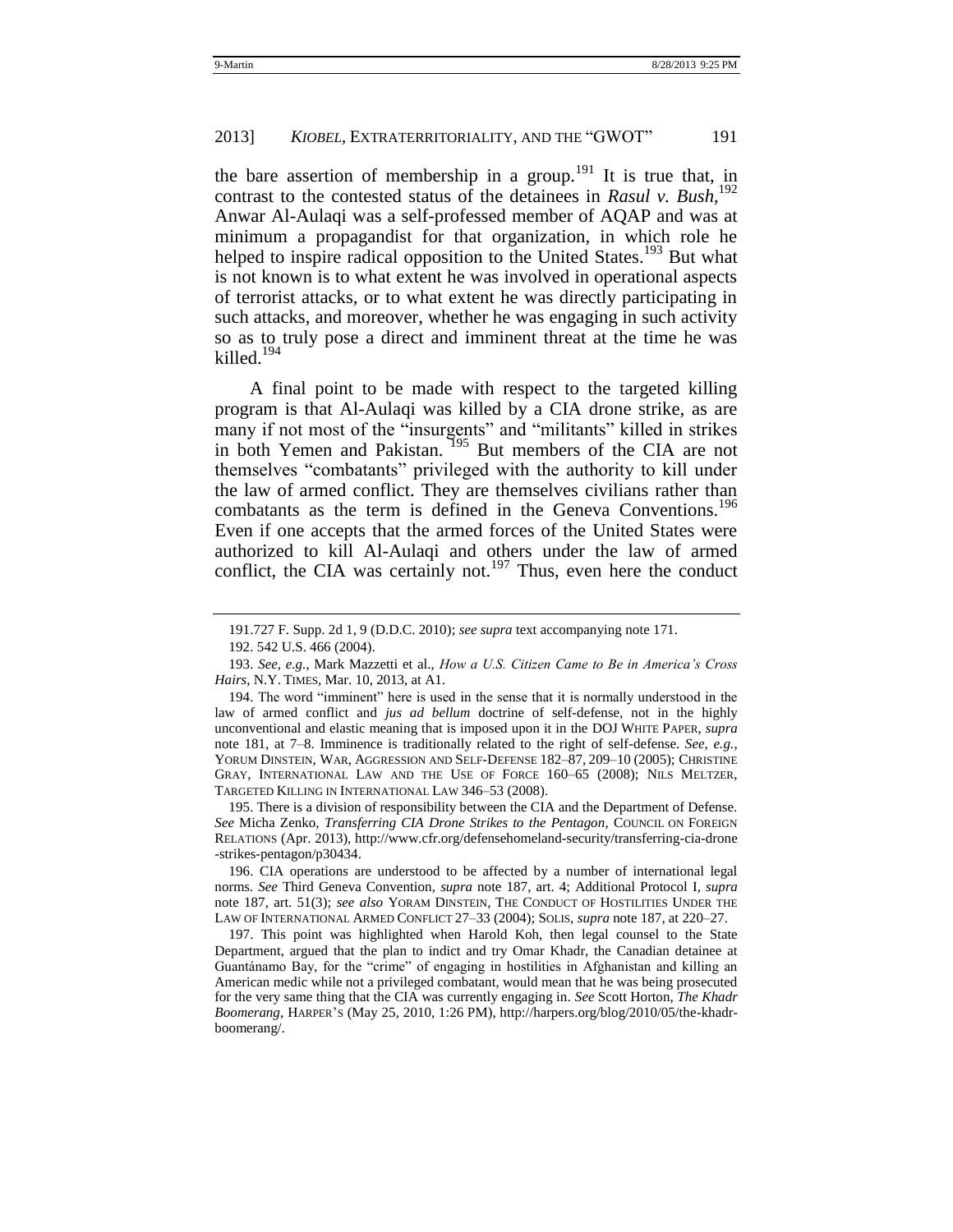cannot be said to constitute an implementation of international law, or to be authorized by international law.

Similar arguments apply to many of the detention cases discussed above. A number of detainees, such as those that brought claims in *Rasul v. Bush*, <sup>198</sup> and in *Al Maqaleh v. Gates*, <sup>199</sup> were nationals of countries that had friendly relations with the United States, and they were captured in countries other than Afghanistan and Iraq, with which the United States was not engaged in armed conflict. The justification for their capture, rendition, interrogation and indefinite detention without charge is that they are members or supporters of Al- Qaeda or "associated forces" with which the United States is in a transnational armed conflict. As discussed above, if that proposition is unfounded as a matter of international law, then of course the justification for capturing and detaining them is similarly flawed. Moreover, as discussed with respect to Al-Aulaqi, even if one accepts that there can be such a global "transnational" noninternational armed conflict with al-Qaeda and "associated forces," the capture and detention of persons in neutral states on the basis of "material support" of "co-belligerent" non-state actors, or on the basis of vaguely understood notions of "links" to such groups, cannot be supported by the law of armed conflict. Even the D.C. Circuit has begun to recognize that "material support for terrorism" is not an offense under the international law of armed conflict.<sup>200</sup> If the detention is said to be authorized exclusively by international law, as opposed to domestic law (and hence comprising an exercise of domestic jurisdiction), one would expect some deeper inquiry in these cases to determine whether the detention in each specific case was consistent with the provisions of the Geneva Conventions.

Let me pause here to put this discussion into context for the purposes of my examination of the extraterritorial application of U.S. law. I am here addressing the potential objection that the government conduct in the GWOT cases I have discussed was in fact undertaken pursuant to international law rather than being an exercise of domestic jurisdiction. The upshot of the foregoing analysis, however, is that if the international law critics are correct, in that the United

<sup>198.</sup> 542 U.S. 466 (2004).

<sup>199.</sup> 605 F.3d 84 (D.C. Cir. 2010).

<sup>200.</sup> *See* Hamdan v. United States, 696 F.3d 1238, 1251 (D.C. Cir. 2012) (stating that material support for terrorism is not a war crime under international law).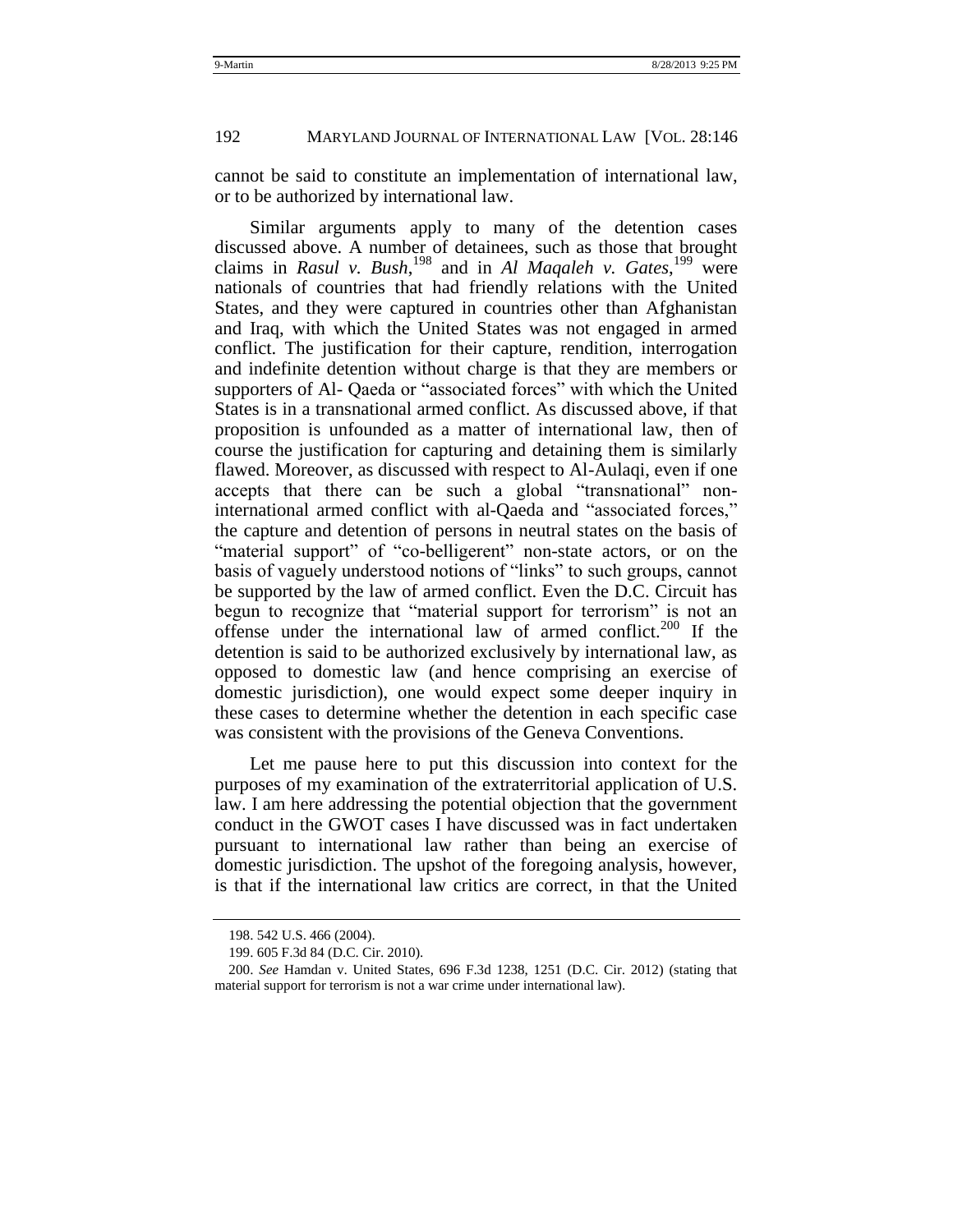States lacks a basis in the law of armed conflict to engage in this type of targeted killing or detention of individuals captured outside of theaters of traditional armed conflict, on the basis of their alleged membership in al-Qaeda or "associated forces," then such conduct is a violation of international law in a number of respects, not least of which being that the targeted killing violates the customary international law prohibition on extrajudicial killing.<sup>201</sup> But the extrajudicial killing, as well as the capture, interrogation, and indefinite detention of individuals, if not authorized by international law, would thus constitute an extraordinary exercise of executive enforcement jurisdiction extraterritorially. The killing of foreign nationals, within the territory of a foreign state, for activity that is undertaken in a foreign state, is an extreme exercise of jurisdiction abroad, and would violate the international law principles on jurisdiction.

Within the scope of this Article, I cannot resolve these arguments relating to the validity of the claim of a transnational armed conflict with al-Qaeda and "associated forces," or whether the targeted killing program and the detention of those captured outside of Afghanistan might be otherwise legal under international law. But it is indisputable that the claims are highly controversial. If these claims were the sole legal basis for detentions, targeted killing, and the other conduct discussed here, and thus the basis for arguing that such conduct was not an impermissible exercise of U.S. jurisdiction, then one would expect that those arguments would have at least been subjected to some inquiry and consideration by the courts. But the courts have not taken up this issue. To the extent the issue of whether the laws of armed conflict apply, the Supreme Court in *Hamdan v. Rumsfeld*<sup>202</sup> did find that there was a non-international armed conflict in existence in Afghanistan, where Hamdan had been captured. $^{203}$ And in *Hamdan v. United States*, <sup>204</sup> a later case involving the same detainee, the D.C. Circuit found that material support for terrorism is not a war crime under international law.<sup>205</sup> But in both *Hamdan* and Hamdi v. Rumsfeld,<sup>206</sup> the Supreme Court was quite careful in limiting its discussion to the actual armed conflict that was

<sup>201.</sup> This has been acknowledged by U.S. courts. *See supra* note [165](#page-39-0) and accompanying text.

<sup>202.</sup> 548 U.S. 557 (2006).

<sup>203.</sup> *Id.* at 566–68.

<sup>204.</sup> 696 F.3d 1238 (D.C. Cir. 2012).

<sup>205.</sup> *Id.* at 1251.

<sup>206.</sup> 542 U.S. 507 (2004).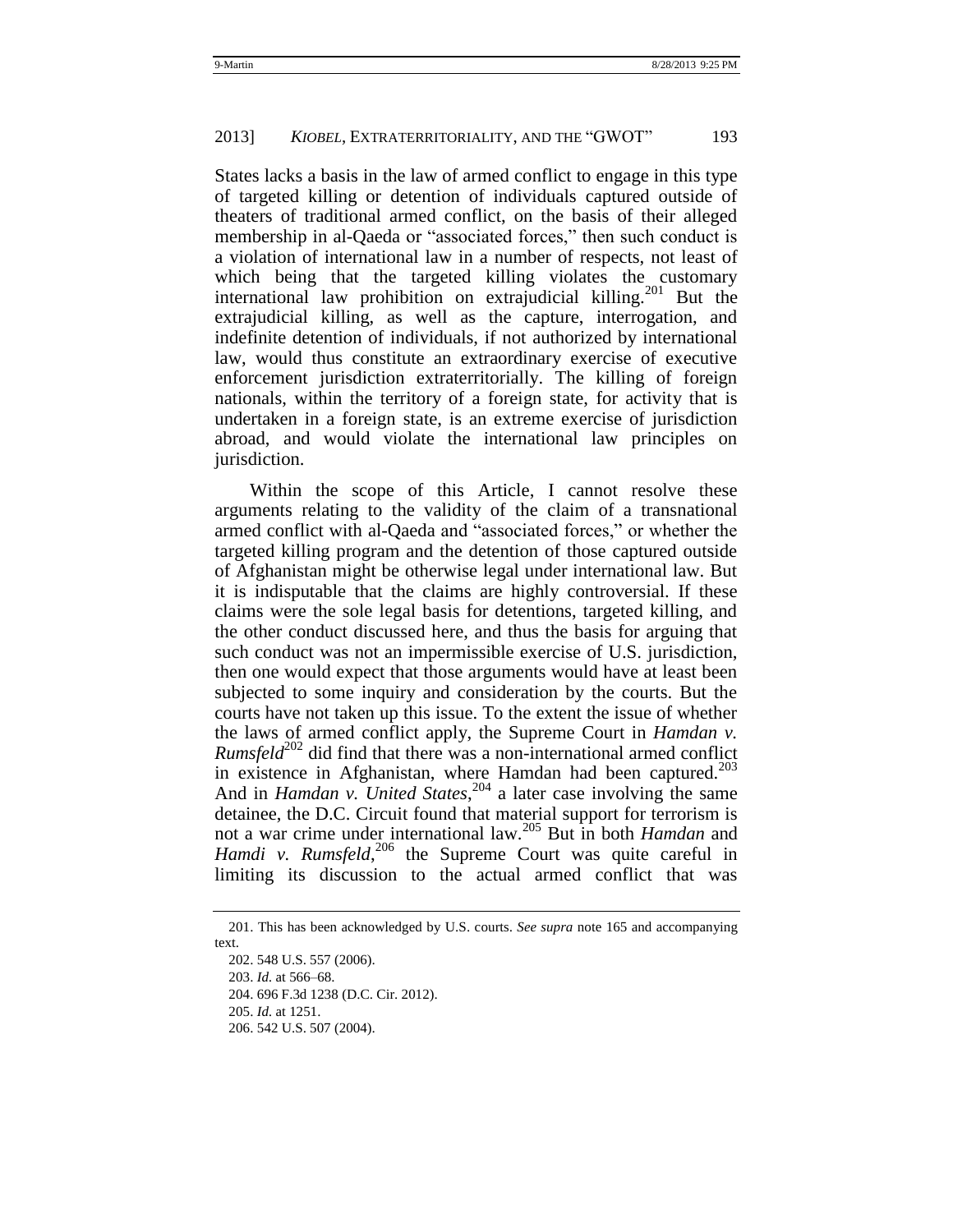#### 194 MARYLAND JOURNAL OF INTERNATIONAL LAW [VOL. 28:146

indisputably in process in Afghanistan. There has been little other inquiry into the validity of claims that international law grounds the actions undertaken elsewhere. Indeed, in *Al-Bihani v. Obama*, <sup>207</sup> the D.C. Circuit rejected the notion that the international law of armed conflict should inform in any way the interpretation of the AUMF, implying that the AUMF was the sole authority for government action.<sup>208</sup>

#### <span id="page-49-0"></span>*B. Exceptions to International Law Principles on Jurisdiction*

The second possible objection to the suggestion that the detention and other treatment of foreigners captured abroad is an impermissible exercise of jurisdiction, is that such conduct falls within the exceptions to the international law prohibition on the extraterritorial application of domestic law. The exceptions relevant here are the objective territorial principle (effects doctrine), the passive personality principle, and the protective principle. It will be recalled from the discussion in Part II that the validity and scope of both the objective territoriality principle (which permits the exercise of jurisdiction over conduct outside of the territory of the state that will have substantial effects within its territory), and the passive personality principle (which permits the exercise of jurisdiction outside of the territory of the state for the protection of nationals abroad) are somewhat controversial. The third exception, the protective principle, is far narrower in scope than is typically understood. I explore their application here briefly.

The 1935 Harvard Research Draft Convention<sup>209</sup> was an early attempt to develop an international consensus on the limits on the exercise of domestic jurisdiction under international law. It never advanced to form the basis of a treaty, but it continues to be referred to as being important in defining and articulating the scope of a number of the core concepts developed therein. The passive personality principle was one of the principles articulated in the Draft Convention. Nevertheless, a significant segment of the international community historically has rejected the passive personality

<sup>207.</sup> 590 F.3d 866 (D.C. Cir. 2010), *petition for reh"g en banc denied*, 619 F.3d 1 (D.C. Cir. 2010), *cert*. *denied*, 131 S. Ct. 1814 (2011).

<sup>208.</sup> *See id.* at 871.

<sup>209.</sup> *Harvard Draft Convention*, *supra* not[e 23.](#page-11-1)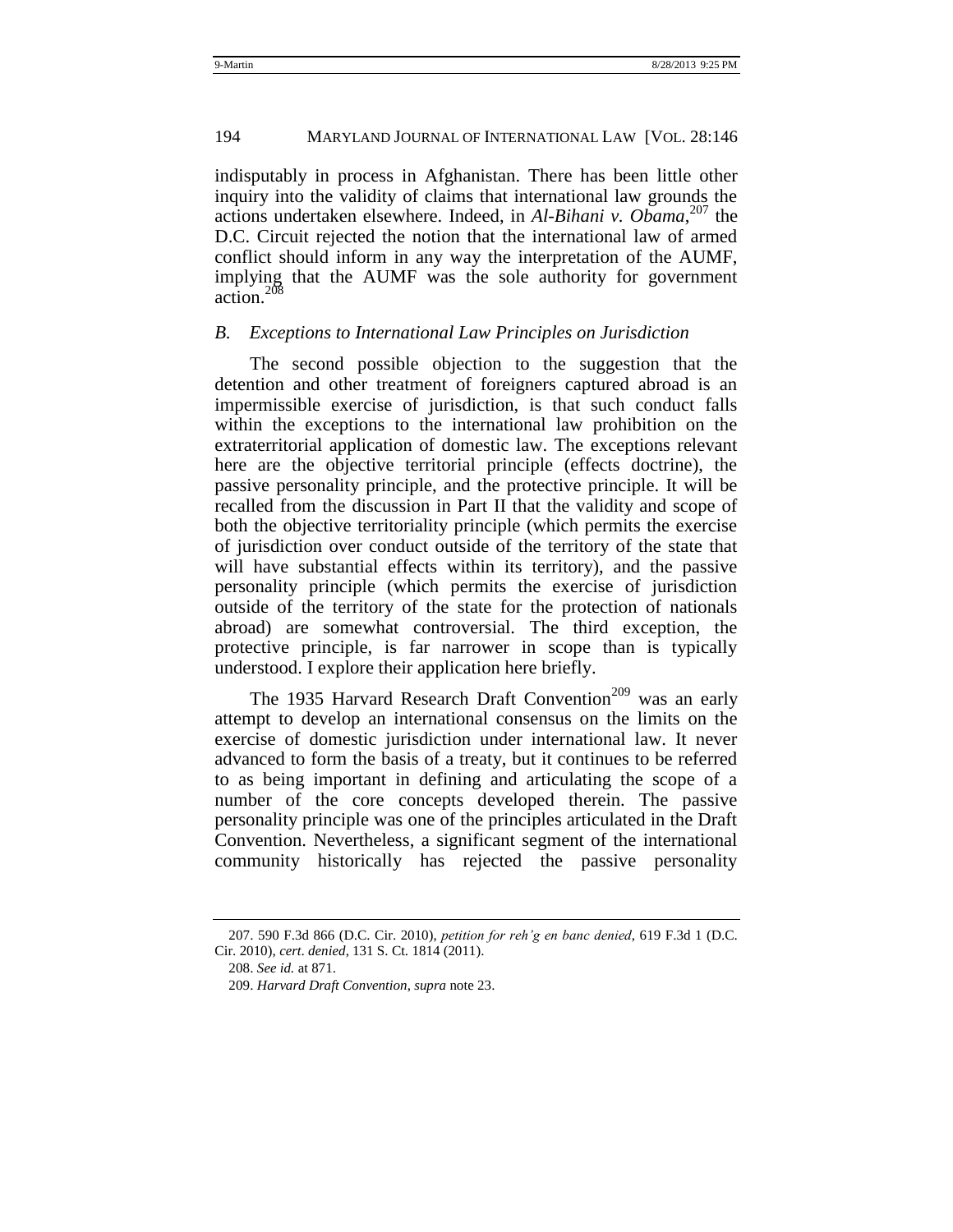principle.<sup>210</sup> It may be argued that regardless of claims by certain countries, it does not constitute an accepted principle of international law, though James Crawford notes that "such objections have not, however, prevented the development of something approaching a consensus on the use of passive personality in certain cases, often linked to international terrorism.<sup>211</sup> That assertion notwithstanding, it is a principle that the United States itself traditionally has opposed and rejected in areas not related to terrorism, and its own attempts to employ the passive personality in certain kinds of terrorism cases has met with criticism both at home and abroad. $^{212}$ 

In any event, even if the principle is accepted as being recognized, the narrow range of cases in which the exercise of jurisdiction may be permissible under the passive personality principle would be limited to those involving criminal prosecution or civil actions in regular courts for deliberate terrorist attacks aimed at the state's nationals abroad. These would involve judicial proceedings in the kinds of cases that are least likely to provoke the objection of the other sovereign states implicated.<sup>213</sup> The acceptance of this narrow exercise of jurisdiction relies not only on the universal condemnation of the kind of terrorist act in question, but also the improbability that such exercise of jurisdiction would lead to unlimited or unexpected criminal liability.<sup>214</sup> As discussed above, one of the recurring problems in the GWOT cases is the considerable uncertainty regarding the process by which individuals have been identified for detention, targeting, or otherwise been made subject to the exercise of U.S. jurisdiction, together with the very limited degree of judicial oversight to determine whether the initial identification was justified.<sup>215</sup> Moreover, almost invariably they arise from suspicion of involvement with certain groups, rather than prosecution

<sup>210.</sup> Robbins, *supra* not[e 23,](#page-11-1) at 10–11.

<sup>211.</sup> CRAWFORD, *supra* note [21,](#page-10-2) at 461; *see* O'CONNELL, *supra* note [25,](#page-12-0) at 828–29; ANDREW CLAPHAM, BRIERLY'S LAW OF NATIONS 243 (7th ed. 2012); Watson, *supra* not[e 25,](#page-12-0) at 14–15, 30.

<sup>212.</sup> Robinson, *supra* not[e 25,](#page-12-0) at 487–89, 496; Robbins, *supra* not[e 23,](#page-11-1) at 10–11.

<sup>213.</sup> For instance, the line of foreign sovereign immunity cases against Iran for damages arising from its vicarious liability for the terrorist activities of groups such as Hezbollah. *See, e.g.*, Belkin v. Islamic Republic of Iran, 667 F. Supp. 2d 8 (D.C. Cir. 2009). Another example can be found in the prosecutions for hijackings, which have drawn support from the universal condemnation reflected in the anti-hijacking conventions. *See, e.g.*, United States v. Yunis, 681 F. Supp. 896 (D.D.C. 1988), *aff"d*, 924 F.2d 1086 (D.C. Cir. 1991).

<sup>214.</sup> *Yunis*, 681 F. Supp. at 902.

<sup>215.</sup> Denbeaux & Denbeaux, *supra* note [132,](#page-33-0) at 2–3, 38–39; *see also supra* text accompanying notes [99](#page-28-0)[–100.](#page-28-1)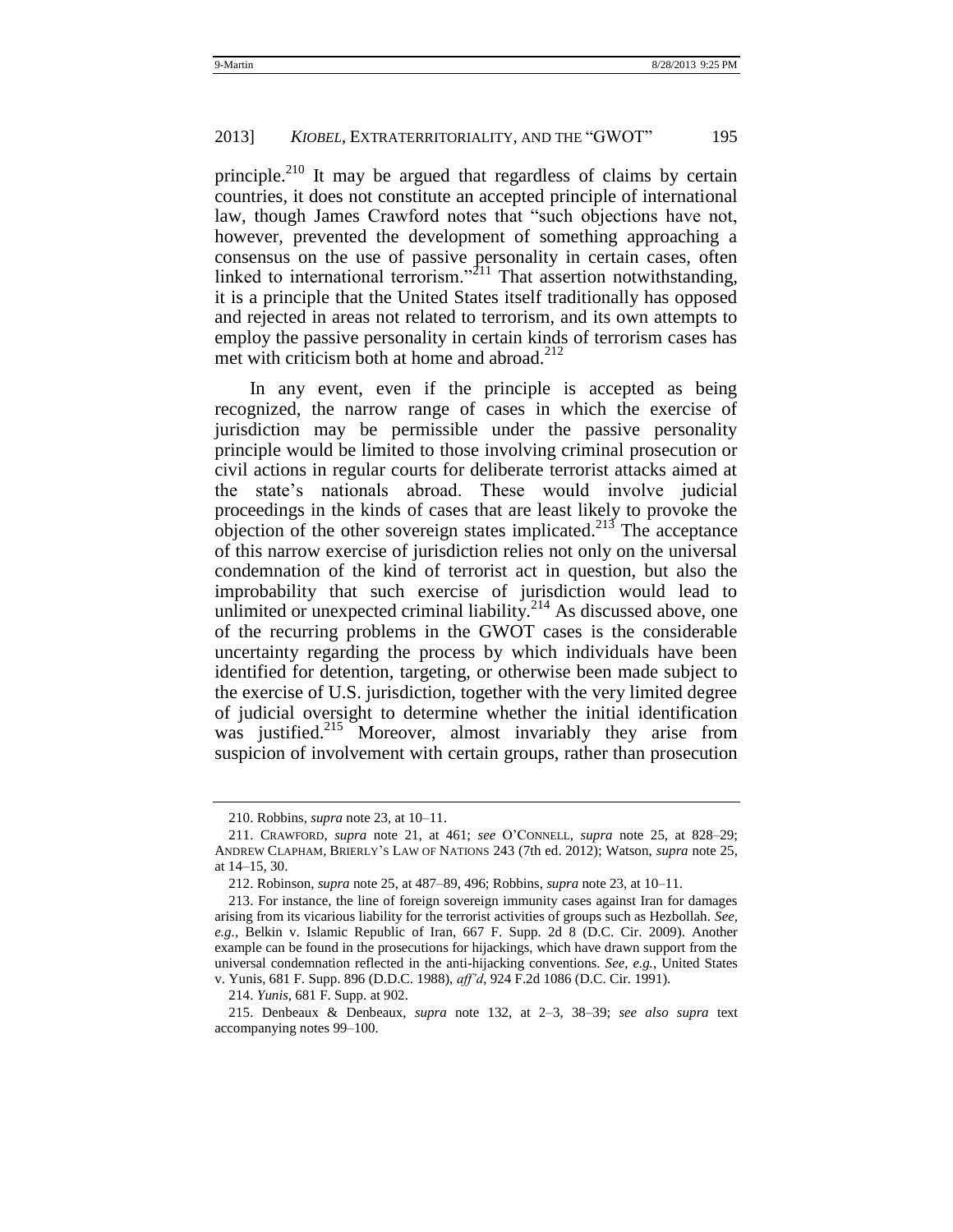for terrorist attacks already conducted. Finally, they do not involve adjudication in regular courts, but rather detention without charge, torture, and extrajudicial killing.

The objective territoriality principle has been embraced by the United States to justify, among other things, the extraterritorial application of antitrust  $\frac{2^{16}}{8}$  But this principle too is not widely accepted in international law, and to the extent that it is accepted, it tends to be narrowly construed. Even under the more recent U.S. formulations of the principle, the effect of the conduct within the United States must be substantial and direct.<sup>217</sup> While it might be permissible to extend jurisdiction under this test to those members of al-Qaeda who had been involved in the 9/11 attacks, the same cannot be said for the seizure and detention of persons on scant evidence that they have some level of affiliation with, or are providing some level of "material support" to, terrorist groups said to be associated with al-Qaeda. <sup>218</sup> This is all the more so for members of groups like al-Shabaab, which most acknowledge are locally focused, and pose no direct threat to the United States.<sup>219</sup>

Turning to the protective principle, it contemplates the legitimate extraterritorial exercise of jurisdiction in respect of conduct by foreigners abroad that pose a direct and substantial threat to the national security of the state. Once again, U.S. courts have at times construed this principle in the broadest possible terms, to justify such conduct as the criminal prosecution of foreigners for murder committed abroad in the course of international narcotics trading.<sup>220</sup>

<sup>216.</sup> *See supra* not[e 55.](#page-19-1)

<sup>217.</sup> *See* RESTATEMENT (THIRD) OF THE FOREIGN RELATIONS LAW OF THE UNITED STATES §§ 402, 403 (1987); Morrison v. Nat'l Austl. Bank Ltd., 130 S. Ct. 2869, 2889–90 (2010). In *United States v. Yousef*, 327 F.3d 56 (2d Cir. 2003), the Second Circuit relied upon the principle to support the prosecution of foreign terrorists plotting to destroy foreign aircraft with no American passengers, flying between third states, though the primary ground was that Congress intended the statute in question to have extraterritorial effect.

<sup>218.</sup> On the problems with the determination process, and the deference courts have shown the evidentiary standards, see *supra* Part III.B–C.

<sup>219.</sup> *See, e.g.*, Jonathan Masters, *Al-Shabaab*, COUNCIL ON FOREIGN RELATIONS (Feb. 5, 2013), [http://www.cfr.org/somalia/al-shabaab/p18650.](http://www.cfr.org/somalia/al-shabaab/p18650) *But see Al Shabaab: Recruitment and Radicalization within the Muslim American Community and the Threat to the Homeland: Hearing Before the H. Comm. on Homeland Security*, 112th Cong. 204 (2011) (statement of Chairman Peter T. King).

<sup>220.</sup> *United States v. Vasquez-Velasco*, 15 F.3d 833 (9th Cir. 1994), is a prime example of this. The case involved the prosecution of Mexican nationals for the torture and murder of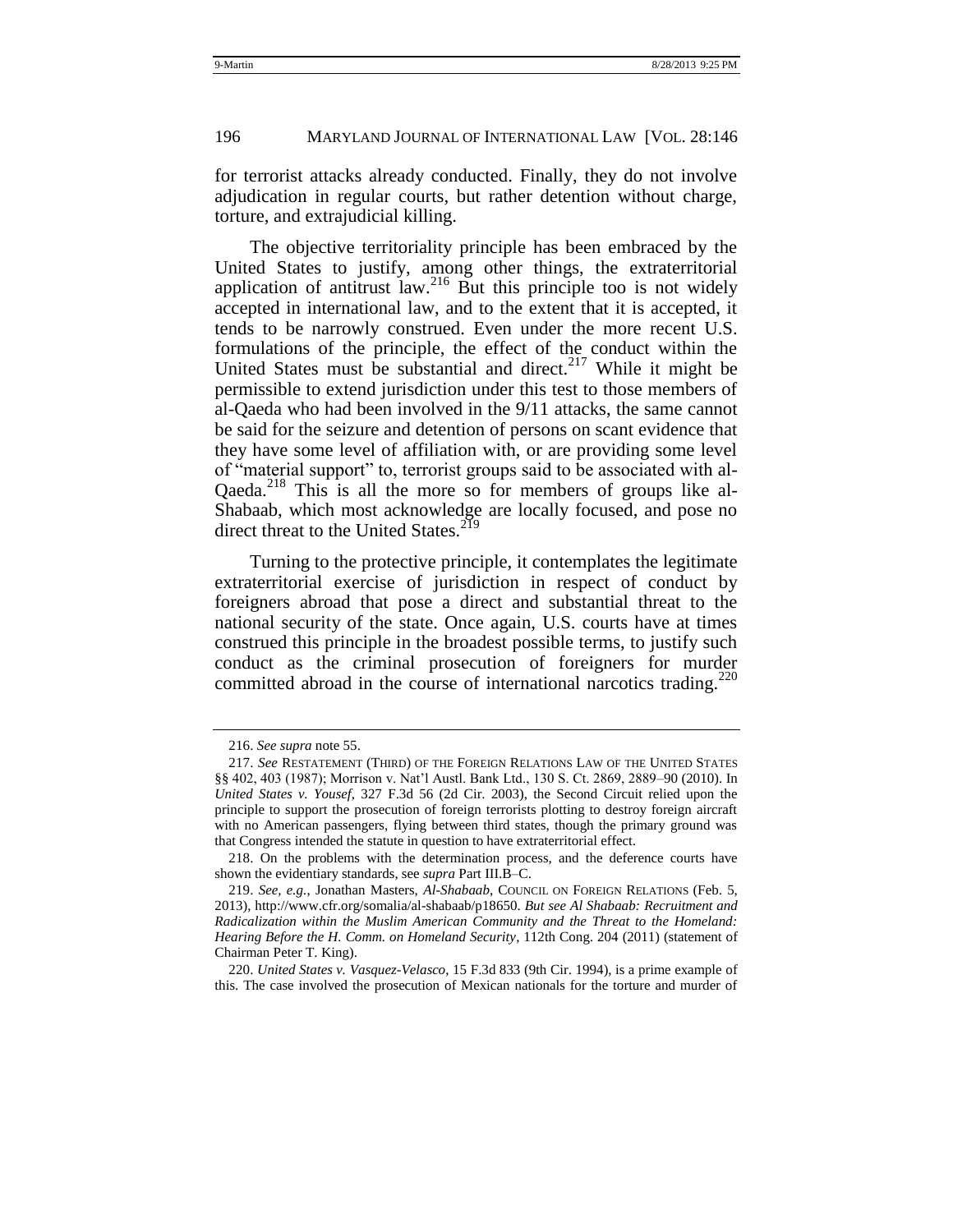But it is important to emphasize that from its first articulation in the Harvard Research Draft Convention in  $1935$ <sup>221</sup>, the international law perspective on the protective principle was that it permits the exercise of prescriptive jurisdiction (and of course adjudicative jurisdiction) with respect to crimes committed by a foreigner against the security, territorial integrity, or political independence of the state. $222$  This formulation is construed narrowly to mean that the crime triggering the right to exercise jurisdiction must be directed at, and threaten the integrity of, government functions and the institutions of the state, rather than purely civilian targets.<sup>223</sup>

Perhaps ironically, it has been the U.S. and U.K. legal systems that were traditionally viewed as maintaining the most restrictive view of the protective principle.<sup>224</sup> Moreover, this exception for the exercise of jurisdiction is fundamentally understood to be for the purpose of criminal prosecution for crimes already committed. This emphasis is reflected in the Harvard Draft Convention, which contains limitations relating to double jeopardy, trials in absentia, and guarantees of fair and impartial trials of the accused by regularly constituted courts, as well as protection against cruel, unusual or inhuman punishments thereafter.<sup>225</sup> Thus, again, the prosecution in federal courts of the perpetrators of the 9/11 attacks on the Pentagon, being an institution of the state, would clearly fall within the scope of the exception. But the exercise of prescriptive and enforcement jurisdiction in the indefinite detention, interrogation, prosecution in military commissions, and extrajudicial killing of individuals who are suspected of involvement in terrorist attacks on civilians would clearly not come within the established scope of the principle. That

222. *See id.* at 543.

two Americans in Mexico under the mistaken belief that they were DEA agents. The Ninth Circuit sought to support its extraterritorial application of the relevant criminal statute by relying in part on the protective principle, characterizing it as permitting the extraterritorial application of U.S. law to conduct that "may impinge on the territorial integrity, security, or political independence of the United States." *Id.* at 840. That is not an accurate statement of the principle, nor could it justify the exercise of jurisdiction to prosecute the murder of nationals abroad. Even had the victims been DEA officials, their murder would not have constituted a threat to the security of the United States sufficient to trigger the protective principle.

<sup>221.</sup> *Harvard Draft Convention*, *supra* not[e 23.](#page-11-1)

<sup>223.</sup> *See id*. at 557; *see also* Robbins, *supra* not[e 23,](#page-11-1) at 10; RESTATEMENT (THIRD) OF THE FOREIGN RELATIONS LAW OF THE UNITED STATES § 402, cmt. f (1987). *But see* CRAWFORD, *supra* not[e 21,](#page-10-2) at 462.

<sup>224.</sup> *See Harvard Draft Convention*, *supra* note [23;](#page-11-1) Robbins, *supra* note [23,](#page-11-1) at 1223–25.

<sup>225.</sup> *Harvard Draft Convention*, *supra* note [23,](#page-11-1) at 596–601 (containing Article 12 of the Draft Convention, describing the prosecution and punishment of aliens).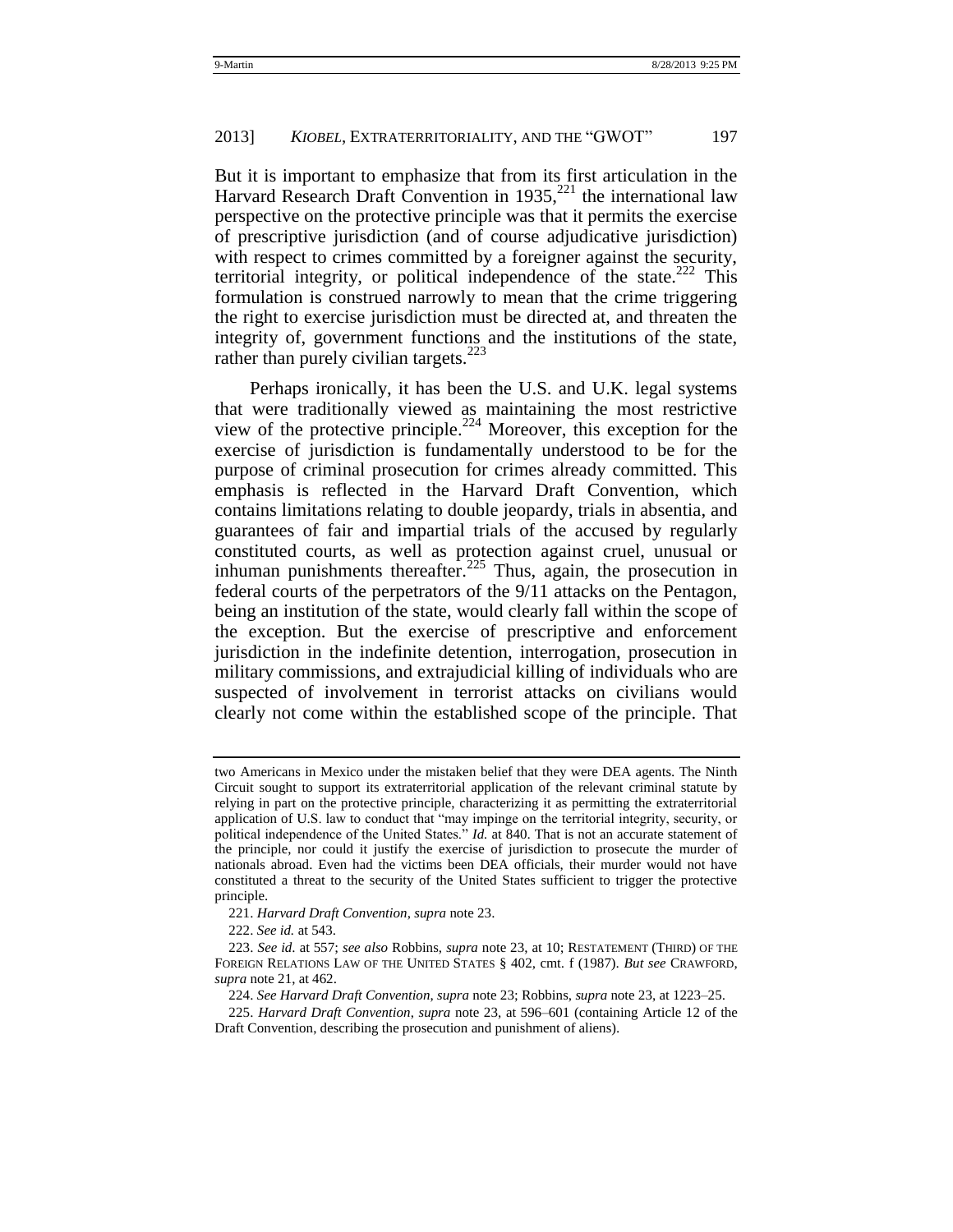may strike many as being bizarre, and a good reason for thinking that the international law principles on jurisdiction are out of date and in need of adjustment. But these are the principles that the Court purported to be concerned with in the oral argument in *Kiobel*, and indeed to which Justice Brever referred in his concurring opinion.<sup>226</sup>

What is more, unless one fully accepts the international law of armed conflict justifications for the targeted killing and indefinite detention of those captured beyond any theater of armed conflict, such acts of extrajudicial killing and arbitrary detention without charge constitute a most extreme form of enforcement jurisdiction in apparent violation of long-established principles at the foundation of the rule of law. This would militate against any justifications grounded in any of these three principles of jurisdiction. One cannot imagine for a moment that the United States would accept such arguments were the Chinese to take to launching operations within the territory of neighboring countries to kill Uighur "militants" said to be plotting attacks against China from safe-houses abroad, or detaining nationals of third states captured abroad for "material" support" for the Uighurs. Consider the international reaction to the suspected Israeli killing of the Hamas leader Mahmoud al-Mabhouh in Dubai in  $2010$ ,<sup>227</sup> or the poisoning of former Russian FSB/KGB agent Alexander Litvinenko in London in 2006, thought to be conducted by agents of the Kremlin.<sup>228</sup> There was no talk then of such actions being justifiable exercises of jurisdiction under the protective or objective territorial principles.

#### <span id="page-53-0"></span>*C. Congressionial Authority and the Presumptions*

The third objection is that the conduct in question in these cases was explicitly authorized by Congress, and thus the twin presumptions—that is, the presumption against extraterritoriality, and

<sup>226.</sup> Kiobel v. Royal Dutch Petroleum Co., 133 S. Ct. 1659, 1671 (2013) (Breyer, J., concurring in the judgment). Though it is submitted that his assertion that the United States could exercise jurisdiction in the event that U.S. interests were sufficiently implicated, this is not consistent with the international law principles to which he refers.

<sup>227.</sup> *See, e.g.*, Ian Black & Rory McCarthy, *Mystery over Dubai Killing of Hamas Official Deepens*, THE GUARDIAN, Feb. 24, 2010, http://www.guardian.co.uk/world/2010 /feb/24/mos sad-hamas-dubai-passports.

<sup>228.</sup> *See, e.g.*, Esther Addley, *Alexander Litvinenko: Coroner Urges Public Inquiry into Death*, THE GUARDIAN, June 5, 2013, http://www.guardian.co.uk/world/2013/jun/05/alex ander-litvinenko-coroner-public-inquiry1.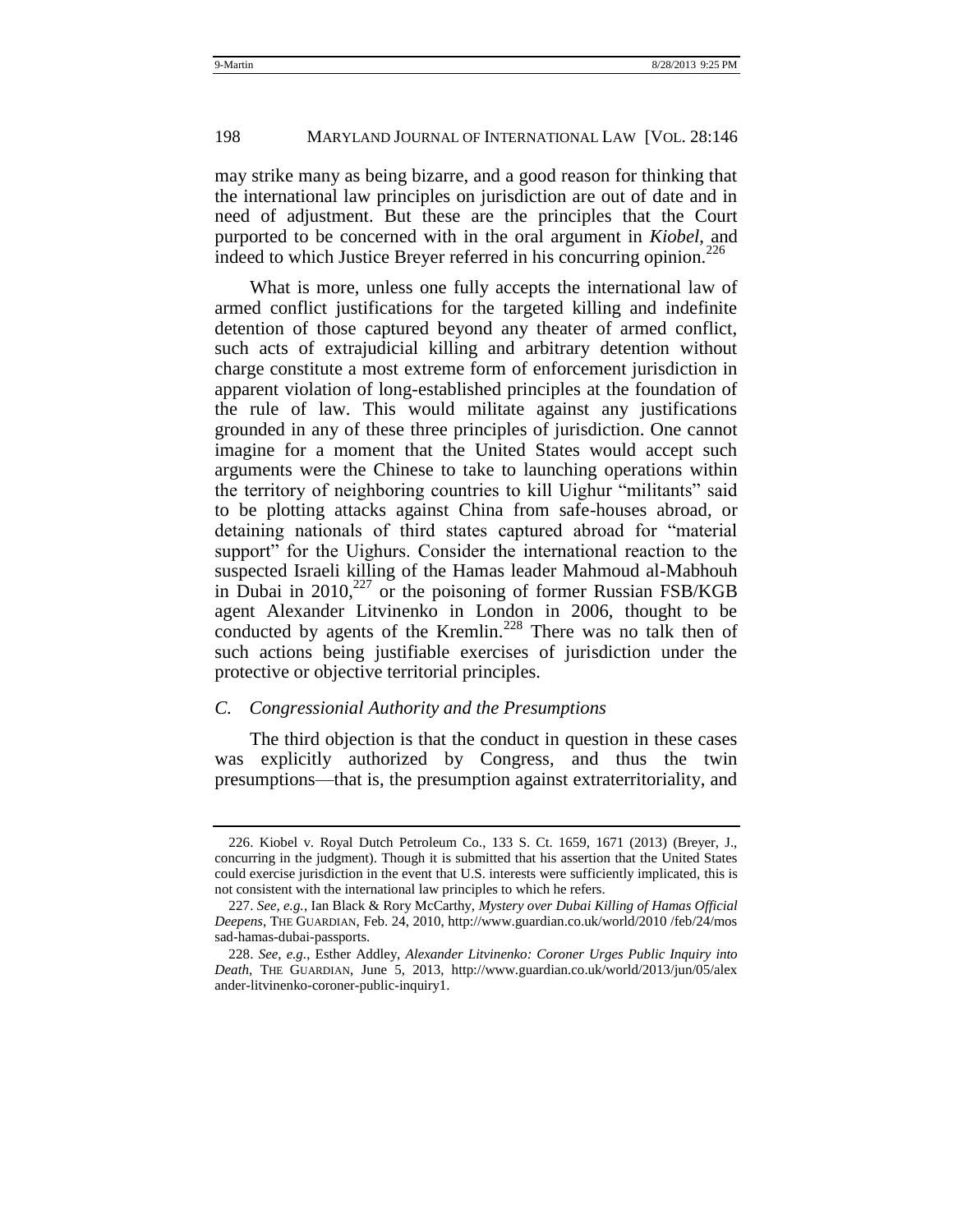the *Charming Betsy* doctrine, which essentially presumes that Congress does not intend to violate international law—have quite simply been overcome by clear congressionial intent. In other words, the conduct may indeed constitute the extraterritorial application of U.S. law, and the resulting exercise of prescriptive and enforcement jurisdiction may be in violation of the international law principles of jurisdiction, and indeed violate other substantive principles of international law; but the courts need not consider such issues if Congress has explicitly authorized the conduct with clear intent that it apply in precisely that way, in respect of foreign persons for conduct undertaken in foreign territory.

There are a number of responses to this objection. It is useful to begin by recalling that both presumptions flow from a respect for both international law and the sovereign autonomy of foreign legal systems, and an understanding that the United States would typically avoid engaging in conduct that either violated international law or was likely to impinge on the sovereignty of another state or cause conflicts with foreign laws. The presumptions are in fact interrelated, since even without an explicit presumption against extraterritoriality, the *Charming Betsy* doctrine militates against the interpretation of a statute so as to apply extraterritorially in violation of the international law principles on jurisdiction.

The corollary to the presumptions, of course, is that where Congress clearly intends a law to apply extraterritorially, or where the statute cannot be construed in a manner that is consistent with principles of international law, $^{229}$  then the legislation will be given effect regardless of extraterritorial application or inconsistency with international law.<sup>230</sup> But one of the problems that has dogged this doctrine is the uneven standards that the courts have applied in

<sup>229.</sup> This overly simplifies the issue of course. If the principle is in a treaty to which the United States is a party, which is more recent in time than the statute, and the principle is found in a provision that is construed to be self-executing, then of course the treaty provision may be held to defeat the statutory provision. *See* U.S. CONST. art. VII; RESTATEMENT (THIRD) OF THE FOREIGN RELATIONS LAW OF THE UNITED STATES § 115(2) (1987). *See generally* LORI DAMROSCH ET AL., PUBLIC INTERNATIONAL LAW 685 (2009).

<sup>230.</sup> *See* United States v. Yousef, 327 F.3d 56, 92 (2d Cir. 2003) ("[W]hile customary international law may inform the judgment of our courts in an appropriate case, it cannot alter or constrain the making of law by the political branches of government . . . ."); United States v. Yunis, 924 F.2d 1086, 1091 (D.C. Cir. 1991) ("Yunis seeks to portray international law as a self-executing code that trumps domestic law whenever the two conflict. That effort misconceives the role of judges as appliers of international law and as participants in the federal system. Our duty is to enforce the Constitution, laws, and treaties of the United States, not to conform the law of the land to norms of customary international law.").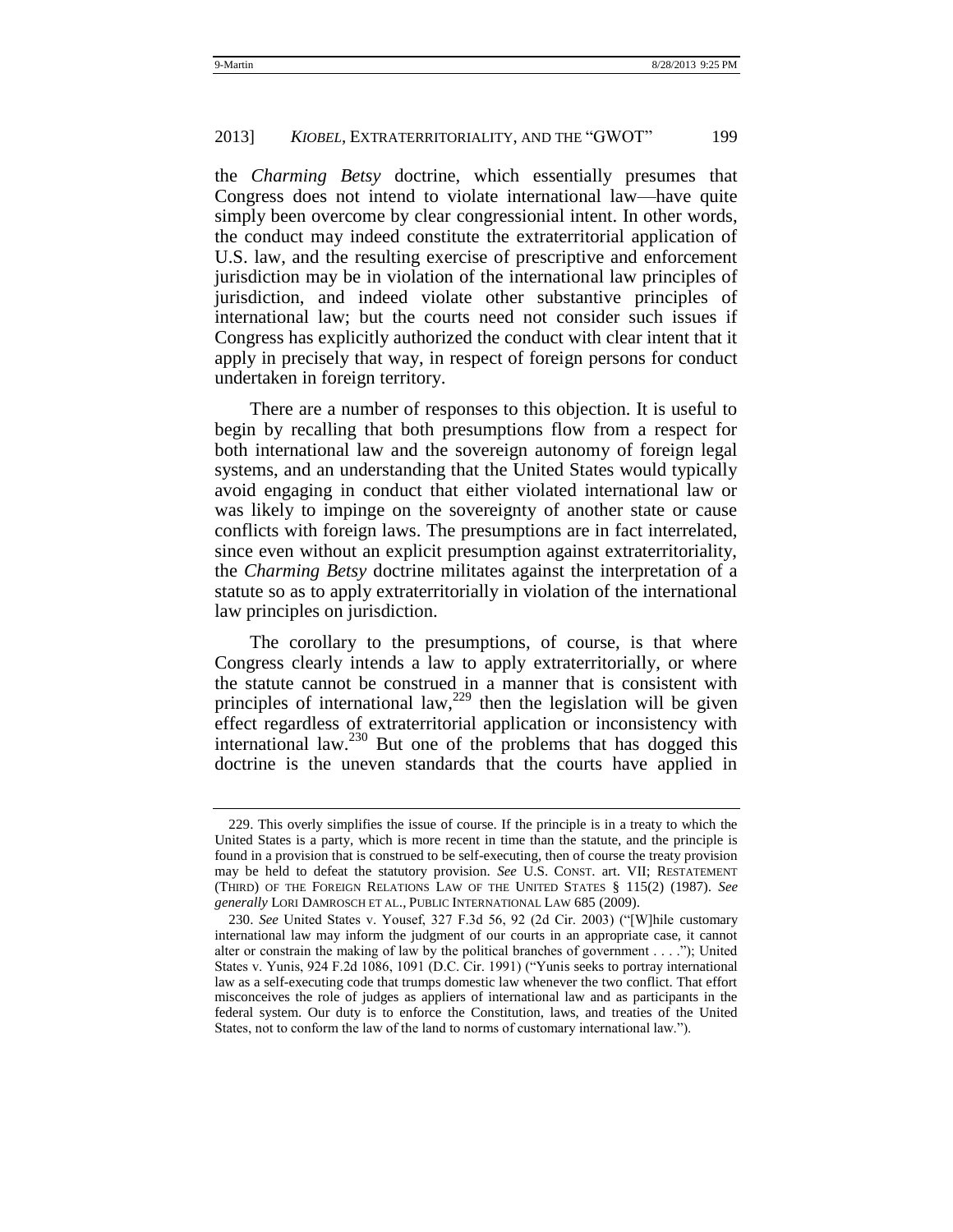assessing the "clear congressionial intent." This, of course, turns out to be one of the core issues in the Court's majority decision in *Kiobel* itself. Thus, as already briefly discussed, the Court has in the past searched for "implicit intent" in extending the reach of antitrust law and other statutes to conduct overseas. It has done so by adopting functional and instrumentalist approaches; thus in *United States v. Bowman*<sup>231</sup> a pre-World War II case, the Court held that a statute criminalizing conspiracy to defraud a U.S.-owned corporation must apply to conduct undertaken on the high seas, since to find otherwise would vastly limit the utility of the statute and create "a large" immunity for frauds as easily committed by citizens on the high seas and in foreign countries as at home." $232$ 

We now know that the Court in *Kiobel* rejected any such functional or instrumentalist approach to the inquiry into whether there was congressionial intent that the ATS apply extraterritorially. Of course, as Chief Justice Roberts himself noted, the Court in *Kiobel* was, strictly speaking, not even assessing whether the ATS ought to apply extraterritorially, but whether Congress intended courts to exercise the jurisdiction granted under the ATS in a manner that would have extraterritorial effect.<sup>233</sup> But in any event, in conducting that inquiry, the Court applied a very strict rule of interpretation, holding that "to rebut the presumption, the ATS would need to evince a 'clear indication of extraterritoriality.'<sup>234</sup> It went on to find that the ATS "covers actions by aliens for violations of the law of nations, but that does not imply extraterritorial reach.<sup> $235$ </sup> The Court brushed aside the fact that the Congress of 1789 clearly intended the ATS to apply to piracy,<sup>236</sup> which as Justice Breyer convincingly demonstrated in the minority concurring opinion, is quite clearly extraterritorial.<sup>237</sup> It similarly dismissed historical evidence regarding congressionial intent, stating that Attorney General Bradford's 1795 opinion regarding ATS claims arising from U.S. involvement in a French raid

234. *Id*. at 1665.

235. *Id.*

236. *Id*. at 1671 (Breyer, J., concurring in the judgment).

237. *Id*. at 1672–74.

<sup>231.</sup> 260 U.S. 94 (1922).

<sup>232.</sup> *Id*. at 98.

<sup>233.</sup> Chief Justice Roberts notes this in his majority opinion in *Kiobel v. Royal Dutch Petroleum Co.*, 133 S. Ct. 1659, 1669 (2013).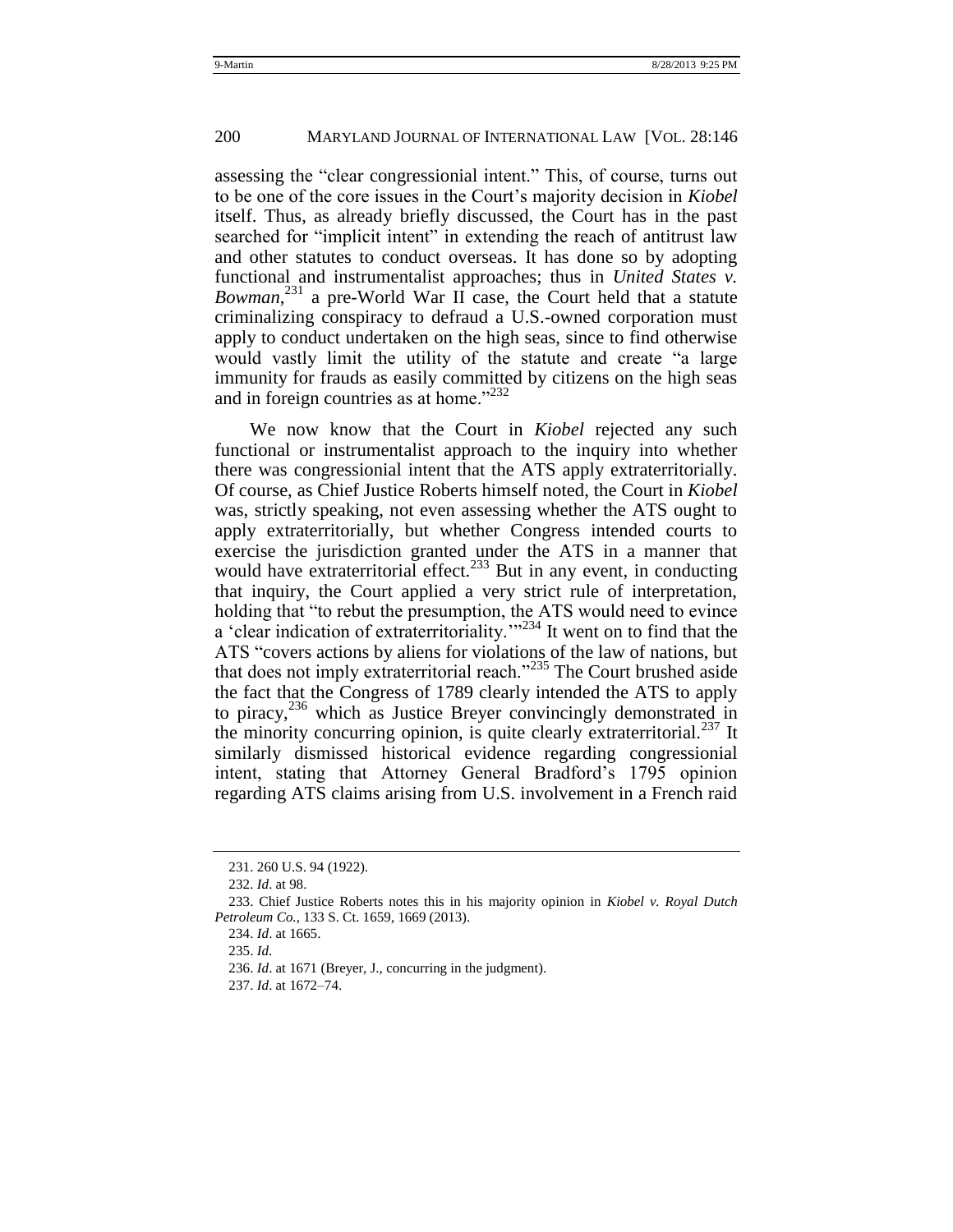## on the British fort at Sierra Leone defied a "definitive reading."<sup>238</sup>

Such strict standards for assessing whether there was explicit congressionial authority to implement a law extraterritorially, or in a manner inconsistent with international law, stands in stark contrast to the manner in which the courts have considered such issues in the GWOT cases that I have considered here. As I have discussed, the courts have seldom even adverted to the question of whether the conduct constitutes an extraterritorial application of U.S. law. Now, to be sure, it is obvious that the AUMF itself is intended to apply beyond the territory of the United States. Its primary purpose is to authorize the use of force abroad. So it might be argued that courts have naturally not adverted to the extraterritorial aspect of conduct said to be authorized by the AUMF. But as I have argued, it is not at all clear that much of the conduct that gave rise to the cases considered here was in fact authorized by the AUMF. And given that lack of clarity, combined with the fact that the conduct was an extraterritorial exercise of jurisdiction, and potentially inconsistent with principles of international law, one would have expected the courts to have probed the question more deeply, and to have applied the kind of standards that the Court did in *Kiobel*—if, indeed, the courts are really concerned with adherence to principles of international law and avoiding conflicts with other legal systems.

The reasons why the conduct here under consideration may not have been explicitly authorized by the AUMF or any other legislation have been addressed above. On a purely textual reading of the statute, it cannot extend to the capture, interrogation, and detention of persons who were seized in Thailand, or the killing of persons in Yemen, Somalia, or Pakistan, who were not members of al-Qaeda or some organization that planned, authorized, committed, or aided the  $9/11$  terrorist attacks.<sup>239</sup> Moreover, the process by which persons have been determined to be "enemy combatants" in the detention context is flawed, while in the targeted killing context it remains entirely unknown. In the end, the courts have not applied the kind of strict interpretation seen in the Court's construction of the ATS in *Kiobel,* in assessing the explicit statutory authority to engage in this conduct within the GWOT.

<sup>238.</sup> *Id.* at 1668 (majority opinion).

<sup>239.</sup> At least not before the enactment of the National Defense Authorization Act for Fiscal Year 2012, Pub. L. No. 112-81, 125 Stat. 1298 (2011), which is understood to have expanded the scope of the authority to use force beyond that provided in the AUMF.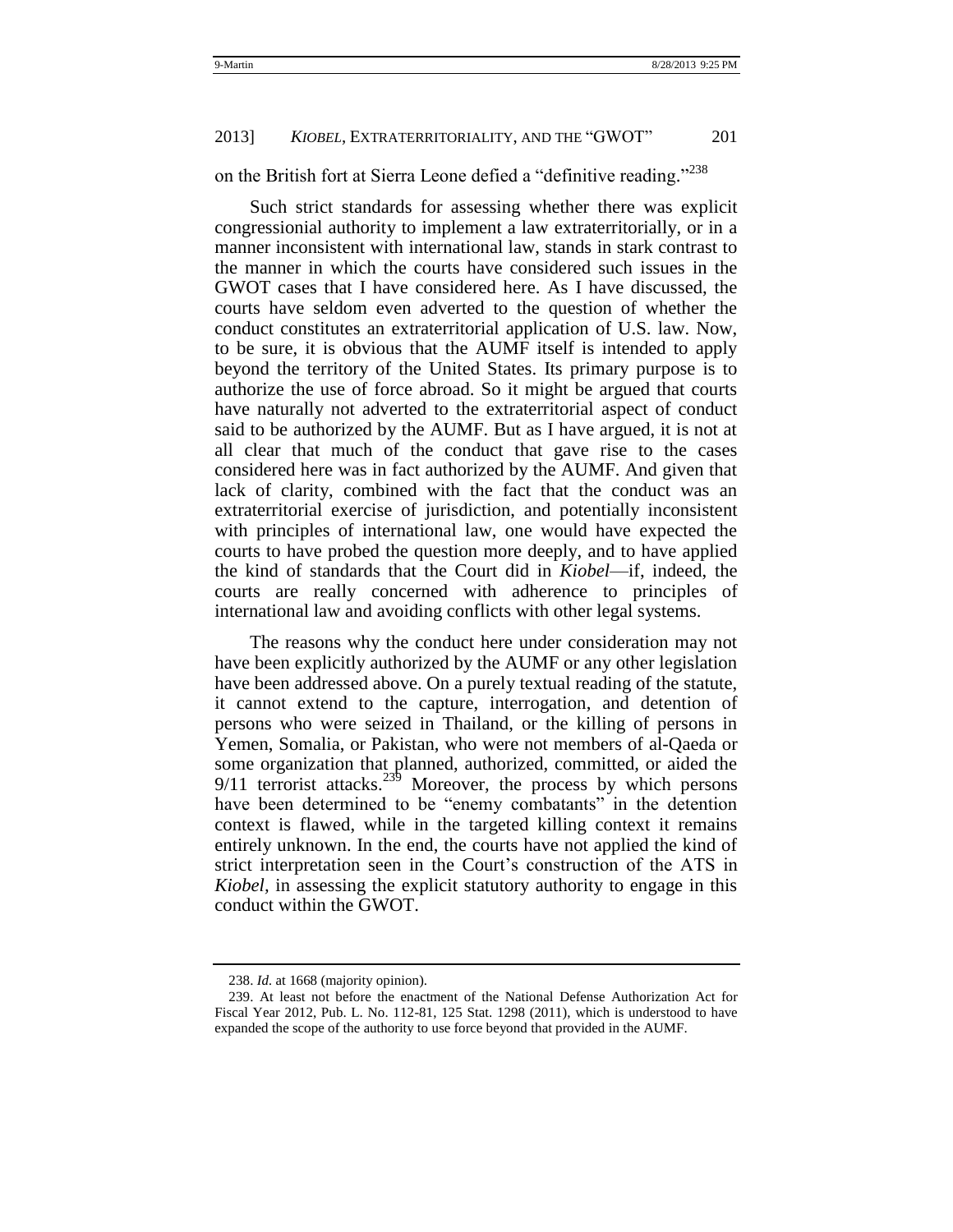<span id="page-57-0"></span>One final point needs to be addressed regarding the issue of domestic authority. Some might argue that even if this impugned conduct is not explicitly authorized by Congress, it comes within the Commander-in-Chief authority of the President, pursuant to Article II, Section 2 of the Constitution.<sup>240</sup> This of course implicates an old and very contentious debate over the war powers under the Constitution of the United States, and the exact contours of executive and legislative control over decisions to use military force.<sup>241</sup> Without delving into the particulars of that debate, I would suggest that the better view is that the President has authority to decide how and where to employ military force within an armed conflict, but cannot initiate armed conflict or use force against another state without congressionial approval.<sup>242</sup> In the context of my arguments above, the first point to be made is that the courts in none of these GWOT cases even look to Commander-in-Chief authority. But in any event, within the context of the detention, torture, and targeted killing debate, once again we come back to the question of whether such conduct was legitimately part of an armed conflict or not. If it is not, then of course one could argue that the Commander-in-Chief power does not authorize detaining or killing someone in a foreign country, though the more hawkish advocates of executive power would disagree. But in any event, even the strongest advocates of more aggressive positions on war powers and the Commander-in-Chief authority acknowledge that there is deep disagreement, and no settled position on the issue.<sup>243</sup> Thus, precisely because the issues surrounding war powers remain contentious and are unsettled, one would expect the courts to make some inquiry into whether the conduct in question might have nonetheless required congressionial authorization, and if

<sup>240.</sup> U.S. CONST. art. 11, § 2, cl. 1.

<sup>241.</sup> *See, e.g.*, LOUIS FISHER, PRESIDENTIAL WAR POWER (2d ed. 2004); THE U.S. CONSTITUTION AND THE POWER TO GO TO WAR (Gary M. Stern & Morton H. Halperin eds., 1994); JOHN YOO, THE POWERS OF WAR AND PEACE: THE CONSTITUTION AND FOREIGN AFFAIRS AFTER 9/11 (2005); John C. Yoo, *The Continuation of Politics by Other Means: The Original Understanding of War Powers*, 84 CALIF. L. REV. 167, 242–52 (1996); JOHN HART ELY, WAR AND RESPONSIBILITY: CONSTITUTIONAL LESSONS OF VIETNAM AND ITS AFTERMATH (1993).

<sup>242.</sup> I have previously written about war powers under the U.S. Constitution. *See* Martin, *supra* not[e 49,](#page-17-0) at 36–38, 58–61.

<sup>243.</sup> *See* Jide Nzelibe & John Yoo, *Rational War and Constitutional Design*, 115 YALE L.J. 2512 (2006). *But see* FISHER, *supra* note [241,](#page-57-0) at 15 (arguing that Yoo, as the most aggressive advocate of executive war powers, is virtually alone in his interpretation of the intent of the drafters of the war powers clause of the Constitution).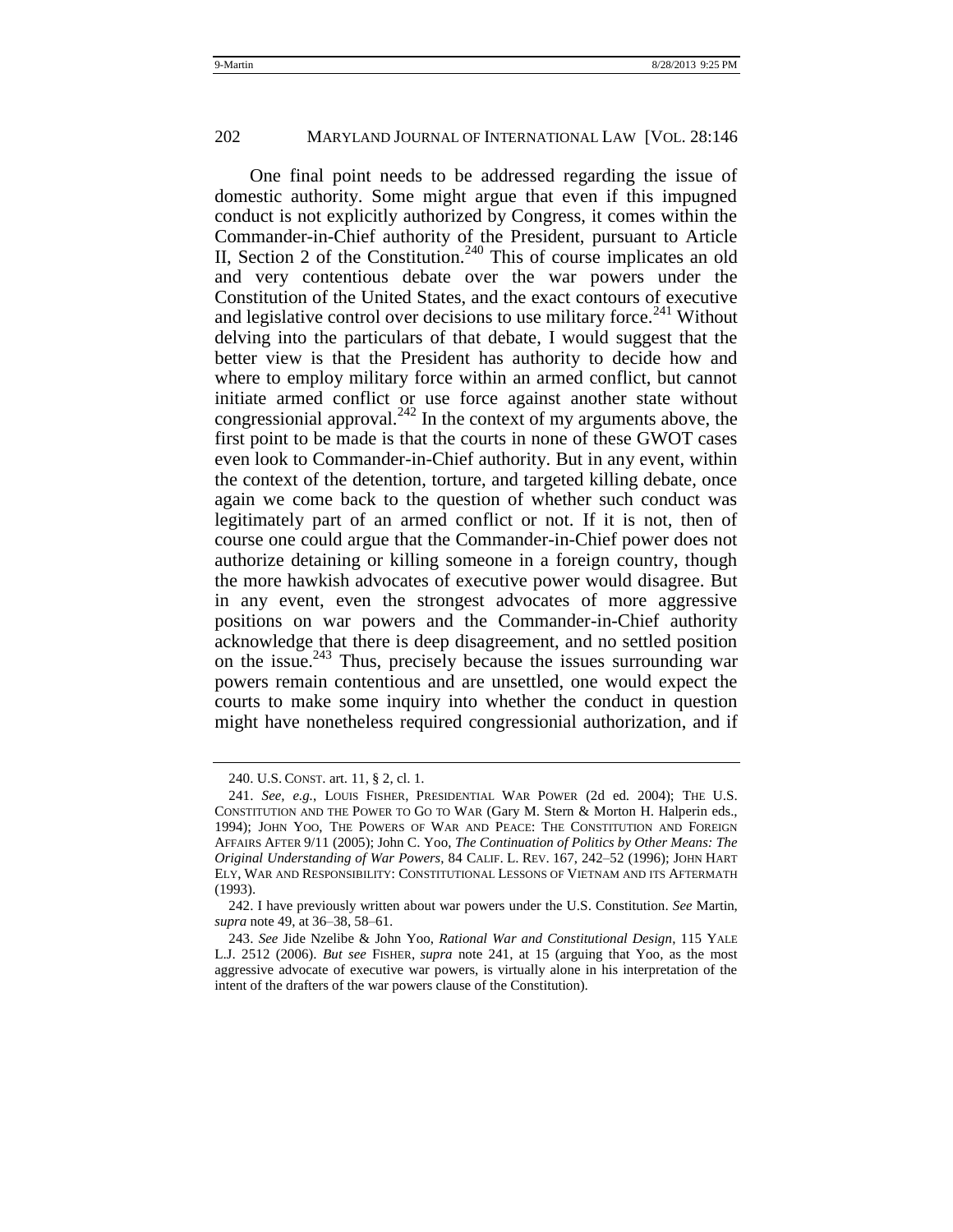so, whether Congress had provided authority that unambiguously applied to the circumstances in the particular case.

#### <span id="page-58-0"></span>V. CONCLUSIONS – *KIOBEL* AND THE "GLOBAL WAR ON TERROR"

This examination of extraterritoriality in a small sample of GWOT cases is all too brief and admittedly incomplete. But let us recall the reason for the exploration. The primary purpose for this study of GWOT cases was to examine how the federal courts have considered issues of extraterritoriality in other cases involving claims regarding violations of *jus cogens* norms in international law. In other words, it began as an inquiry aimed at providing some insight into the Court's reasons for delving into the issues of extraterritoriality in *Kiobel*. In so doing, however, the inquiry, brief and incomplete as it may be, has raised some significant questions about the approach of the federal courts in the GWOT cases. In essence, the inquiry began with the thought that GWOT cases might shed light on *Kiobel*, but in the end, the inquiry through the lens of the *Kiobel* judgment may shed some light on our approach to the GWOT, and may contribute to beginning a fruitful discussion on some under-evaluated aspects of the GWOT policies and jurisprudence.

Why this inquiry to begin with? How and why would the GWOT cases shed any light on the Court's approach to *Kiobel*? The starting point was that the Court's diversion into the issue of extraterritoriality was odd. There is good reason to believe that the ATS does not constitute an extraterritorial application of U.S. law, or to be more precise, an exercise of prescriptive jurisdiction in violation of the international law principles on jurisdiction, or domestic presumptions against extraterritoriality. The Court's own interpretation of the ATS in *Sosa* supports the view that the ATS is purely a grant of jurisdiction to federal courts to recognize and adjudicate causes of action in tort for violations of international law. Such exercise of adjudicative jurisdiction, particularly in relation to violations of *jus cogens* norms in respect of which international law recognizes universal jurisdiction in any event, is entirely consistent with international law principles on jurisdiction. The fact that there is little or no connection to the United States in so-called foreign-cubed cases does not significantly alter this analysis.

The next step was to consider how the Court, and the federal courts generally, have treated extraterritoriality in relation to other cases involving claims arising from violations of the same *jus cogens* norms that were at issue in *Kiobel*, but in which there is a greater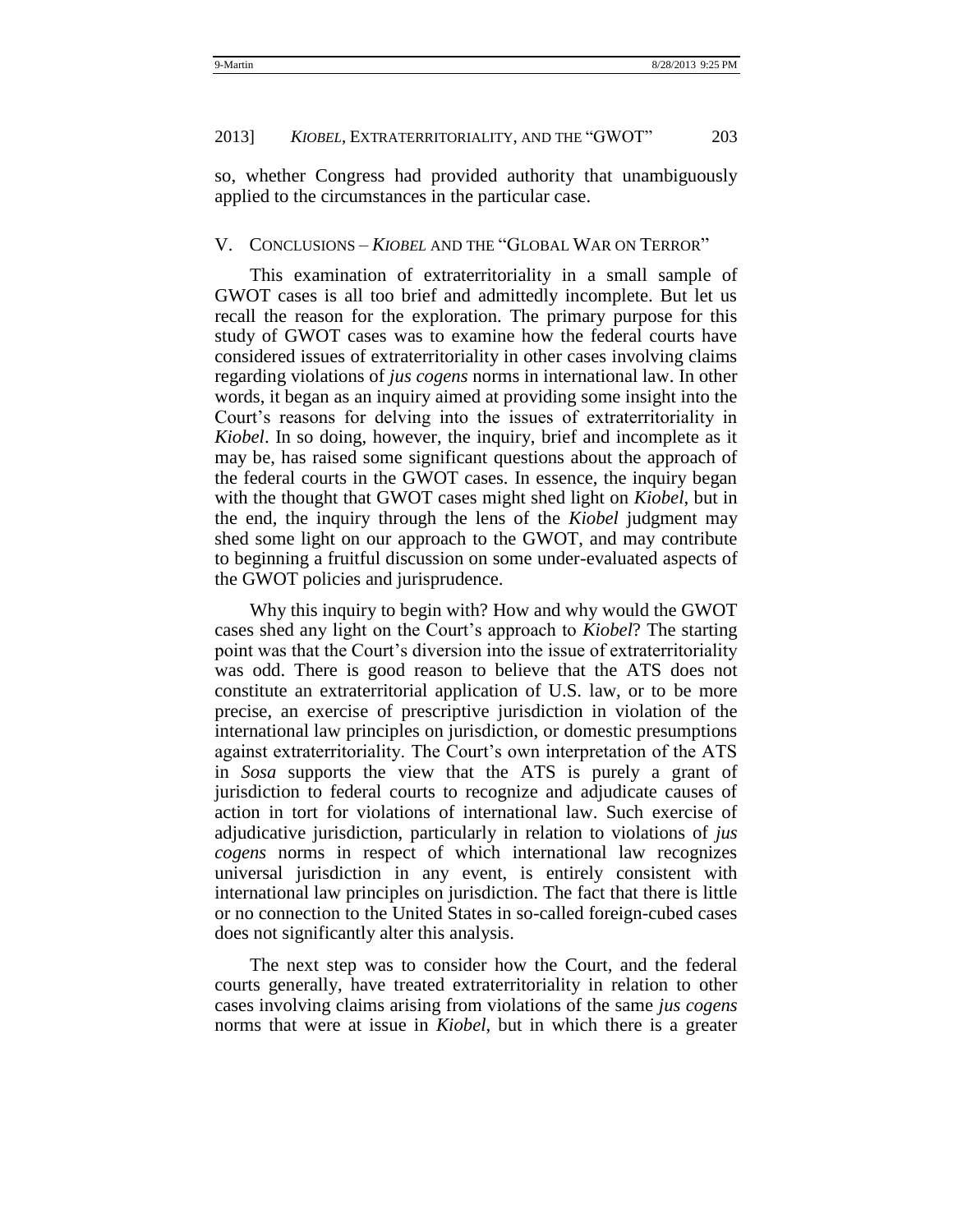U.S. connection. The government's conduct in the so-called GWOT has given rise to a number of cases in which there were precisely such claims regarding the violation of international law prohibitions on indefinite and arbitrary detention, torture, and extrajudicial killing, and in which there was a much stronger U.S. connection. Several of these cases involved claims under the ATS itself. The examination of these cases, however, ended up revealing some surprising and important features about the government's conduct in the GWOT, and about how the federal courts have treated such conduct, and even how the relevant bar and the academy have understood the policy and resulting jurisprudence. These observations are significant in their own right, quite apart from *Kiobel*, and they can be reduced to a few key points.

First, the conduct of the U.S. government that gave rise to the claims in these cases—that is the capture of foreigners in foreign lands and then subjecting them to indefinite detention, the interrogation and torture of several of such detainees, and the extrajudicial killing of persons in foreign territory in which the United States is not involved in armed conflict—itself constitutes the extraterritorial application of U.S. law. Or, to put it more precisely, it constitutes the exercise of U.S. prescriptive and enforcement jurisdiction with respect to foreigners in foreign territory. Moreover, in several of these instances, this extraterritorial exercise of jurisdiction is arguably in violation of the international law principles on jurisdiction; the conduct cannot be said to constitute the implementation of, or be authorized by, the international law of armed conflict; and the congressionial authority for such conduct has been less than certain, meaning that the domestic presumptions apply and have not been rebutted.

Second, the courts, including the Supreme Court, in considering these cases, have not analyzed the question of whether such conduct represents an impermissibly extraterritorial application of U.S. law. Indeed, the question is virtually never raised. Rather, to the extent that extraterritoriality is raised as an issue in these cases, all the focus is on whether various rights under U.S. law can be applied extraterritorially to protect foreigners who are made subject to the exercise of U.S. jurisdiction in foreign territory. In light of this inquiry, I find this feature in particular to be strange: that courts should be so concerned with the question of extraterritorial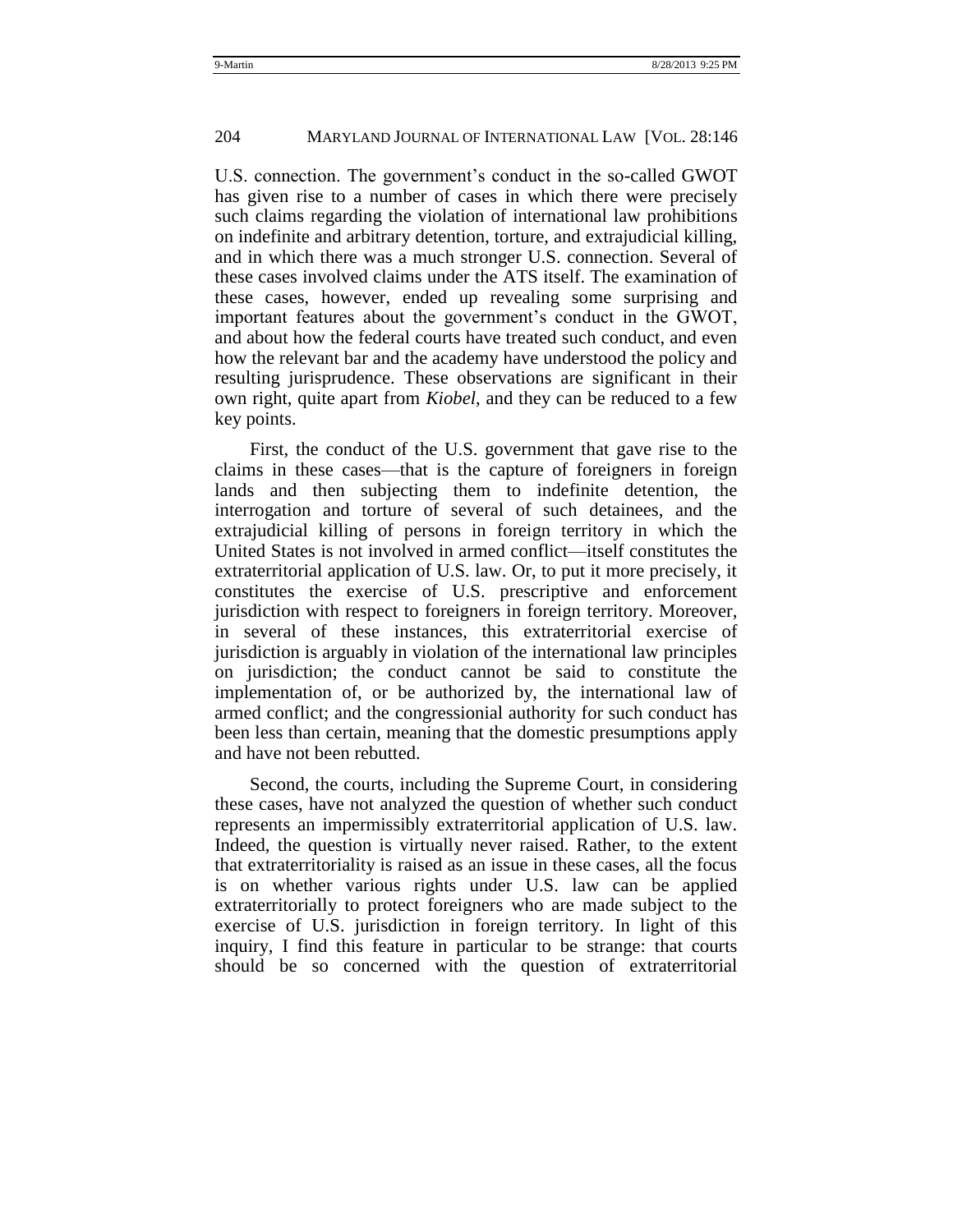application of rights, and go so far as to express apprehension over the possibility that extending rights to foreigners in the grips of U.S. power in foreign territory might cause friction in foreign relations or infringe international law principles on jurisdiction; while at the same time being so entirely oblivious of the fact that the government's conduct in detaining, torturing, and killing those foreigners in foreign lands should itself constitute egregious exercises of U.S. jurisdiction in violation of not only principles of jurisdiction, but also fundamental human rights principles under international law. Moreover, it is interesting to note that the academic literature on the GWOT jurisprudence has similarly focused on the extraterritorial application of rights, while apparently ignoring the question of whether the conduct giving rise to the claims is itself an impermissible exercise of extraterritorial jurisdiction.

The third observation is in relation to the contrasting standards that are applied in the various contexts. The courts have applied broad statutory interpretations and generous standards in finding legal authority (and, by implication, explicit congressionial intent that the law operate abroad) for the government exercise of jurisdiction in the GWOT. In some cases, the courts have extended the authority of the AUMF far beyond what the language can support. In contrast with that, the Court applied strict and narrow interpretations of the ATS and employed high standards for establishing congressionial intent in *Kiobel* itself. Similarly, the courts employed strict standards of statutory interpretation and mobilized various doctrines to limit the extraterritorial reach of habeas corpus and other U.S. legal rights to claimants under U.S. jurisdiction abroad, as well as for the purpose of insulating and immunizing U.S. defendants from the claims of such plaintiffs in the GWOT cases. The manner in which the courts employed the concept of nexus perhaps reflects the most obvious disparity. On the one hand, the courts have required a substantial connection to the United States to ground ATS claims (except in the case of Al-Aulaqi, in which too great a connection was one basis for rejecting his claim), have held that the link between the U.S. and Syrian agents acting on its behalf in torturing a rendered subject was insufficient to trigger liability, and have required claimants to be clearly within U.S. territorial jurisdiction in order to avail themselves of U.S. legal rights. Yet the courts at the same time have accepted the most tenuous nexus to al-Qaeda, often on the basis of weak and often dubious evidence, and have even extended the AUMF to persons unrelated to al-Qaeda and captured in non-conflict countries years after 9/11 for providing "material support" to amorphous associated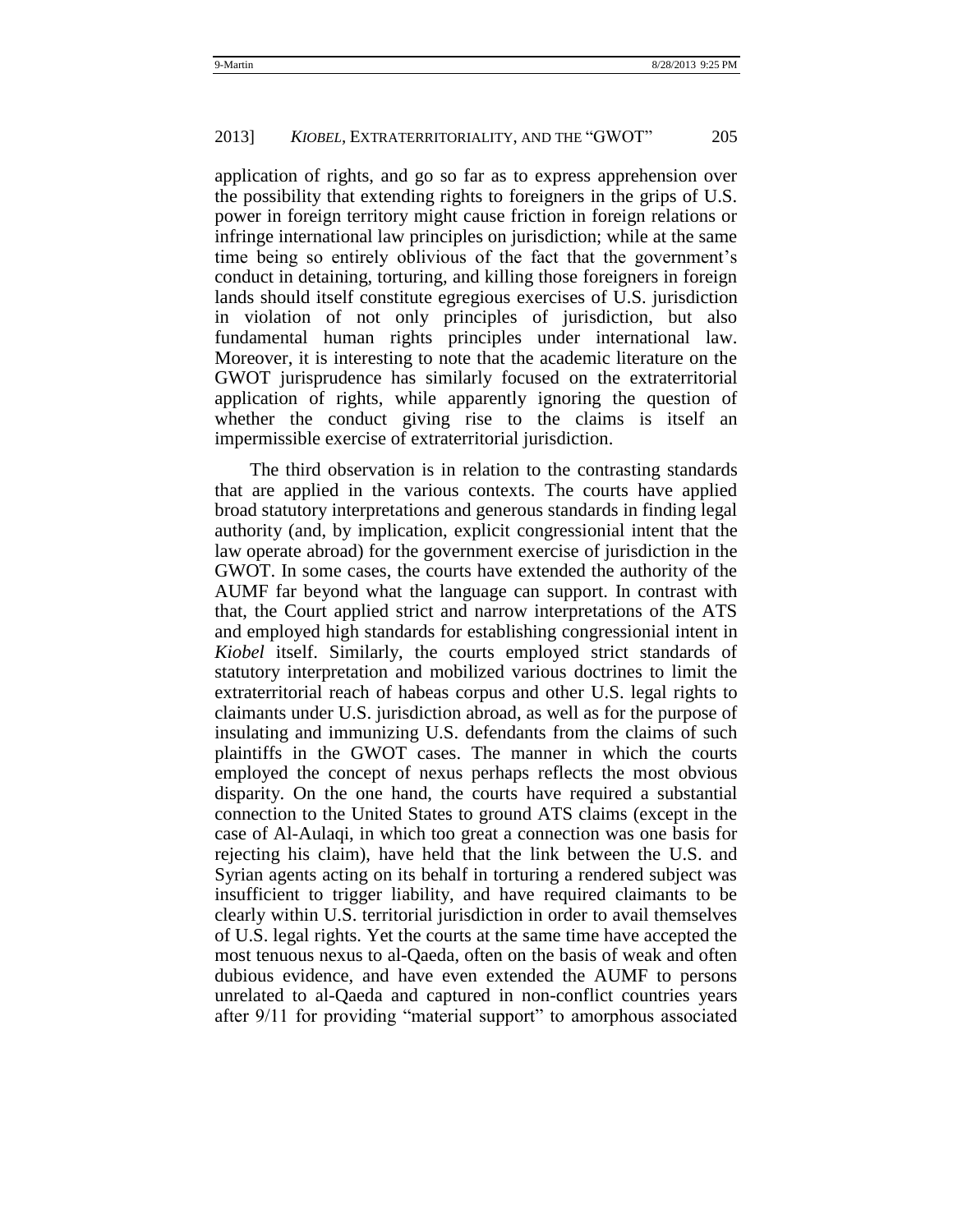forces, as the basis for legitimating U.S. government action in detaining and interrogating claimants.

There are, of course, counter-arguments to my proposition that U.S. conduct constitutes the exercise of prescriptive jurisdiction, in likely violation of both U.S. domestic presumptions and international law principles on jurisdiction. But I have tried to argue that those objections too can be answered. Some readers may not find my responses to the "likely objections" persuasive. In other words, it may be argued that the courts in these cases were entirely right not to consider extraterritoriality issues, precisely because the conduct was clearly authorized by Congress in legislation that was explicitly intended to apply extraterritorially, and in any event it was consistent with and authorized by the international law of armed conflict, and came within the exceptions to the international law prohibition on extraterritorial exercise of jurisdiction. In short, the courts were doctrinally correct, and there was no issue to explore or express concern over.

Others may think that these cases in fact reflect the kind of "grey" holes" that are created when courts are excessively deferential to executive power in times of armed conflict or national emergency, which reflects an unfortunate but inevitable erosion of the thick rule of law.<sup>244</sup> But no matter what one may think on the technical merits of these decisions, I want to argue that we should nonetheless step back and consider the broader pattern that this exploration provides. That is, that U.S. law is being applied extraterritorially in the GWOT in ways that, quite aside from possibly violating substantive principles of human rights and humanitarian law, are violating the international law principles on jurisdiction—the very issue that purportedly caused the Court such concern in oral argument in *Kiobel*. If we care about international law principles on jurisdiction and are concerned about the extraterritorial application of domestic law, we should recognize and study further this aspect of the GWOT. Moreover, it is not only an issue of how the courts have treated this issue. We should be asking why Congress has not addressed the

<sup>244.</sup> *See* Adrian Vermeule, *Our Schmittian Administrative Law*, 122 HARV. L. REV. 1095 (2009) (suggesting that such grey holes are inevitable in times of crisis); David Dyzenhaus, Schmitt v. Dicey*: Are States of Emergency Inside or Outside the Legal Order?* 27 CARDOZO L. REV. 2005 (2006) (arguing that such gray holes are not inevitable and are to be resisted in defense of the rule of law).